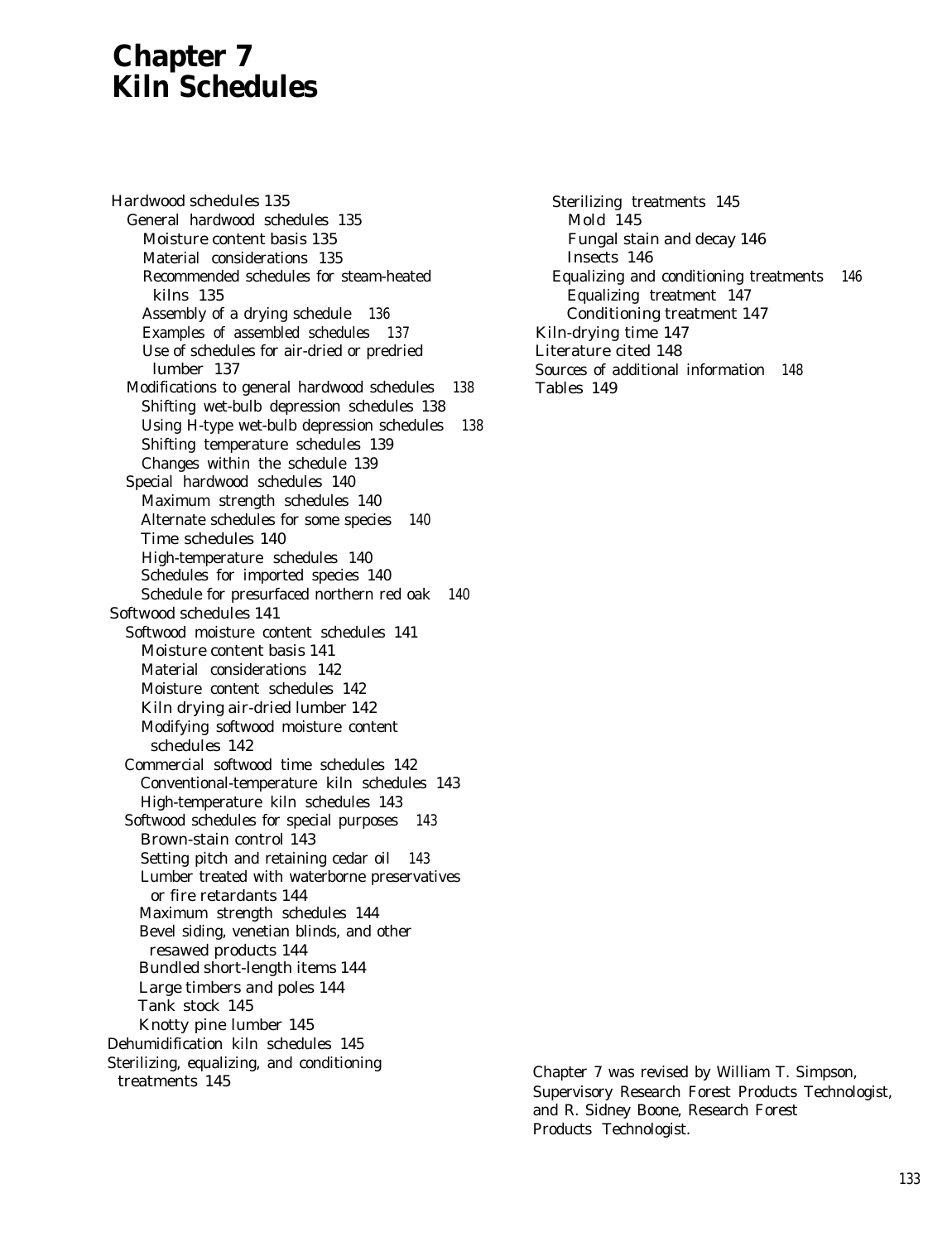A kiln schedule is a carefully worked-out compromise between the need to dry lumber as fast as possible and, at the same time, to avoid severe drying conditions that will cause drying defects (ch. 8). It is a series of dryand wet-bulb temperatures that establish the temperature and relative humidity in the kiln and are applied at various stages of the drying process. Temperatures are chosen to strike this compromise of a satisfactory drying rate and avoidance of objectionable drying defects. The stresses that develop during drying (ch. 1) constitute the limiting factor that determines the kiln schedule. The schedules must be developed so that the drying stresses do not exceed the strength of the wood at any given temperature and moisture content. Otherwise, the wood will crack either on the surface or internally, or be crushed by forces that collapse the wood cells. Wood generally becomes stronger as moisture content decreases, and, to a lesser extent, it becomes weaker as temperature increases. The net result is that as wood dries, it becomes stronger because of the decreasing moisture content and can tolerate higher drying temperatures and lower relative humidities without cracking. This is a fortunate circumstance because as wood dries, its drying rate decreases at any given temperature, and the ability to raise the drying temperature helps maintain a reasonably fast drying rate. Thus, rapid drying is achieved in kilns by the use of temperatures as high as possible and relative humidities as low as possible. For hardwoods, relative humidity can generally be reduced substantially before temperature can be raised substantially.

Drying stresses are related to the difference between the moisture content of the interior and surface of the lumber. The extent of this difference is related to the kiln temperature, relative humidity, and airflow as well as the characteristics of the species. The larger the difference in moisture content, the greater the drying stresses. If the drying stresses become too great, they can exceed the strength of the wood and cause surface and internal cracks. Many kiln schedules are based on average moisture content of the wood because it indicates the difference in moisture content between the interior and surface of the wood.

Kiln schedules can be classified as general or special. General schedules are intended for drying lumber intended for almost any product and will do a satisfactory job. Special schedules are those developed to attain certain drying objectives; for example, to reduce drying time, dry chemically treated lumber, or maintain maximum strength of the lumber for special uses. Because of the many variables in the character of wood, type and condition of kiln, quality of drying required, and cost considerations, no schedule presented in this chapter can be considered ideal. The schedules are pre sented as guides for kiln operators in developing schedules best suited for their own particular operation. In

general, the schedules presented are conservative and can often be accelerated with care; this chapter also outlines procedures for systematically accelerating a schedule.

Commercial kilns use different methods for drying hardwoods and softwoods. In general, hardwood lumber is slower drying and more susceptible to defects than softwood lumber. Also, most end uses of kilndried hardwood lumber require uniformity of moisture content and permit few drying defects. Softwoods, on the other hand, generally dry faster and more uniformly than hardwoods, and are less susceptible to drying defects. Also, most structural lumber is made from softwoods, and the standards for such lumber are lower in regard to drying defects and tolerance of moisture content. The net result is that hardwoods are generally kiln dried by moisture content schedules; that is, dry- and wet-bulb temperatures are changed when the lumber reaches certain moisture contents. Softwoods, on the other hand, are generally kiln dried by time schedules—whether the wood is intended for structural lumber or for appearance uses, such as furniture or millwork. In time schedules, dry- and wet-bulb temperatures are changed after certain periods with no estimate of moisture content as a guide. Moisture content schedules can often be changed to time schedules after lumber of the same species, thickness, and source is repeatedly dried in the same kiln.

Satisfactory time schedules have been worked out for drying softwood lumber of a uniform character in the same type of kiln. An operator inexperienced in drying softwoods may want to consider a moisture content schedule as a safer way to get started and then switch over to a time schedule later. Even though moisture content schedules are rarely used for softwood lumber, they are included in this manual for the occasions when they might be useful.

The schedules listed in this chapter are designed for use in kilns where the air velocity is approximately 400 ft/min. The general schedules are conservative enough to produce lumber with a minimum of drying defects in a reasonably short time. The operator should not make the schedules more conservative unless there is some specific reason for doing so, such as abnormal lumber or poor kiln performance. With properly maintained kilns, the general schedules can usually be modified to shorten drying time.

The schedules presented in this manual are also presented in the report by Boone et al. (1988) referenced at the end of this chapter. In this report, the kiln schedules are completely written out rather than coded, and thus the report serves as a quick reference source for schedules.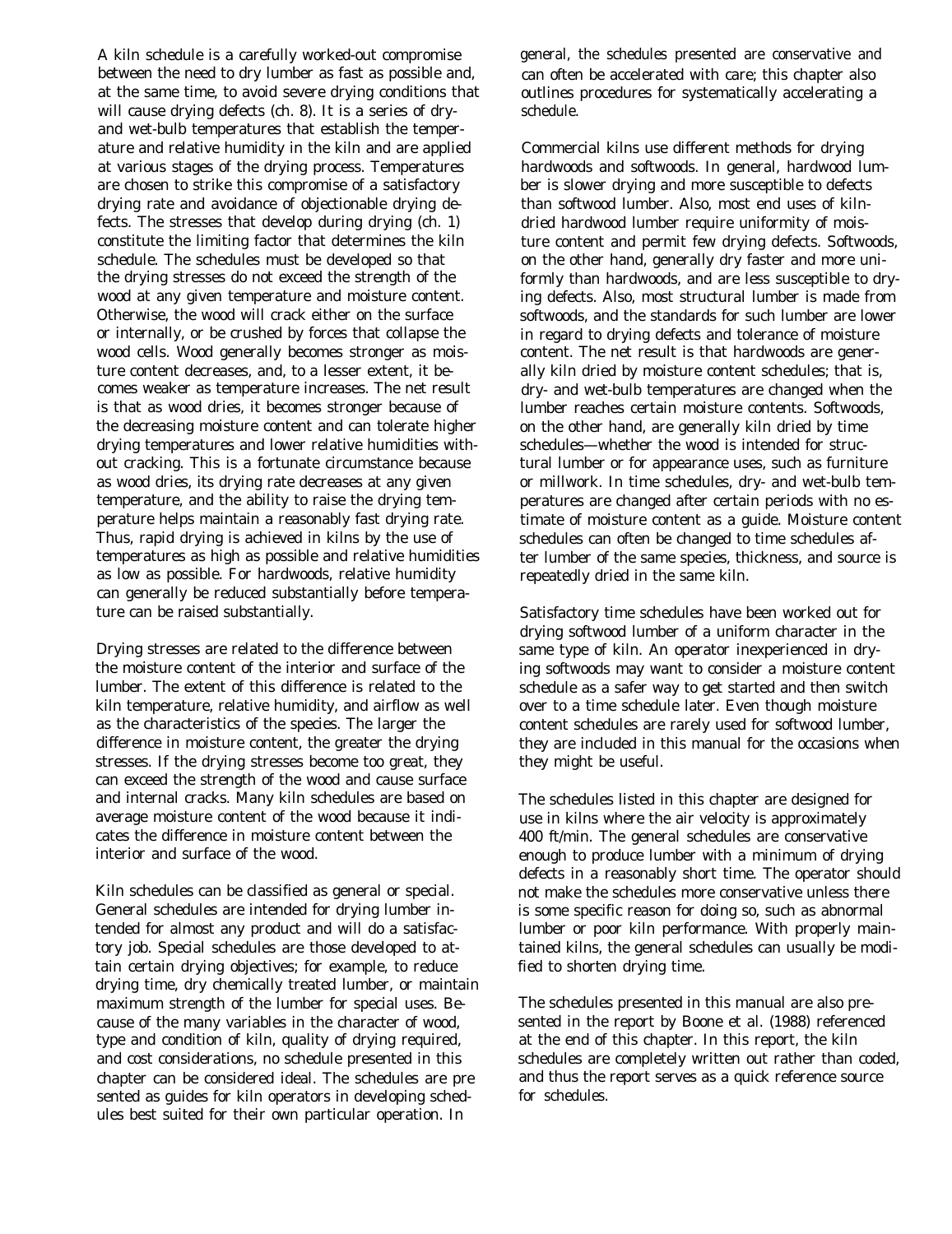# **Hardwood Schedules**

# **General Hardwood Schedules**

Pilot testing and considerable commercial experience have demonstrated that the general schedules developed by the Forest Products Laboratory for steamheated kilns, which are presented in this chapter, are satisfactory for drying 2-in and thinner hardwood lumber. They form the base from which an operator can develop the most economical schedule for a specific type of kiln. Related information on application and modification of the schedules is also presented together with suggestions for drying thick hardwoods.

#### **Moisture Content Basis**

Both drying rate and susceptibility to drying defects are related to the moisture content of lumber, so kiln schedules are usually based on moisture content. The successful control of drying defects as well as the maintenance of the fastest possible drying rate in hardwood lumber depends on the proper selection and control of temperature and relative humidity in the kiln.

At the start of drying, a fairly low temperature is required to maintain maximum strength in the fibers near the surface to help prevent surface checks (ch. 8). The relative humidity should be kept high early in drying to minimize the surface checking caused by the tension stresses that develop in the outer shell of lumber (ch. 1). Even at these mild initial kiln conditions, the lumber will lose moisture rapidly. Therefore, each combination of species and thickness (and in some cases, end product) has been classified into a schedule code of "T" number for temperature and "C" number for wet-bulb depression settings. To maintain a fast drying rate, relative humidity must be lowered gradually as soon as the moisture content and stress condition of the wood will permit. Wood becomes stronger as moisture content decreases and can withstand higher drying stresses. As a general rule, relative humidity can be safely lowered gradually after the green wood has lost about one-third of its moisture content. The temperature generally cannot be raised, even gradually, until the average moisture content reaches about 30 percent. These first temperature changes must be gradual because at about this moisture content the stresses begin to reverse; that is, the core of the lumber goes into tension (ch. 1), and the danger of internal honeycomb becomes a concern. When the moisture content at midthickness is below 25 to 30 percent moisture content (which means the average moisture content for l-in-thick lumber is about 20 percent), it is generally safe to make a large increase in dry-bulb temperature in order to maintain a fast drying rate. In thicker lumber of some dense species, it is necessary to bring average moisture content down to 15 percent to get

midthickness moisture content down to 25 to 30 percent. If the temperature is raised too soon while the core is still wet and weak, the danger of honeycomb is great in some species such as oak. An ample number of kiln samples should be used to make good estimates of these critical moisture contents. The recommended operating procedure is to take the average moisture content of the wetter half of the kiln samples—called the controlling samples-as the factor that determines when to change drying conditions (ch. 6).

#### **Material Considerations**

The general schedules are for hardwoods that are to be dried from the green condition. They can be modified to apply to previously air-dried lumber. The schedules are for the more difficult to dry types of lumber in a species-for example, flatsawn heartwood. Because of the difference in the moisture content of sapwood and heartwood in many species, most of the kiln samples should be taken from the wettest heartwood and their moisture content used in applying the kiln schedule. Modifications are suggested later in this chapter for lumber that is all or predominately sapwood.

#### **Recommended Schedules for Steam-Heated Kilns**

Schedules for dry-bulb temperatures and wet-bulb depressions are given in tables 7-1 and 7-2. Together, the dry-bulb temperature and the wet-bulb depression determine the relative humidity and the wood equilibrium moisture content (EMC) (ch. 1, table 1-6).

Table 7-1 lists 14 temperature schedules ranging from a very mild schedule, T1, to a severe schedule, T14. In all cases, initial temperatures are maintained until the average moisture content of the controlling samples reaches 30 percent.

Table 7-2 lists the wet-bulb depression schedules for six moisture content classes. These classes are related to the green moisture content of the species (table 7-3). Another moisture content class, H, will be discussed later. There are eight numbered wet-bulb depression schedules; number 1 is the mildest and number 8, the most severe. The wet-bulb temperature to be set on the recorder-controller is obtained by subtracting the wet-bulb depression from the dry-bulb temperature.

Table 7-4 is an index of recommended schedules for 4/4 to 8/4 hardwood lumber and other products. While the same schedule is listed for 4/4, 5/4, and 6/4 lumber, these thicknesses obviously will have different drying times and should be dried separately. For drying 6/4 lumber of refractory species such as oak, the 8/4 schedule may be desirable.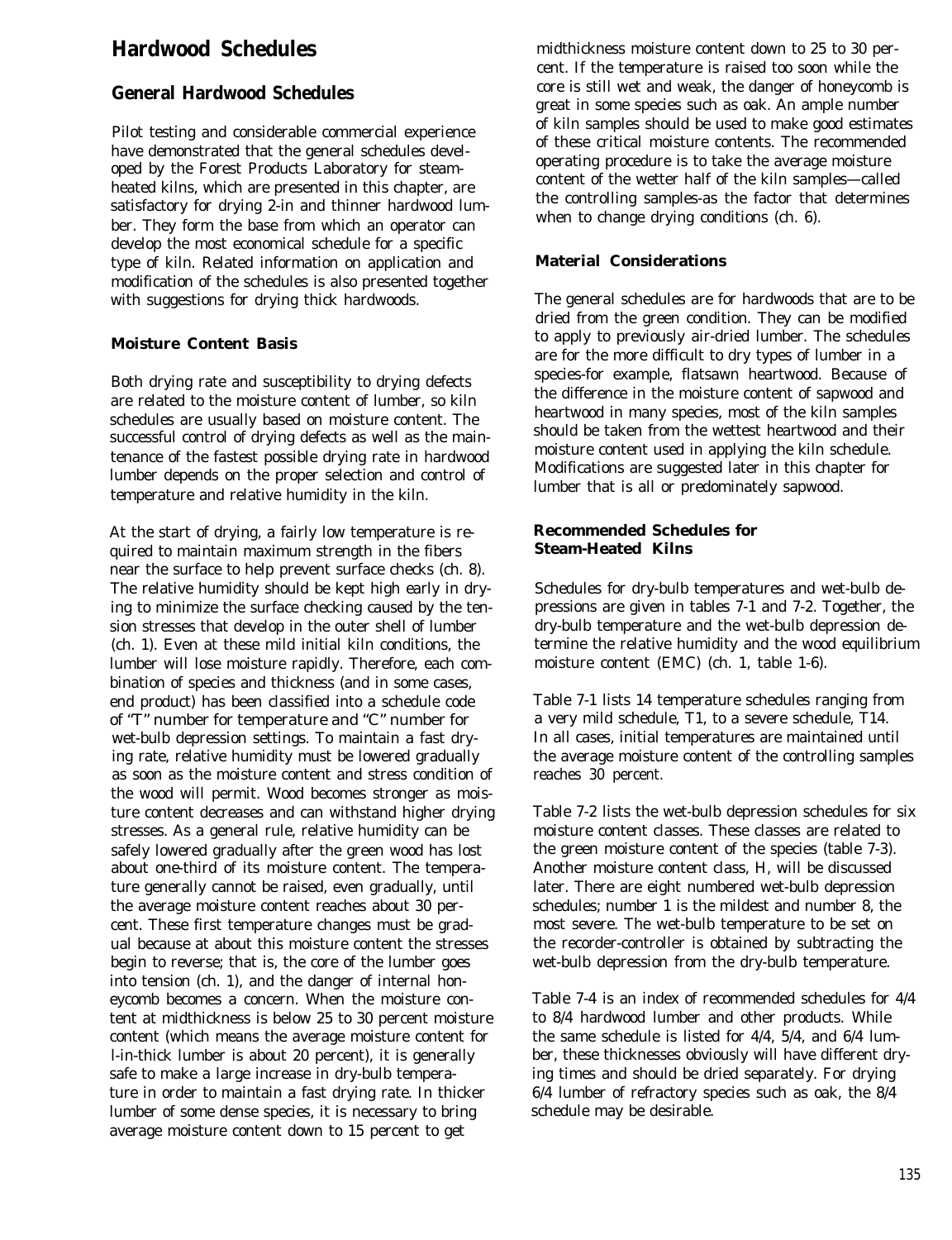There are 672 possible schedules in tables 7-1 and 7-2. There is no demonstrated need for so many schedules, nor have they all been tested. They merely represent a systematic way to develop the whole range of degrees of severity in kiln schedules. The combination of experience and judgment then allows one to estimate an appropriate schedule.

Kiln-drying hardwoods thicker than 8/4 from the green condition is often impractical because of the long kiln time. A common practice is to either air dry the lumber before kiln drying or use a predryer before kiln drying. Table 7-5 is an index of suggested schedules for 10/4 and thicker hardwood lumber. These schedules are not as well established as the schedules for thinner lumber and should be used with caution.

### **Assembly of a Drying Schedule**

A form such as the one in table 7-6 can be used to assemble a drying schedule as follows:

- 1. From table 7-4, find the schedule code number for the lumber to be dried. In table 7-6 the code numbers are T8-C3 for 4/4 sugar maple. Place the code numbers at the top of the form.
- 2. Since the first change in drying conditions involves the wet-bulb depression, write the wet-bulb depression step numbers 1 through 6 in column 2.
- 3. In column 3, write the moisture content values corresponding to these steps from the appropriate moisture content class of table 7-2. In this example, the class is C, so the values are >40, 40, 35, 30, 25, and 20.
- 4. In column 5, write the wet-bulb depression values corresponding to the steps from the appropriate wetbulb depression schedule number from table 7-2. In this example, the number is 3, so the wet-bulb depression values are 5, 7, 11, 19, 35, and 50.
- 5. In column 1, write the temperature step numbers. Since dry-bulb temperature changes are not made until the average moisture content of the controlling samples reaches 30 percent, repeat temperature step number 1 as often as necessary. In this example, it is repeated three times. The moisture content at the start of temperature step 5 is 15 percent (table 7-1). Therefore, in filling out the schedule form it is necessary to repeat wetbulb depression step 6, as shown in table 7-6. Experienced kiln operators usually omit columns 1 and 2.



Figure 7-1—Kiln schedule and drying curve for 4/4 sugar maple. (ML88 5608)

- 6. In column 4, write the dry-bulb temperature that corresponds to the temperature step number in table 7-1. If step 1 is repeated, the initial dry-bulb temperature must be repeated, as shown in table 7-6.
- 7. Subtract the wet-bulb depression from the dry-bulb temperature in each step to obtain the corresponding wet-bulb temperature. These values are entered in column 6.

Columns for relative humidity and EMC, which are helpful in understanding drying, can be added at the right of the table if desired. These values can be obtained from table 1-6 in chapter 1. The T8-C3 schedule for 4/4 sugar maple and a drying curve obtained in a kiln run are illustrated in figure 7-1.

Uniformity of moisture content and relief of drying stresses are achieved by equalizing and conditioning treatments near the end of drying, as described later in this chapter.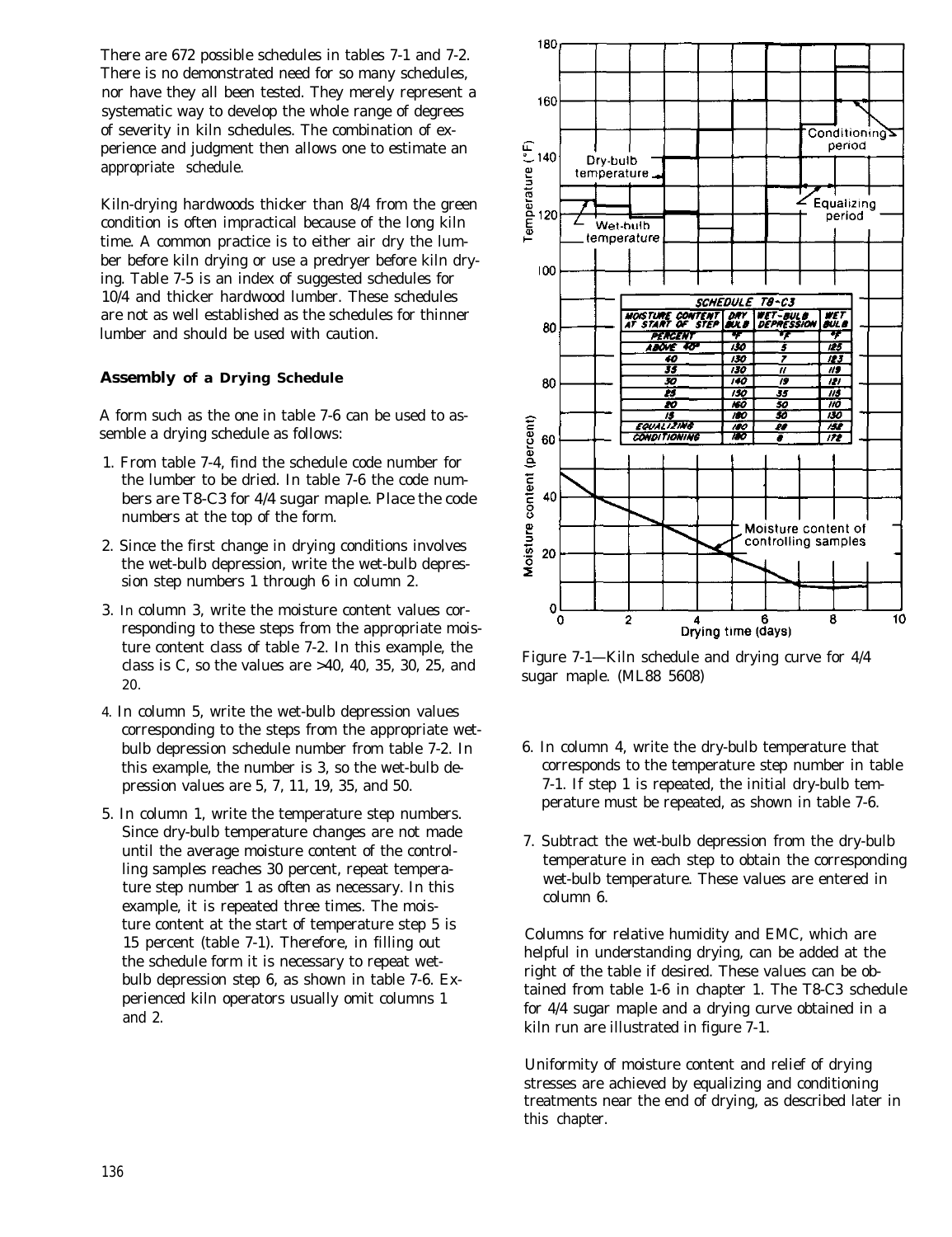#### **Examples of Assembled Schedules**

Some schedules for hardwoods, assembled from tables 7-1 and 7-2, are illustrated in table 7-7. A study of these will be helpful when assembling schedules for other species.

The schedules listed in tables 7-1 and 7-2 may be conservative for some types of dry kilns and for some drying requirements. With experience, an operator should be alert to the possibility of modifying schedules to reduce drying time. Schedule modifications are discussed later in this chapter.

### **Use of Schedules for Air-Dried or Predried Lumber**

The general schedules for green hardwoods are also recommended for kiln drying lumber that has previously been air dried or dried in a predryer. Most kiln samples should be prepared from the wettest and slowest drying boards, but should include at least one sample from the driest and fastest drying boards (ch. 6).

For 4/4, 5/4, and 6/4 (except oak) lumber that has been dried to 20 to 30 percent moisture content, the following procedure applies:

- 1. Bring the dry-bulb temperature up to the value prescribed by the schedule for the average moisture content of the controlling kiln samples, keeping the vents closed and the steam spray turned off.
- 2. After the kiln has reached the dry-bulb temperature, set the wet-bulb temperature.
	- a. If the air-dried or predried lumber has not been wetted on the surface or exposed to a long period of high humidity just before entering the kiln, set the wet-bulb temperature as specified by the schedule.
	- b. If there has been surface wetting or moisture regain, set the wet-bulb controller for a 10 °F wetbulb depression and turn on the steam spray. Let the kiln run 12 to 18 h at this wet-bulb setting, and then change to the wet-bulb setting specified by the schedule.

For 6/4 and 8/4 oak that has been dried to 20 to 30 percent moisture content, the following procedure applies:

1. Bring the dry-bulb temperature up to the value prescribed by the schedule for the average moisture content of the controlling kiln samples, keeping the vents closed. Use steam spray (manually) only as needed to keep the wet-bulb depression from exceeding 12 °F.

- 2. After the kiln has reached the dry-bulb temperature, set the wet-bulb temperature.
	- a. If there has been no surface moisture regain, set the wet-bulb temperature at the level specified by the schedule.
	- b. If there has been surface moisture regain, set the wet-bulb controller for an 8 °F wet-bulb depression and turn on the steam spray. Let the kiln run for 18 to 24 h at this setting. Then set a 12 °F depression for 18 to 24 h before changing to the conditions specified in the schedule.

If the moisture content of lumber going into the kiln is much above about 30 percent, the procedure for lumber that has been only partially air dried or predried is slightly different. For 4/4, 5/4, and 6/4 (except oak) lumber, the following procedure applies:

- 1. Bring the dry-bulb temperature up to the value prescribed by the schedule for the average moisture content of the controlling kiln samples. Keep the vents closed and use steam spray only as needed to keep the wet-bulb depression from exceeding 10 °F. Do not allow the depression to become less than 5 °F or moisture may condense on the lumber.
- 2. After reaching the prescribed dry-bulb temperature, run each of the first three wet-bulb depression steps of the whole schedule a minimum of 12 h, but still observe the 5 °F minimum wet-bulb depression. Then change to the conditions prescribed for the moisture content of the controlling samples.

For partially dried 6/4 and 8/4 oak, the following procedure applies:

- 1. Bring the dry-bulb temperature up to the value prescribed by the schedule for the average moisture content of the controlling kiln samples. Keep the vents closed and use steam spray only as needed to keep the wet-bulb depression from exceeding 8 °F. Do not allow the depression to become less than 5 °F.
- 2. After the prescribed dry-bulb temperature has been reached, run each of the first three wet-bulb depression steps of the schedule a minimum of 18 h while still observing the 5 °F minimum wet-bulb depression. When the kiln conditions coincide with those prescribed by the schedule for the average moisture content of the controlling samples, change to the moisture content basis of operation.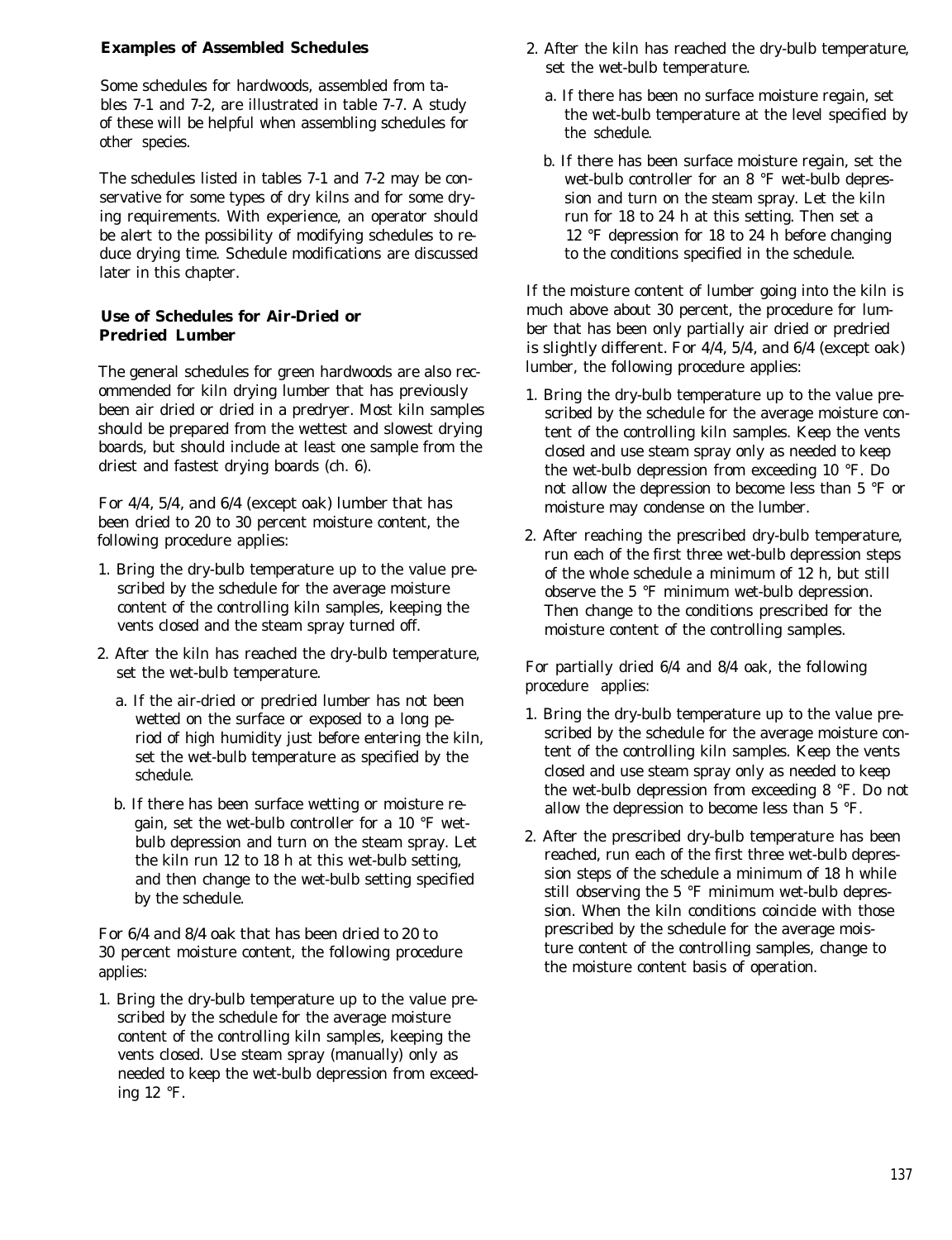

Figure 7-2—Kiln schedule and drying curve for airdried 4/4 black cherry that has regained surface moisture before entering the kiln. (ML88 5607)

The kiln-drying conditions for 4/4 air-dried black cherry that has regained surface moisture before entering the kiln are shown in figure 7-2.

Air-dried lumber should not be subjected to high humidity at the start of kiln drying. This may cause surface checks to open during subsequent drying and thereafter remain open. It may also increase warping.

#### **Modifications to General Hardwood Schedules**

Once a kiln operator has dried a certain species and item by one of the general kiln schedules without causing defects or excessive degrade, modification of the schedule should be considered to reduce drying time. Perhaps the lumber can stand a more severe schedule without developing serious defects, or the dried product does not need to be free of defects. The operator should try to develop the fastest drying schedules consistent with acceptable amounts and types of defects. Schedules should be modified in a systematic way, for

138

which good records will be helpful. It must be recognized, however, that schedule modification satisfactory for lumber from one source and dried in one kiln may not be satisfactory for lumber from another source and dried in a different kiln.

Kiln schedule modifications required by factors of kiln operation or performance are dealt with in chapter 9. Drying charges of mixed species are also discussed in chapter 9.

The first move in systematic schedule modification is to shift from one wet-bulb depression schedule to another, the second is to shift temperature schedules, and the third is to modify certain steps within the schedule.

# **Shifting Wet-Bulb Depression Schedules**

The moisture content classes (table 7-3) are set up so that a species of wood can be classified in accordance with the green moisture content of its heartwood. The moisture content limits of the classes were chosen on a conservative basis. Thus, the first modification that a kiln operator should consider is to shift to a higher moisture class, particularly if the green moisture content is near the upper end of the values in the class. For example, 4/4 northern red oak at 95 percent moisture content has been successfully dried in pilot tests on the E2 instead of the D2 schedule, with a saving of 4 or 5 days in drying time. By going to the E2 schedule, the first increase in wet-bulb depression is made at 60 percent moisture content rather than at 50 percent. This modification is especially useful when the lumber to be dried is mostly sapwood.

The next modification that should be considered is to shift to the next higher wet-bulb depression schedule number. This modification results in an increased wet-bulb depression at each moisture content level. It may cause minor surface and end checks that are generally of little concern for many uses. A drastic change in wet-bulb depression may cause severe surface and end checks.

#### **Using H-Type Wet-Bulb Depression Schedules**

A special moisture content class, designated as H, has been devised to permit more use of the principles that the first change in wet-bulb depression can be made when one-third of the green moisture content is gone and that additional increases in wet-bulb depression can be made soon after. This is particularly useful in drying species with a green moisture content of greater than 140 percent, but may also be applied with some advantage to lumber with a green moisture content of 100 percent or more. The H schedules are given in table 7-8. The wet-bulb depression schedule numbers are the same as those in table 7-2.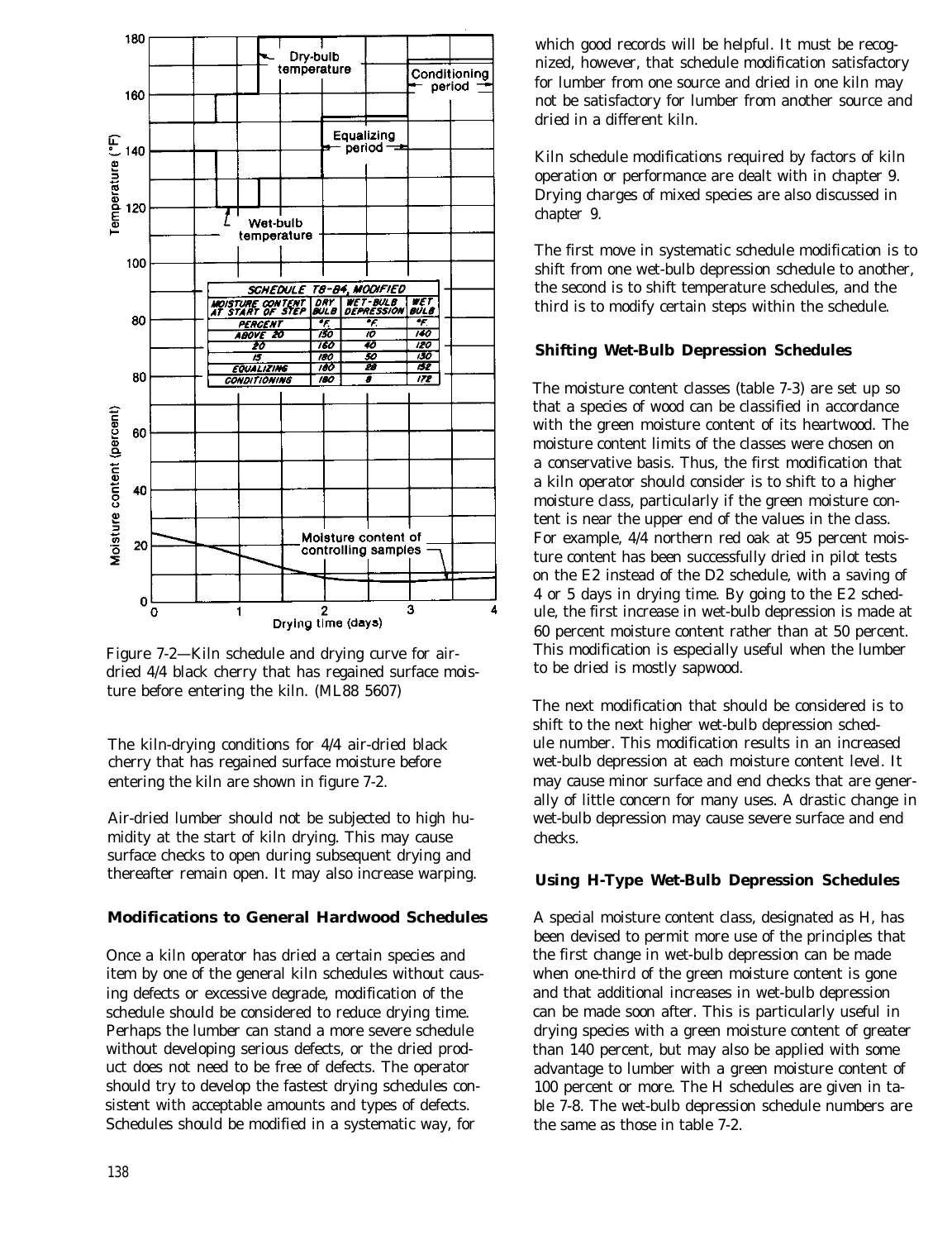

Figure 7-3—Kiln conditions and drying curve for 1-1/2 in-thick water tupelo heartwood, based on H schedule T6-H2. (ML88 5606)

To set up a specific H schedule, find the moisture content for the first change in wet-bulb depression by taking two-thirds of the average green moisture content of the controlling samples. If, for example, their average green moisture content is 168 percent, the first change point is 112 percent. For convenience, this is rounded to 110. Subsequent changes in wet-bulb depression are made after each 10 percent loss in moisture. An H schedule developed for 6/4 water tupelo heartwood is shown in figure 7-3. In view of the long drying time in this particular case, preliminary air drying or predrying should be considered. However, H schedules are applicable to other, faster drying species.

#### *Shifting Temperature Schedules*

Temperature is critical in preventing collapse and honeycomb, two defects that may not appear until later in the drying process. Until the kiln operator has gained

experience in drying a particular species and thickness, the recommended temperature schedule number should be followed. The general temperature schedules will safely dry most lumber used in commercial drying. If the lumber being dried is almost all sapwood or is relatively free of natural characteristics that contribute to drying defects, increasing the temperature (T) number by 1 or 2 to obtain a 10 °F greater initial temperature generally is permissible. For example, 9/4 all-sapwood sugar maple free of pathological heartwood and mineral streak has been dried on a T7 temperature schedule instead of the recommended T5 schedule. The milder T5 schedule would be used for drying a charge of sugar maple that had a considerable amount of heartwood or mineral streak.

#### **Changes Within the Schedule**

The only significant change that can be made within a wet-bulb depression schedule is a more rapid reduction of wet-bulb temperature during the intermediate stages of drying. The logical approach is to increase the wet-bulb depression in steps 3 and 4 of table 7-2. This modification should be approached with caution, and several charges should be dried before making further modification. If any objectionable amount of checking occurs, ease back the wet-bulb depression to the previously satisfactory schedule.

Three types of temperature changes within the T schedules (table 7-1) can be considered. One is to use a temperature in the initial stage of drying that is between that of steps 1 and 2 of the recommended schedule. For some slow-drying species, such as 4/4 red oak, using an initial temperature of 115 °F instead of 110 °F until the lumber reaches 30 percent moisture content may be satisfactory if experience has shown no surface checking at 110 °F. Another type of change is to increase the dry-bulb temperature during the intermediate stages of drying. This is the most dangerous change because of the possibility of honeycomb in some species and should be approached with caution. A third type of change is to increase the temperature during the last stages of drying. After the average moisture content of the controlling samples has reached 15 to 20 percent, temperatures of 200 °F or greater can be used without damaging the wood. Research and experience are beginning to show that many hardwood species that have been dried to below 15 to 20 percent can be safely dried the rest of the way at temperatures as high as 230 °F.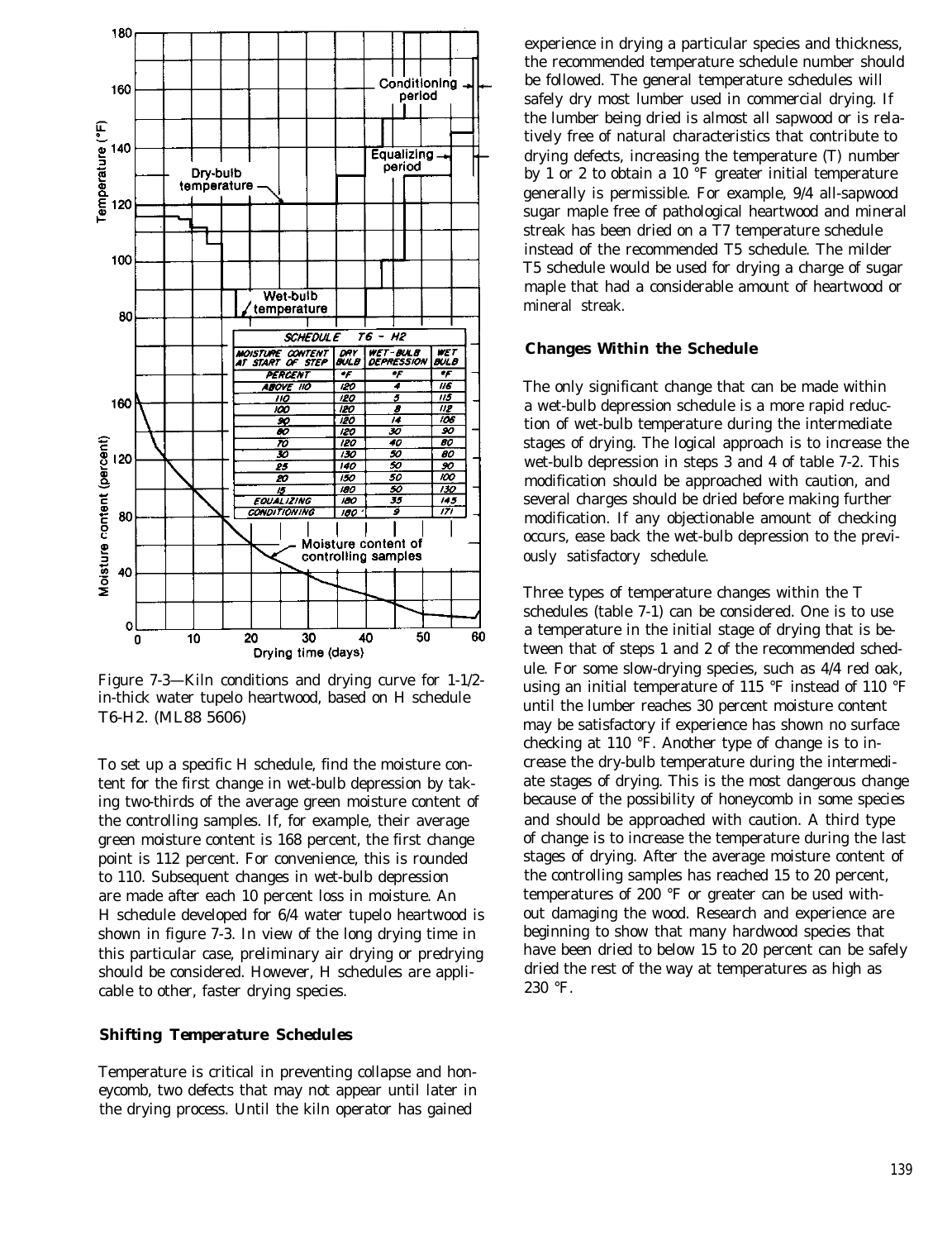# **Special Hardwood Schedules**

Although the general hardwood schedules, with minor modifications, will do a good job of drying most species for most end uses, special purpose schedules are advantageous in some cases. Some examples follow.

### **Maximum Strength Schedules**

Exposure of wood to temperatures above 150 °F can cause some permanent reduction in strength. At kiln temperatures of 200 °F or less, only long exposure would cause excessive strength reduction. Thus, the general drying schedules and proper operating procedues do not significantly reduce the strength of the lumber; lumber strength is sufficient for most end uses. However, when the wood is to be used for products requiring high strength per unit weight, such as aircraft, ladders, and sporting goods, somewhat lower temperatures should be used in drying. Table 7-9 lists temperature schedule code numbers for various softwood and hardwood species, and table 7-10 lists the actual maximum drying temperatures at various moisture contents recommended for these schedules. For example, from table 7-9, 1-in-thick Sitka spruce has a temperature schedule number of 2. Then, from table 7-10, the maximum drying temperature at 40 percent moisture content is 145 °F. Any general schedule used should thus be modified to stay below these maximum temperatures. Wet-bulb depressions should remain the same as listed in the general schedules.

# **Alternative Schedules for Some Species**

Some species have peculiar drying characteristics or there is some other reason for a special drying schedule. Some of the more useful schedules are mentioned in the following paragraphs; these and other special schedules are described in table 7-11.

**Hickory.—**Upper grades of hickory are sometimes used for high-quality specialty products, such as tool handle stock, and require a slightly more conservative schedule than that listed in table 7-4.

**Swamp and water tupelo.—**The heartwood and sapwood of swamp and water tupelo have quite different drying characteristics. When the heartwood and sapwood can be separated, it is advantageous to dry them separately by different schedules.

**Aspen.—**Aspen trees sometimes develop a darkened area of wet-pocket wood in the center of the tree. This wood is slow drying and susceptible to collapse; it is usually present in the lower grade boards sawn from the center of the log. The upper grades of lumber sawn from the outside of larger logs can *still* be dried by the recommended general schedule.

**Sugar maple.—**Some end uses of sugar maple put a premium on the whitest color possible for sapwood, and the special schedule in table 7-11 will accomplish this. Also sugar maple sometimes has mineral streaks that are impermeable and subject to collapse and honeycomb during drying.

**Red oak.—**The red oaks are subject to a bacterial infection that invades the living tree and subsequently causes the lumber to be more susceptible to drying defects. There is little if any visual difference between bacterially infected and noninfected lumber. Often, however, infected oak has a characteristic rancid odor. With care, bacterially infected oak can be dried with a minimum of surface checks and honeycomb by using schedules listed in table 7-11.

**Red and white oak—**In sawing lumber from logs, the saw usually leaves small tears and fractures in the surface fibers of a board. These tears are points of weakness where drying stresses can cause surface checks to occur. If these boards are lightly surfaced, the tears are removed and the boards are less likely to surface check. As a result. the kiln schedule can be accelerated.

### **Time Schedules**

Hardwood time schedules have been developed for some of the western hardwoods and are listed in table 7-12.

# **High-Temperature Schedules**

High-temperature kiln drying is usually defined as the use of dry-bulb temperatures above 212 °F, usually in the range of 230 to 250 °F. Research and limited experience have shown that many of the low-density hardwoods can be dried at high temperatures while still maintaining quality. Schedules for these species are shown in table 7-13.

#### **Schedules for Imported Species**

The same principles that govern the selection of schedules for domestic species also apply to imported species. The schedules recommended in table 7-14 were gathered largely from the world literature on lumber drying. Table 7-14 is arranged by common name, and the scientific names can be found in chapter 1, table 1-2.

#### **Schedule for Presurfaced Northern Red Oak**

Presurfacing of lumber before kiln drying can result in reduced degrade from warping and practically eliminate surface checking. The technique, when combined with an accelerated schedule, can lead to 16 to 30 percent savings in drying time for 4/4 red oak. Other benefits of presurfacing include increased volume per kiln load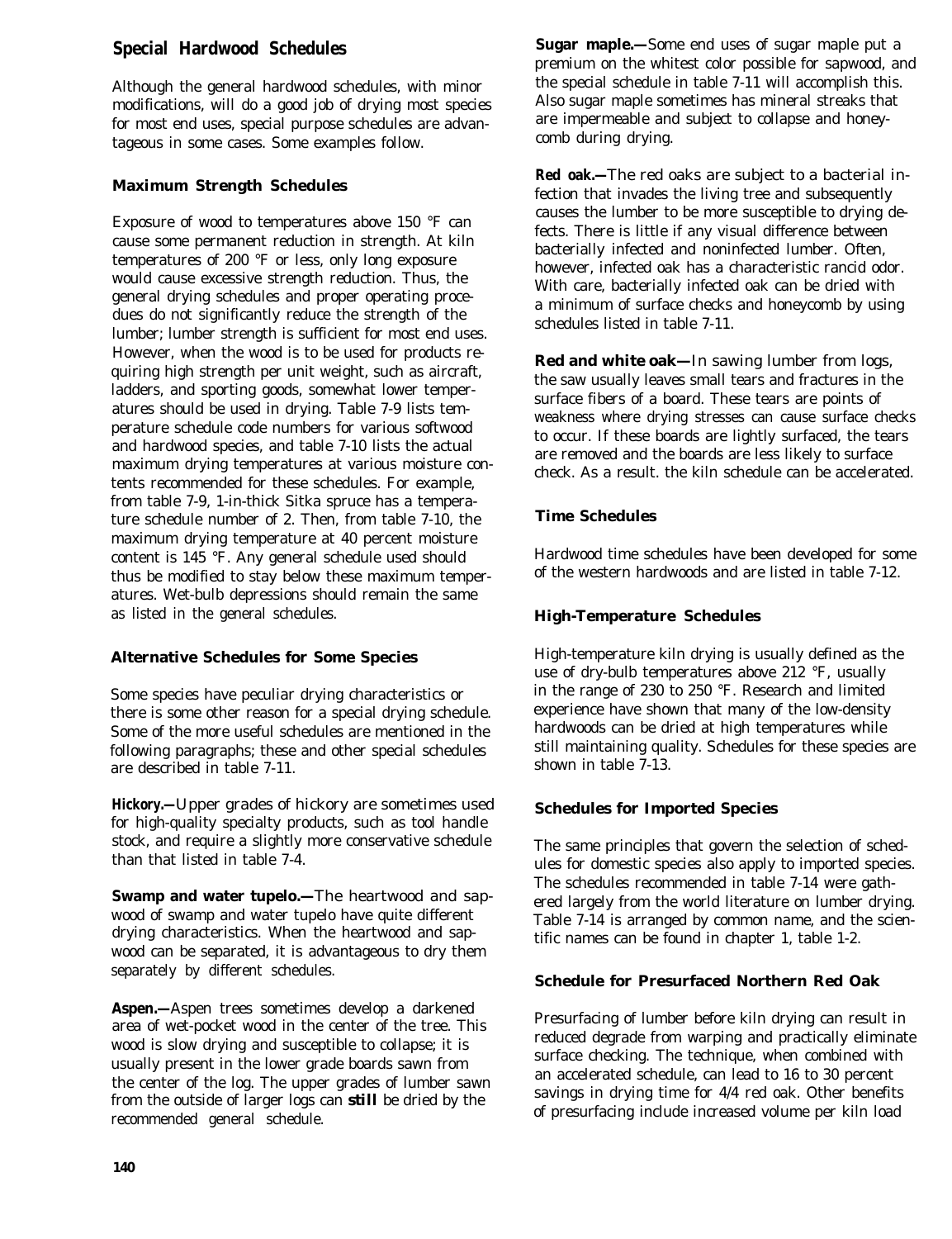and reduction of planer jams in the rough mill. Successful use of this technique depends on uniform air velocity of about 400 ft/min, well-baffled loads, accurate temperature and humidity control, adequate moisture content sampling, and a knowledgeable kiln operator. The cost to initiate and use the system is minimal.

The procedure is simple and only requires that the rough lumber be surfaced on two sides prior to stacking for drying. A double surfacer can be placed near the lumber grading station and ahead of the automatic stacker. Conveyors can feed the lumber and take it away from the planer. An alternative to using a knife planer in the line is to install an abrasive planer using 24- or 36-grit belts.

Whichever way the planing is done, the machine should be set to remove equal amounts from each side of the boards. For example, lumber sawed 1-1/8 in thick in the rough can be planed to 1-1/32 in by taking 3/64 in from each face; if the boards are sawn to reasonably uniform thickness, 80 percent of the pieces will have clean faces for their full length.

No change is required in the stacking operation, assuming the usual good practices are followed, including uniform sticker thickness and spacing, good vertical alignment, box piling, and support for ends of boards. One or two extra courses can generally be stacked in a unit package of surfaced lumber compared to a package of rough lumber of the same height. No change is required in kiln loading procedures when using surfaced lumber, again assuming good pile support, good alignment, and proper baffling are already practiced.

One major reason for presurfacing lumber before drying is to be able to accelerate the drying and thereby reduce costs. Existing schedules can be used, and it is possible to save about 10 percent in drying time as compared with drying rough lumber. Part of this saving is due to reducing or eliminating the thickness variation between boards and to the fact that the lumber is slightly thinner than rough stock.

Research work on oak drying has shown that because surfacing reduces the potential for checking and splitting, higher temperatures can be used earlier in the kiln run. McMillen (1969) developed a schedule for accelerated drying of presurfaced 1-in-thick northern red oak (table 7-13). Tests of this schedule on various loads of red oak in a variety of kilns have shown that 16 to 30 percent drying time can be saved in commercial kilns, if the schedule is followed as designed. In terms of kiln days, this means 4/4 oak can be safely dried green from the saw to 7 percent moisture content in 18 days instead of 21 to 28 days.

Successful use of this schedule depends on the following:

- 1. The kiln equipment must be in good repair accurate calibration of the recorder-controller; good adjustment of vents, automatic valves, and traps; and proper operation of fan and baffle system.
- 2. The kiln load must be well stacked and baffled so the air velocity through the load is at least 400 ft/min.
- 3. Drying must be controlled with well-selected kiln samples. A minimum of six samples are recommended; eight are preferred for better knowledge of moisture content distribution.
- 4. The kiln operator must be confident that the drying information is accurate and must make schedule changes promptly.

There are two disadvantages to presurfacing lumber prior to drying: (1) since hardwood lumber is graded in the rough form, surfacing the boards may change the grade and make any dispute about the original grade difficult to settle and (2) if a planer is not readily available for presurfacing, the added cost of the machine may not be justifiable. This could especially be true if the rough lumber was very accurately sawn.

# **Softwood Schedules**

# **Softwood Moisture Content Schedules**

The softwood moisture content schedules presented in this chapter can be used with the kiln sample procedure of chapter 6 to dry softwood lumber with a minimum of drying defects. These schedules are described for the sake of the few instances where they might be used and for the sake of maintaining knowledge about them. Because softwoods are generally easy to dry, industry practice has gone to almost exclusive use of time schedules. Time schedules will be discussed in the next section.

# *Moisture Content Basis*

As in the drying of hardwoods, there is a relationship between the moisture content of the lumber and the drying conditions the lumber can withstand. Although the stress patterns that develop in softwood lumber during drying differ from those in hardwood lumber, the surface zones do become stressed in tension (so that surface checking is a danger) during the early stages of drying and ultimately become stressed in compression. However, stress reversal generally does not occur until the lumber reaches a moisture content somewhere between 20 and 15 percent-a little lower than in hardwoods. Therefore, wet-bulb depressions should not be drastically increased until the lumber reaches this mois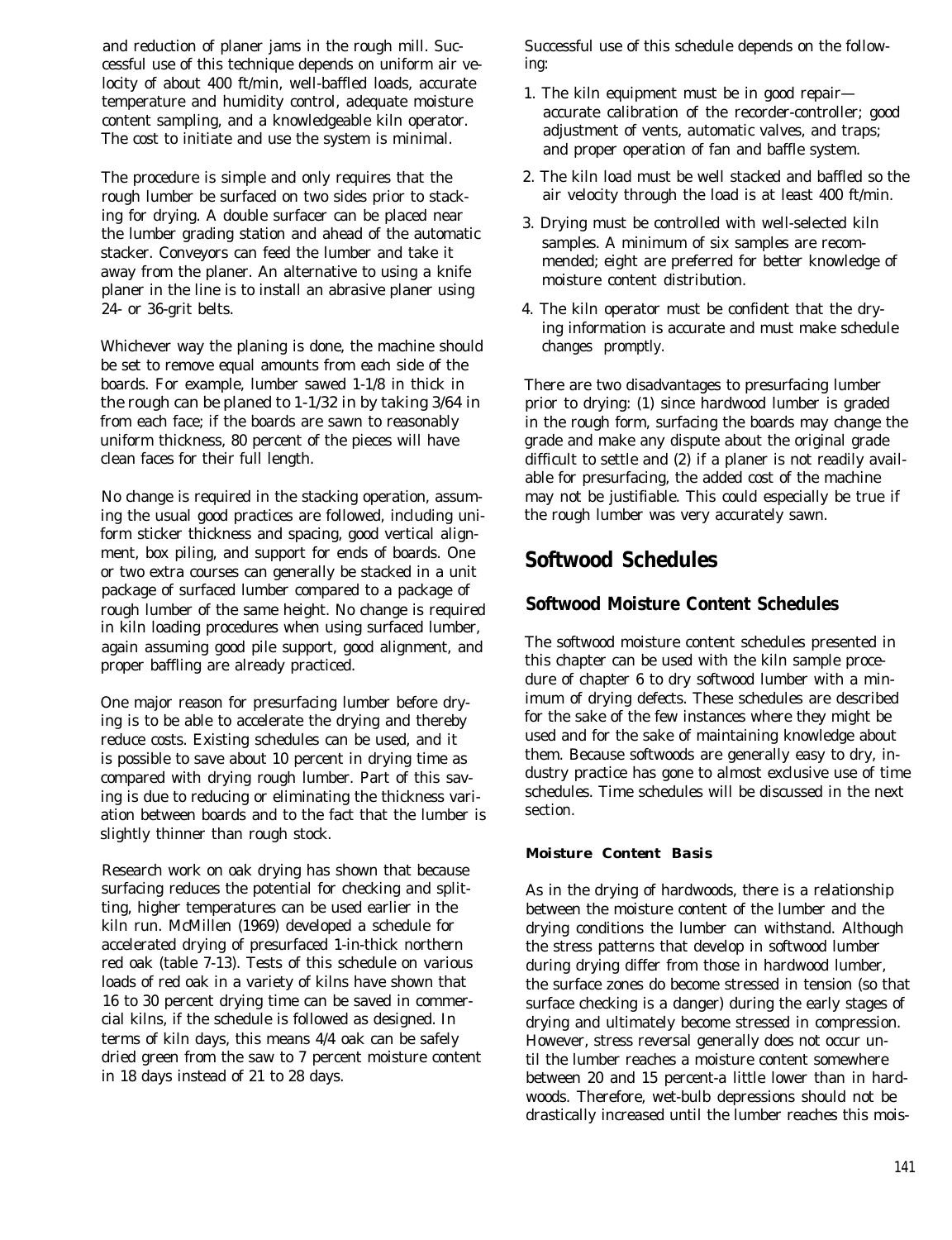ure content level. Gradual changes in wet-bulb depression can be made early in drying, however, in accordance with the moisture content of the lumber. The temperature and moisture content relationships that cause collapse and honeycombing in hardwoods affect softwoods similarly.

# **Material Considerations**

The difference between sapwood and heartwood moisture content is considerable in many softwoods (ch. 1, table 1-5). Generally, the heartwood is more susceptible to drying defects, so most of the schedules are based on the moisture of the heartwood. In some situations, however, the heartwood dries to a safe moisture content level before the sapwood is dry enough to stand a drastic increase in wet-bulb depression. In these cases, the schedules are based on the moisture content of the sapwood or of a mixture of sapwood and heartwood.

Wetwood or sinker stock can be a problem when drying some softwood species such as redwood, hemlock, sugar pine, eastern and western white pine, and the true firs. This is wood that contains so much water and so little air in the cell cavities that it sometimes sinks in water. Wetwood dries slowly and is subject to collapse if too high a temperature is used during the initial stages of drying. If practical, it is desirable to sort the green softwoods of species prone to wetwood into different weight or moisture content classes and dry each separately.

The softwood moisture content schedules are intended for drying green lumber, but they can be applied to partially air-dried lumber as well.

# **Moisture Content Schedules**

The softwood moisture content schedules are given in tables 7-15 and 7-16. These schedules are similar *to* the general schedules for hardwoods, except for a few important differences. Wet-bulb depressions of 40 °F or more are avoided until the controlling moisture content reaches 15 percent. Changes in wet-bulb depression between 15 and 35 °F are made gradually, 5 °F at a time. For drying lower grades, final wet-bulb depressions generally do not exceed 20 °F. The main features of moisture content schedules of this type were discussed in the Hardwood Schedules section in this chapter. In the moisture content method of operation, the initial temperature is maintained until the controlling kiln samples have an average moisture content of 30 percent.

Table 7-17 is an index of recommended schedules for 4/4, 6/4, and 8/4 softwood lumber, of both upper and lower grades. The schedules for lower grade lumber generally call for lower final temperatures and smaller final wet-bulb depressions to reduce loosening of knots and to hold planer splitting to a minimum.

Table 7-18 is an index of suggested schedules for 10/4 and thicker softwoods. The drying time may be too long for ordinary commercial operations, but the schedules are suitable for special cases where thick lumber of upper grades is to be dried.

Instructions for assembling a softwood moisture content schedule are the same as those given for hardwoods.

# **Kiln Drying Air-Dried Lumber**

Since preliminary air drying is uncommon for softwoods that are to be kiln dried (except for redwood, incense cedar, and western redcedar), recommended schedules for kiln drying air-dried lumber have not been developed. The following steps are suggested for the assembly of such a schedule.

- 1. Determine the moisture content of representative samples of slow- and fast-drying boards (ch. 6) and use the average moisture content of the wettest half of the samples as the controlling moisture content.
- 2. Use the temperature step of the recommended schedule corresponding to that moisture content (table 7-15).
- 3. If the controlling moisture content is above 40 percent, dry the lumber as green.
- 4. If the controlling moisture content is 40 percent or less, change the wet-bulb depression as follows:
	- a. Use a depression of 10 to 15 °F for the initial 8 to 16 h.
	- b. After this period, if the controlling moisture content is between 15 and 25 percent, change the wet-bulb depression to 20 °F.
	- c. Use a wet-bulb depression of 30 °F or more after the lumber reaches 15 percent moisture content.

# *Modifying Softwood Moisture Content Schedules*

The principles described for hardwood schedule modification generally can be applied to softwoods.

# Commercial Softwood Time Schedules

Most western and southern softwood mills use time schedules to dry both upper and lower grade lumber. The drying conditions are changed at convenient intervals, such as every 12 or 24 h or multiples thereof. A wide range of schedules has been developed at individual mills or by individual researchers, and these schedules are often modified. The schedules given here represent schedules that should serve as a satisfactory starting point for kiln operators. They are intended as a guide from which an operator can develop the best schedule for the particular drying requirements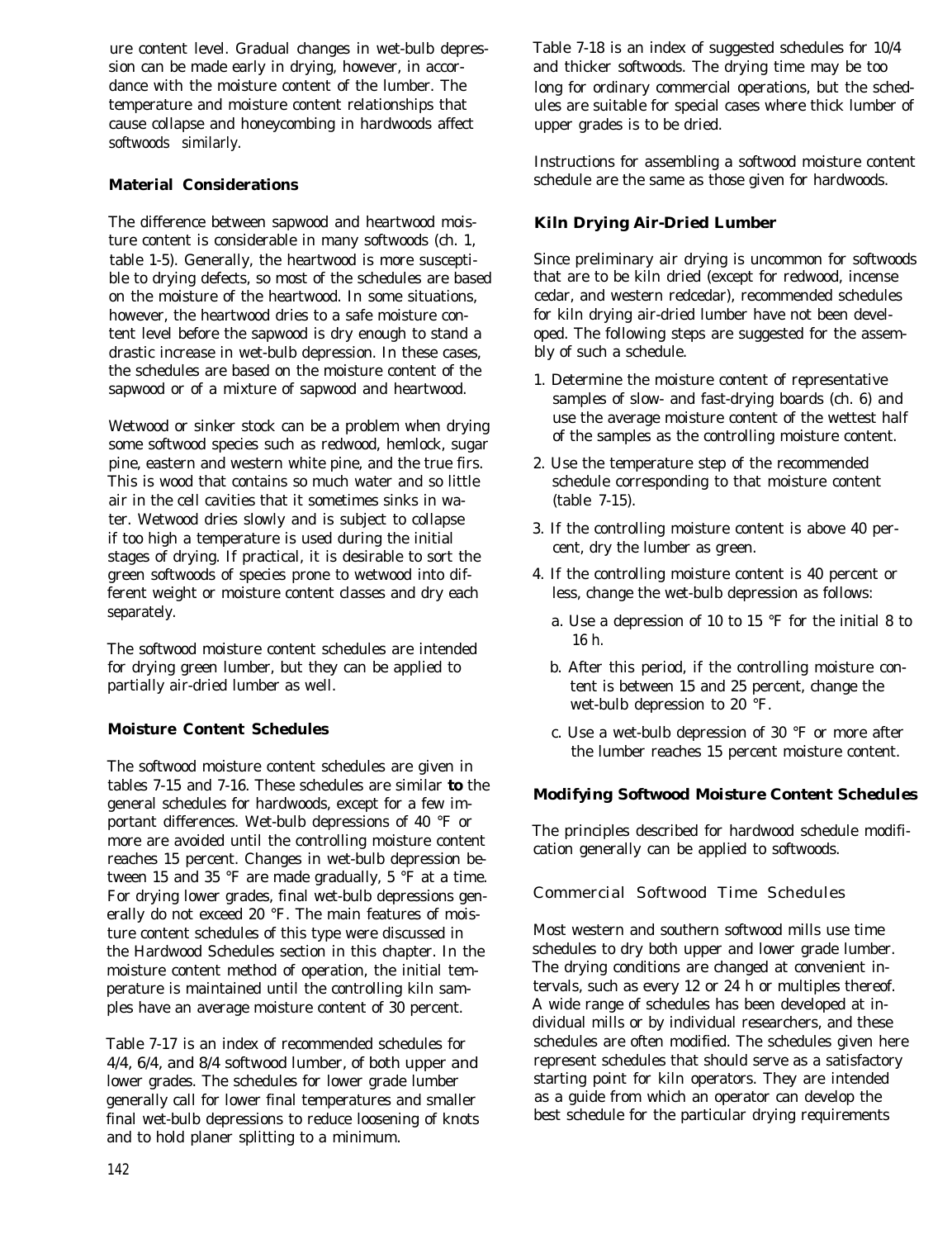and type of kiln at the mill. Time schedules are dependent on the rate of air circulation and kiln performance because these affect drying rate. The conventionaltemperature schedules in this chapter are based on the performance of single-track or double-track kilns that are equipped with booster coils and for a minimum air velocity of 400 ft/min. The high- temperature schedules are intended for kilns with 800 to 1,000 ft/min air velocity.

#### **Conventional-Temperature Kiln Schedules**

The recommended schedules aye indexed in table 7-19, and the schedules themselves are written out in table 7-20. Because the schedules were developed from a wide diversity of actual schedules, the times given in the last step are for guidance only. The actual time required for individual kiln charges may vary from the times given. If at the end of a kiln run the moisture content level and the degree of moisture content uniformity do not meet requirements, modify the schedule or the equalizing time, or both, on subsequent charges. The length of time of the last step in the schedule is often modified to attain the desired target final moisture content. The most common procedure used to adjust drying time for variations in initial moisture content is to use the same initial and intermediate drying steps and then to lengthen or shorten the final step to reach the desired final moisture content. In winter when lumber is sometimes quite wet when placed in the kiln, the initial step is prolonged or is preceded by a milder step.

Lumber from trees that have been dead for some time, such as insect-killed trees, is likely to be lower in moisture content and therefore require less drying time than lumber from trees that were alive at the time of harvesting. Lumber from dead trees may be more susceptible to surface checking.

# **High-Temperature Kiln Schedules**

The usual range of temperatures for high-temperature drying of softwoods is from 230 to 250 °F, although the current trend is for even higher temperatures. Hightemperature drying of some softwood species has become common in the last 15 to 20 years. Although tests have shown that significant strength loss occurs in some western species, southern pine apparently is much less affected than other species and shows little or no strength loss. The effect of strength loss should be considered when selecting a kiln schedule for a product where loss of bending or tension strength is important.

Since the mid-1970's the majority of new kilns built for drying southern pine dimension lumber have been high-temperature kilns, and most of these have been direct-fired rather than steam-heated kilns. Wet-bulb control is not as precise in direct-fired kilns, and con-

ditioning is generally not possible because steam spray is lacking. However, direct-fired kilns are usually less costly to build than steam-heated kilns and generally perform satisfactorily for southern pine lumber.

The species index of schedules is given in table 7-21, and the actual schedules are written out in tables 7-22 and 7-23.

### **Softwood Schedules for Special Purposes**

Some softwood lumber and items require or benefit from special precautions or schedules, and the following sections discuss some of these special needs.

### **Brown-Stain Control**

Brown stain is a discoloration of wood that can occur during kiln drying as a result of a change in the color of substances normally present in some softwoods. It can be a significant problem in drying sugar pine, eastern and western white pine, ponderosa pine, sinker hemlock heartwood, and the southern pines. Brown stain is most prevalent during hot and humid months. It occurs in logs that have been stored in water or on sprinkled log decks for long periods. The storage time between when lumber is sawed and dried should be kept to a minimum, especially if the lumber is solid piled.

Brown stain can be severe when high dry- and wet-bulb temperatures are used at the start of the schedule. If it is a problem, the initial dry-bulb temperature should be dropped so as not to exceed 120 °F. Use as large a wet-bulb depression as the lumber will tolerate without excessive surface and end checking. A suggested schedule based on moisture content for eastern and western white pine and sugar pine is given in table 7-24, and schedules based on time are provided in table 7-25. (See following section if setting the pitch is necessary.)

# **Setting Pitch and Retaining Cedar Oil**

Kiln schedules can be modified either to retain oil in wood, as in drying eastern redcedar used for cedar chests, or to set pitch that might exude later from pine and cause paint and finishing problems by bleeding through. High temperature in the presence of moisture and steam causes volatile oils and resins to vaporize. Therefore, when drying eastern redcedar, avoid high temperatures and do not condition the lumber unless it is absolutely necessary because it will be resawed or surfaced unequally.

On the other hand, to set pitch it is desirable to drive off the volatile turpentine and other solvents normally present. This can be done most easily at the start of drying by using a high temperature. However, if brown stain is a problem, the best compromise is to use the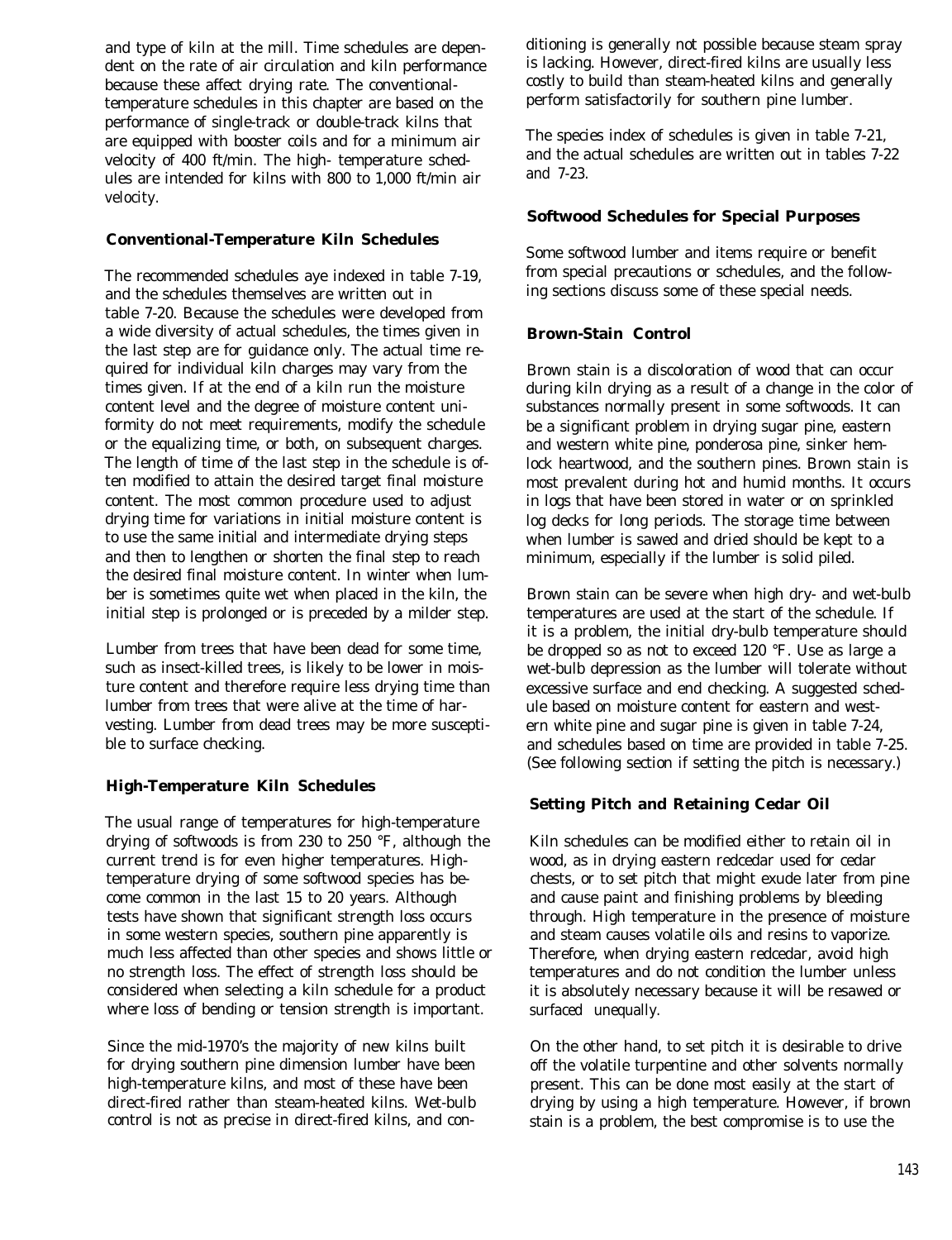anti-brown-stain schedule at the start of drying and finish with a dry-bulb temperature of at least 160 °F. A temperature of 160 °F is usually satisfactory for 4/4 lumber, but the final temperature for thicker lumber should be at least 170 °F.

# **Lumber Treated With Waterborne Preservatives or Fire Retardants**

Some softwood species, particularly southern pine and Douglas-fir lumber and plywood, are often treated with fire retardants and preservatives. Preliminary drying is required before either treatment; the lumber can be predried in the same way as lumber that is not treated. During treatment, however, the lumber or timbers reabsorb considerable water, and they are often redried after treatment. The chemicals used in treatment usually accelerate the strength-reducing effects of prolonged exposure of moist wood to high temperatures. Research is in progress to help set maximum recommended drying temperatures for treated wood products where strength is critical, but until those temperatures are better defined the usual recommendation is to not exceed 190 °F for wood treated with waterborne preservatives and 160 °F for wood treated with fire retardants (Winandy 1988). Table 7-26 shows several satisfactory schedules for treated Douglas-fir plywood.

# **Maximum Strength Schedules**

Maximum drying temperatures for maintaining maximum strength were discussed earlier in this chapter. The maximum temperatures for softwoods for each moisture level are shown in table 7-10, and the species code numbers for finding these temperatures are shown in table 7-9.

# **Bevel Siding, Venetian Blinds, and Other Resawed Products**

Softwood lumber that is to be resawed into bevel siding, venetian blinds, or other products should be properly equalized and conditioned (see section on equalizing and conditioning treatments) to obtain a uniform moisture content over the cross section and to relieve drying stresses. Otherwise, the resawed halves of the boards will quite likely cup (ch. 8). Before equalizing, use the final wet-bulb depression given in the schedules to achieve a low average moisture content as soon as possible.

# *Bundled Short-Length Items*

Most drying of bundled short-length items takes place from the end-grain surfaces. Because some of these items do not end or surface check readily, kiln schedules for them can be rather severe. Other items, however, still require low dry-bulb temperatures to avoid collapse.

Because western redcedar shingles produced from wet stock that is logged in low areas may collapse, the shingles are dried with an initial dry-bulb temperature of about 95 °F. This temperature is gradually increased over a 10- to 14-day period to 150 °F or higher. Shingles produced from stock at a relatively low moisture content can be started at 150 °F or higher and finished at 180 °F. In both cases, wet-bulb temperature is not controlled, and the vents are kept open.

Incense cedar pencil stock is usually dried from a green to partially dry condition in the form of 3-in planks or squares and then cut into thin slats and graded. These slats are treated with a small amount of wax, bundled, and treated with a water-soluble dye. Because the treatment generally is a full-cell process in which all cell cavities become filled with liquid, the slats may collapse under severe drying conditions. Use low temperatures and high relative humidities at the start of drying and gradually make them more severe as drying progresses. Drying times are quite long, usually 23 to 30 days.

Pine squares, which are 4/4, 5/4, and 6/4 in cross section and 24 to 36 in long, are dried in bundles about 5 in square. Use a constant kiln temperature of 140 °F dry bulb and 110 °F wet bulb. Drying time is 13 to 14 days. Similar drying conditions can be used on other short items made of easily dried softwoods.

# *Large Timbers and Poles*

It is not customary to kiln dry large timbers or poles of many species because of the long drying times required. Such wood is usually air-dried or used green. One notable exception is southern pine. Because of its relative ease of drying and extensive use, successful high-temperature schedules have been developed for southern pine; several schedules are given in table 7-27 for crossarms and poles. Timbers with cross sections of 4 to 5 in are often used for decking and as such require proper drying with a minimum of surface checks. Schedules for such timbers are given in table 7-28. Even more so than with other schedules presented in this chapter, these specialized schedules represent a starting point for the kiln operator to build on. In many cases, the objective of kiln drying large timbers is only to dry the outer shell of the timber to either control surface checking or remove water so that the outer shell can be treated with a waterborne preservative.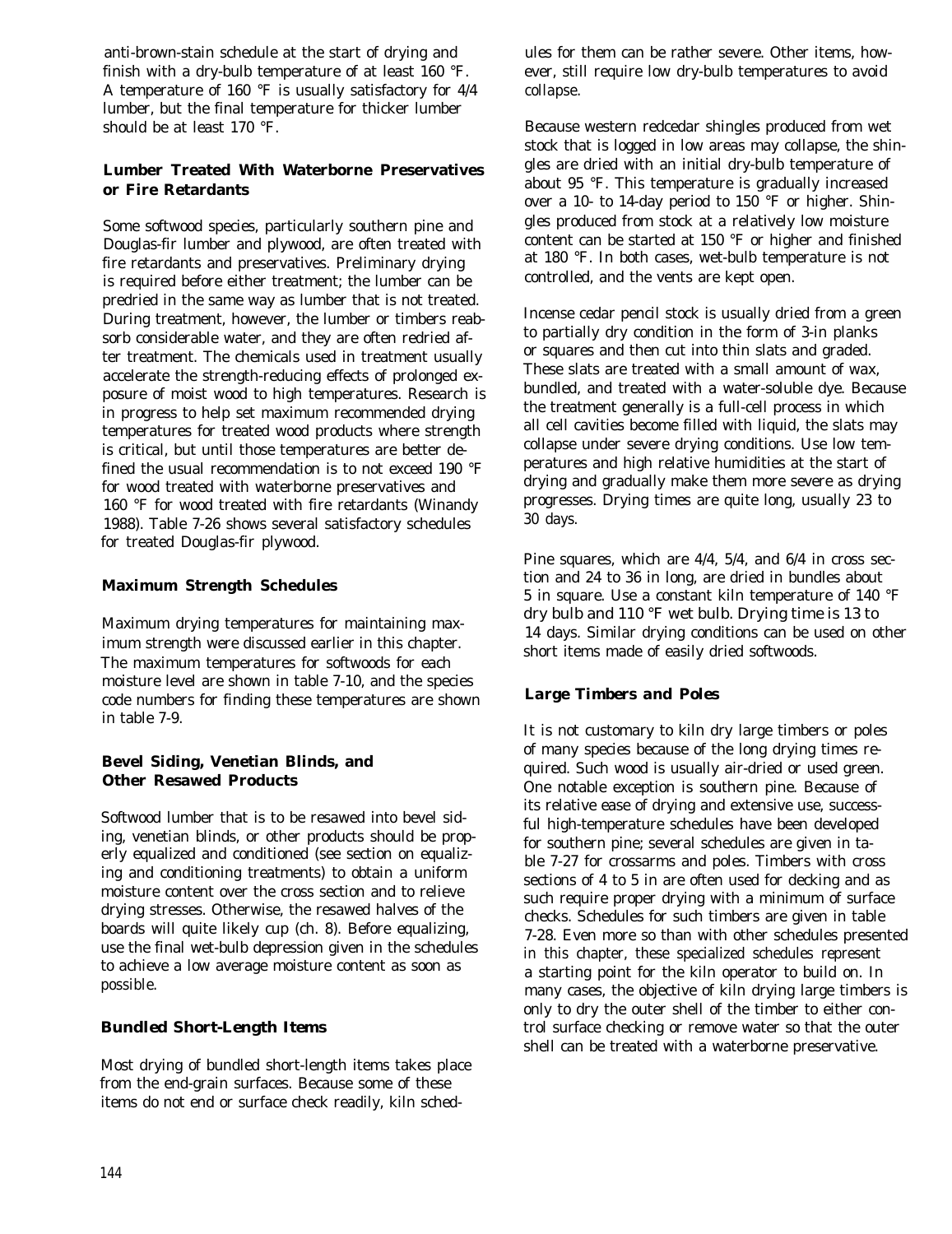# **Tank Stock**

Lumber for tank stock can be dried by the schedules used for the upper grades of the same thickness. Since the stock is used in contact with water or aqueous solutions, it should not be dried lower than 15 to 20 percent moisture content. Therefore, equalization (see Equalizing and Conditioning Treatments section) should be done at an equilibrium moisture content (EMC) of about 12 percent.

#### **Knotty Pine Lumber**

Knotty pine lumber is often used for decorative purposes and thus has higher appearance requirements than other low-grade pine lumber. The moisture content or time schedules given for lower grade lumber are generally satisfactory for preventing excessive checking or loosening of knots during the first stages of drying. Drying time, however, should be prolonged to reach a final moisture content of 7 to 8 percent. Somewhat lower relative humidities may be needed to reach this final moisture content without prolonging drying. The pitch should be set with a final temperature of at least 160 °F. Conditioning to relieve stresses is also desirable.

# **Dehumidification Kiln Schedules**

Dehumidification kilns began gaining use in the United States in the late 1970's and have grown in popularity since then. Because of their relative newness, a wide range of schedules is not available for recommendation. The moisture content schedules recommended in this chapter should be satisfactory for most purposes. The major difference between schedules for steam-heated and dehumidification kilns is temperature limitation. Dehumidification kilns cannot attain the common 180 °F final temperature of most conventional schedules. Early dehumidification kilns were limited to a maximum temperature of 120 °F, which resulted in prolonged drying times below the fiber saturation point. Newer models can operate up to 160 °F and can approach the drying times of steam-heated kilns.

The schedules for steam-heated kilns can be converted for use with a dehumidification kiln, as shown in table 7-29. The schedule T4-C2 for 4/4 white oak is converted to accommodate a maximum dry-bulb temperature of 120 °F. To make the conversion, substitute 120 °F for those dry-bulb temperatures above 120 °F and then maintain an EMC in the dehumidification schedule step about the same as in the conventional schedule step. A similar conversion can be made for a dehumidification kiln with a 160 °F maximum temperature, although the converted schedule will differ only in the last step of the schedule. Note that some dehumidification kiln manufacturers recommend that their equipment not be operated at dry-bulb temperatures above 160 °F and wet-bulb temperatures above approximately 110 to 120 °F.

An ideal application of dehumidification kilns is their use in minimizing surface checking in the early stages of drying refractory species. Low dry-bulb temperatures and high relative humidities are sometimes difficult to maintain in steam-heated kilns, particularly in hot weather. Often, the use of steam spray to increase relative humidity only raises the dry-bulb temperature without reducing the wet-bulb depression. In a tightly built dehumidification kiln, it is possible to maintain dry-bulb temperatures of 90 °F or less while still maintaining a relative humidity of 80 percent or more. These conditions are quite successful in preventing surface checking. A general purpose, lowtemperature schedule is suggested in table 7-30. Variations of this schedule that apply the general principle of low initial dry-bulb temperature and high humidity followed by a gradual increase of dry-bulb temperature and decrease of relative humidity should also be successfull.

# **Sterilizing, Equalizing, and Conditioning Treatments**

# **Sterilizing Treatments**

A sterilizing treatment can be used in the dry kiln to stop the growth of excessive mold on the surface of wood under certain conditions (ch. 8). The dry kiln can also be used to sterilize wood that has been infected with stain or decay fungi or attacked by wooddestroying insects.

# **Mold**

Mold can develop on green lumber in a kiln operating at temperatures up to 120 °F. Although the mold generally does not penetrate the wood enough to cause serious stain during kiln drying, it can fill up the air spaces in a load of lumber and seriously interfere with air circulation. Not only does this slow drying as a whole, but the lumber under the mold may honeycomb later in drying when the temperature is raised under the false belief that moisture content is low enough to safely raise the temperature.

To sterilize for mold, the kiln charge (green lumber only) should be steamed at or near 100 percent relative humidity at a dry-bulb temperature of 130 °F or higher for 1 h after all parts of the kiln have reached that temperature. After steaming, the normal drying schedule should begin. Infrequently, two sterilizing treatments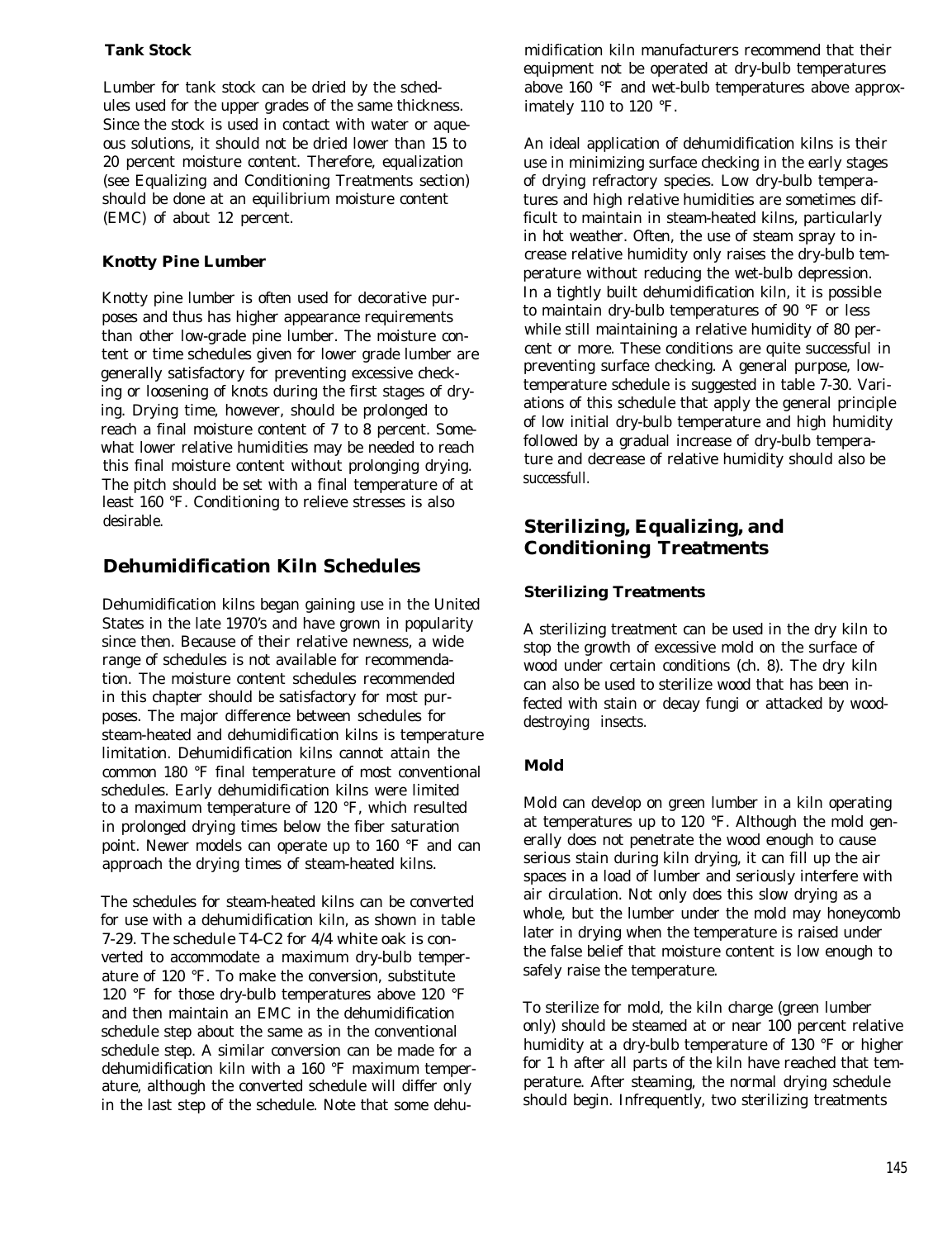may be required about a day apart to stop the development of mold. If the growth is not heavy enough to block air circulation, sterilization is not necessary.

# **Fungal Stain and Decay**

The temperatures normally used at the start of kiln drying are usually high enough to stop the growth of stain or decay organisms that may have infected green wood during storage or air drying. A temperature of 110 °F stops the growth of these organisms but does not kill them. Tests show that a temperature of 150 °F or higher for at least 24 h should kill all stain and decay fungi. As long as the wood is kept below 20 percent moisture content, new stain and decay will not start.

### **Insects**

Both softwoods and hardwoods are attacked by a number of wood-boring insects, whether the wood is green or dry. Imported lumber or air-dried lumber that has been stored for a long time should be examined for evidence of insects. If they are found, a sterilizing treatment should be given.

Lyctus (powder-post) beetles and their eggs and larvae are killed by heating the lumber according to the schedule given in table 7-31. The schedule conditions include allowances for heating the lumber to the center, for cold spots in the kiln, and for additional time as a safety factor. To sterilize, use an EMC that is within 2 percent above or below the moisture content of the wood. If the wood has less than 8 percent moisture content, a temperature above 140 °F and a relative humidity somewhat below 60 percent should give satisfactory results, using the times given in table 7-31 for the 130 °F temperature. Exact data on temperatures and times required to kill other insects are not available, but the higher temperature schedule of table 7-31 may be adequate.

Normal kiln drying or temperature sterilization will not prevent future infestation by insects.

# **Equalizing and Conditioning Treatments**

Equalizing and conditioning have been mentioned several times in this manual, and the purpose of this section is to discuss them in detail. Frequently, the moisture content of lumber varies considerably among boards in a kiln charge. This can be because of natural variability in drying rate or initial moisture content, heartwood and sapwood, or wet pockets in the lumber, or variability in drying conditions in various parts of the kiln. Variation in final moisture content can cause serious problems in the subsequent processing and use

of the lumber. The purpose of equalizing is to reduce this variation in moisture content.

The drying stresses discussed in chapter 1 often remain in boards even after drying is complete. These residual drying stresses (often called casehardening although there is no actual hardening of the surface) can cause problems of warp and saw blade pinching in manufacture and use (ch. 8) and should be removed from the lumber for many end uses. The purpose of conditioning is to relieve the residual compressive drying stresses in the shell by plasticization with high temperature and high relative humidity. Conditioning has another beneficial effect of producing more uniform moisture content throughout the thickness of the boards. Effective equalizing is necessary before satisfactory conditioning can be accomplished because the effectiveness of conditioning depends on moisture content.

Conditioning is not really necessary for softwood dimension lumber that will be kiln dried to an average moisture content of 15 percent or a maximum of 19 percent; furthermore, it is not effective at such a high moisture content. Equalizing may be necessary or desirable for such lumber. On the other hand, equalizing and conditioning are usually necessary for hardwood or softwood lumber that will be dried to below 11 percent moisture content and used in end products with stricter requirements.

Equalizing and conditioning treatments also depend on the type of kiln schedule. Equalizing depends on knowledge of the variability of moisture content between boards. The only way to get this information is through tests. When a moisture-content-based schedule is used with kiln samples, the samples will serve as the basis for equalizing and can also be used to prepare stress sections (ch. 6). When a time-based schedule is used without kiln samples, it is more difficult to devise effective equalizing and conditioning treatments. One way to devise an equalizing treatment is to use an electric moisture meter during the last stages of drying to estimate variability. If this is done, care must be taken to ensure that the correct temperature is applied to the meter reading. The other way to devise an equalizing treatment to follow a time-based schedule is to develop, by experience, a time-temperature schedule that equalizes relative humidity. This will later minimize rejects in processing lumber with surface fuzziness in planing caused by high moisture content or with planer splits caused by low moisture content. Similarly, the options for developing conditioning treatments to follow a timebased schedule are to cut stress sections or to ascertain the need and develop the procedures for conditioning through trial and error.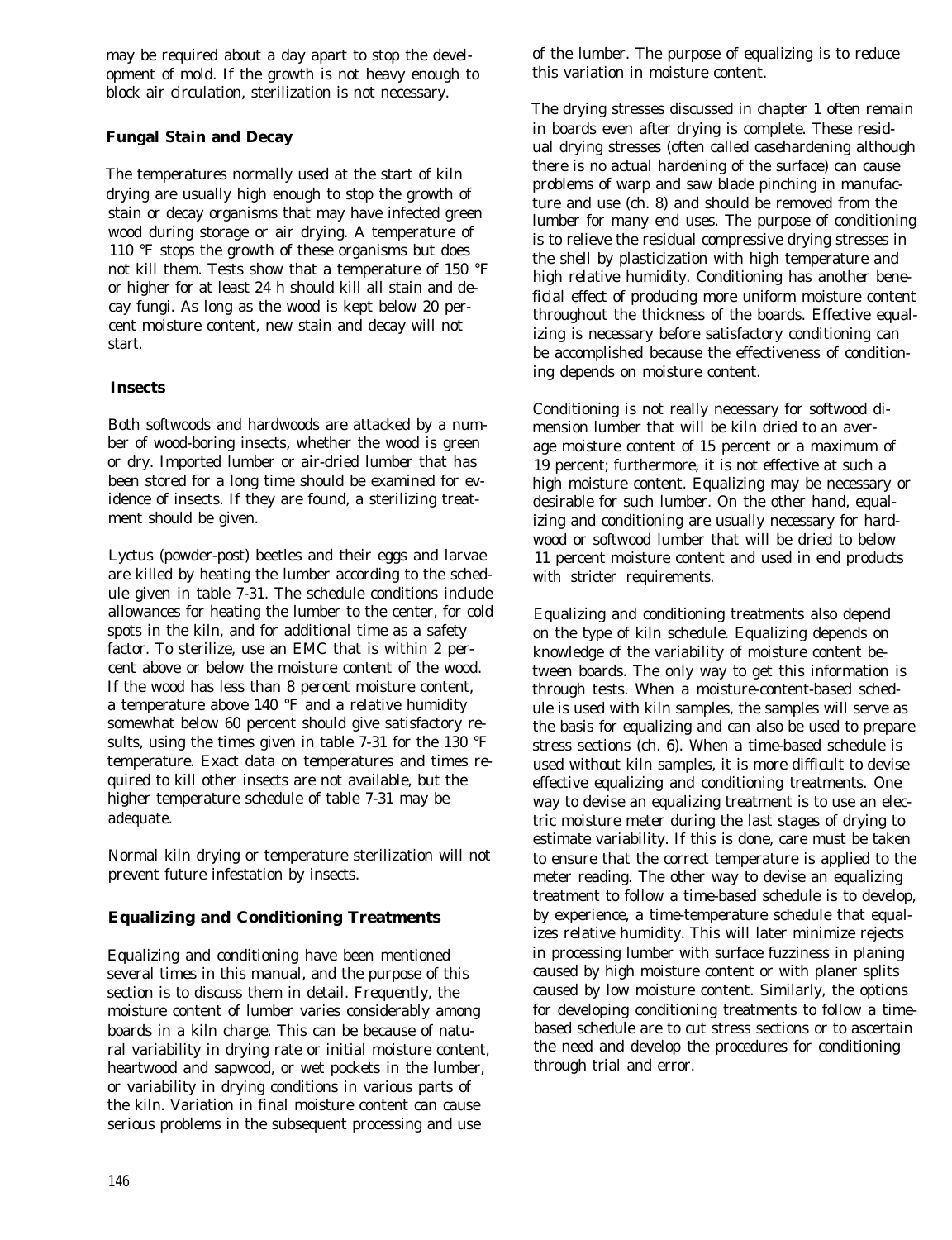The following procedures are based on the use of kiln samples for equalization and stress sections for conditioning. The basic principles can be applied to develop procedures for time-based equalizing and conditioning. The procedures given will be satisfactory for lumber that is dried to final average moisture content of from 5 to 11 percent. Table 7-32 contains basic information on the moisture content of the kiln samples and the kiln EMC conditions for these treatments. Wet-bulb depression values required to obtain desired EMC conditions are given in chapter 1, table 1-6.

#### **Equalizing Treatment**

The procedure for equalizing a kiln charge of lumber, using table 7-32, is as follows:

- 1. Start equalizing when the driest kiln sample in the charge has reached an average moisture content 2 percent below the desired final average moisture content. For example, if the desired final average moisture content is 8 percent, start equalizing when the driest kiln sample reaches 6 percent.
- 2. As soon as the driest sample reaches the moisture content value stated in step 1, establish an equalizing EMC in the kiln equal to that value. In the example given in step 1, the equalizing EMC would be 6 percent. During equalizing, use as high a dry-bulb temperature as the drying schedule permits.
- 3. Continue equalizing until the wettest sample reaches the desired final average moisture content. In the example given in step 1, the wettest sample would be dried to 8 percent.

If the equalizing treatment is to be followed by a conditioning treatment, it may at times be necessary to lower the temperature to obtain the desired conditioning EMC condition. If so, begin by lowering the temperature 10 °F 12 to 24 h prior to the start of conditioning. Also, lower the wet-bulb temperature to maintain the desired equalizing EMC.

#### **Conditioning Treatment**

The conditioning treatment, whether or not preceded by an equalizing treatment, should not be started until the average moisture content of the wettest sample reaches the desired final average moisture content.

The procedure for conditioning is as follows:

1. The conditioning temperature is the same as the final step of the drying schedule or the highest temperature at which the conditioning EMC can be controlled. For softwoods, set the wet-bulb temperature so the conditioning EMC will be 3 percent above the desired final average moisture content. For hardwoods, the conditioning EMC is 4 percent above the desired final average moisture content. The wet-bulb depression that will give the desired conditioning EMC is given in chapter 1, table 1-6. If, at the dewed conditioning temperature, a wet-bulb depression value is not shown for the desired EMC, choose the wet-bulb depression value for the nearest higher EMC given for that temperature. Set the desired wet-bulb temperature for the proper depression but do not raise the dry-bulb temperature above the equalizing temperature until after the proper wetbulb temperature is attained.

**Example:** Assume a hardwood species with a desired final moisture content of 8 percent and a conditioning temperature of 170 °F. The conditioning EMC from table 7-32 is 12 percent. At 170 °F, an 8 °F wet-bulb depression will give an EMC of 12.4 percent (table 1-6). If the lumber is a softwood, the conditioning EMC would be 11 percent and the wetbulb depression 10 °F.

2. Continue conditioning until satisfactory stress relief is attained.

The time required for conditioning varies considerably with species and lumber thickness, the type of kiln used, and kiln performance. At a conditioning temperature of 160 to 180 °F, hardwoods generally require 16 to 24 h for 4/4 lumber and up to 48 h for 8/4 lumber. Some 4/4 softwood species can be conditioned in as short as 4 h. If conditioning temperatures are lower than 160. to 180 °F, conditioning time will be prolonged.

The most exact way to determine when conditioning is complete is the casehardening test described in chapter 6. Conditioning time should not be continued any longer than necessary because of excessive steam consumption and excessive moisture pickup, particularly in low-density species.

If tests for average moisture content are made immediately after the conditioning treatment, **the mois**ture content obtained will be about 1 to 1-1/2 percent above the desired value because of the surface moisture regain. After cooling, the average moisture content should be close to that desired.

# **Kiln-Drying Time**

The approximate time required to kiln dry softwood lumber can be estimated from some of the time schedules given earlier in the chapter. Table 7-33 lists approximate drying times for 1-in-thick softwood and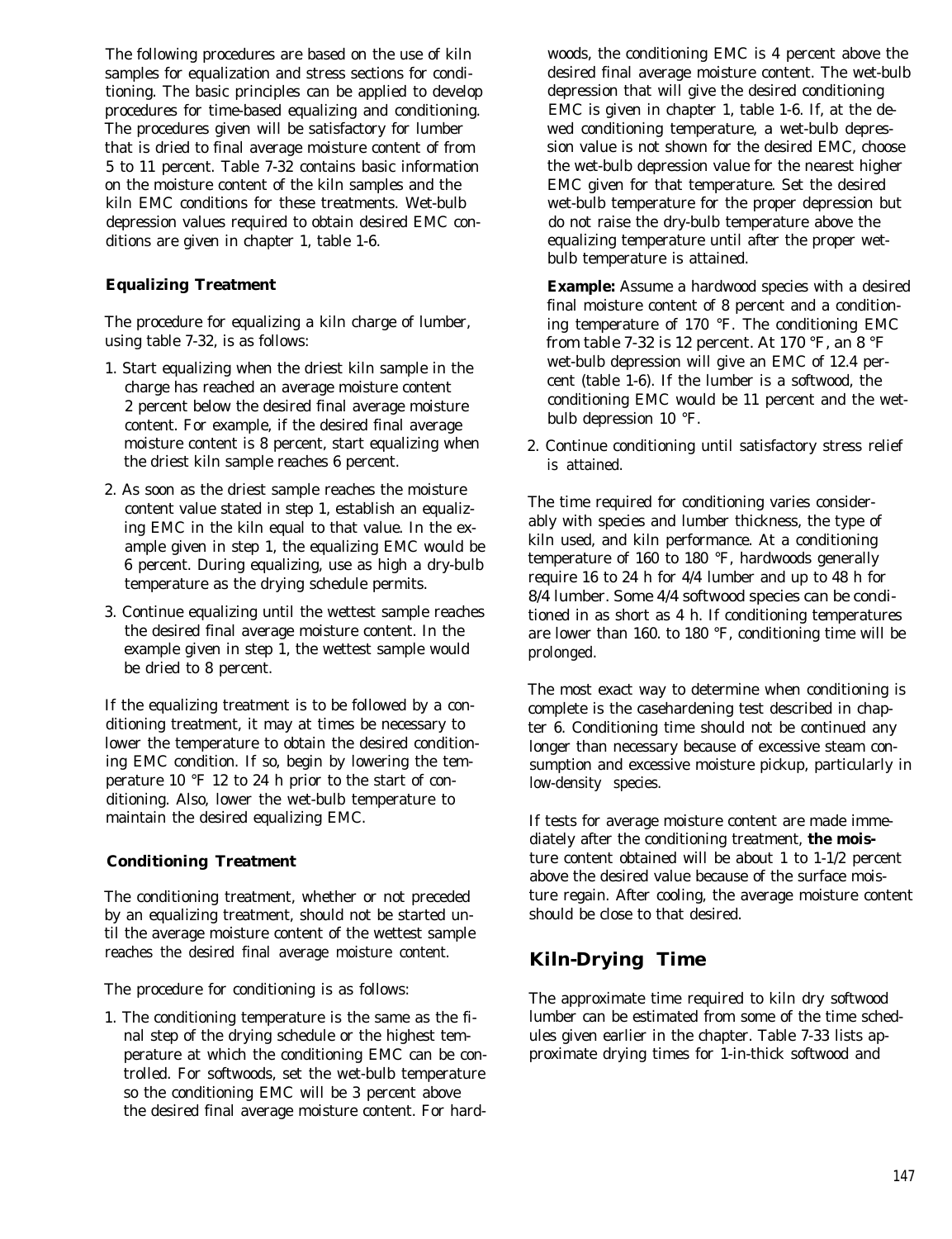hardwood species. The times listed are for kiln drying at conventional temperatures where the final schedule temperature is approximately 180 °F. Lumber thicker than 1 inch will take longer to dry than the times given in table 7-33. The increase in drying time is more than proportional to the increase in thickness. For example, if thickness is doubled, the drying time will be increased by a factor of about 3 to 3.5.

# **Literature Cited**

**Boone, R. S.; Kozlik, C. J.; Bois, P. J.; Wengert, E. M.** 1988. Dry kiln schedules for commercial woodstemperate and tropical. Gen. Tech. Rep. FPL-GTR-57. Madison, WI: U.S. Department of Agriculture, Forest Service, Forest Products Laboratory. 158 p.

**McMiIIen, J. M.** 1969. Accelerated kiln drying of presurfaced 1-inch northern red oak. Res. Pap. FPL 122. Madison, WI: U.S. Department of Agriculture, Forest Service, Forest Products Laboratory. 29 p.

**Winandy, J. E.** 1988. Effects of treatment and redrying on mechanical properties of wood. In: Proceedings of conference on wood protection techniques and the use of **treated** wood in construction. Madison, WI: Forest Products Research Society.

# **Sources of Additional Information**

**Bramhall, G.; Wellwood, R. W.** 1976. Kiln drying of western Canadian lumber. Information Report VP-X-159. Canadian Forestry Service, Western Forest Products Laboratory.

**Cech, M. Y.; Pfaff, F.** 1977. Kiln operator's manual for eastern Canada. Report OPX192E. Eastern Forest Products Laboratory.

**Chudnoff, M.** 1984. Tropical timbers of the world. Agric. Handb. 607. Washington, DC: U.S. Department of Agriculture.

**Gerhards, C. C.; McMillen, J. M.** 1976. High temperature drying effects on mechanical properties of softwood lumber. In: Proceedings of Symposium. Madison, WI: Forest Products Laboratory.

**Knight, E.** 1970. Kiln drying western softwoods. Moore, OR: Moore Dry Kiln Company of Oregon. (Out of print.)

**Koch, P.** 1972. Utilization of the southern pines. Agric. Handb. 420. Washington, DC: U.S. Department of Agriculture.

**Kozlik, C. J.** 1967. Effect of kiln conditions on the strength of Douglas-fir and western hemlock. Report D-9. Corvallis, OR: Forest Research Laboratory, Oregon State University.

**Kozlik, C. J.** 1968. Effect of kiln temperatures on strength of Douglas-fir and western hemlock dimension lumber. Report D-11. Corvallis, OR: Forest Research Laboratory, Oregon State University.

**Kozlik, C. J.** 1987. Kiln drying incense-cedar squares for pencil stock. Forest Products Journal. 37(5): 21-25.

**Koslik, C. J.; Ward, J. C.** 1981. Properties and kilndrying characteristics of young-growth western hemlock dimension lumber. Forest Products Journal. 31(6): 45-53.

**Mackay, J. F. G.** 1978. Kiln drying treated plywood Forest Products Journal. 28(3): 19-21.

**McMillen, J. M.; Wengert, E. M.** 1978. Drying eastern hardwood lumber. Agric. Handb. 528. Washington, DC: U.S. Department of Agriculture.

**Rasmussen, E. F.** 1961. Dry kiln operator's manual. Agric. Handb. 188. Washington, DC: U.S. Department of Agriculture.

**Rice, W. W.** 1971. Field test of a schedule for accelerated kiln drying presurfaced 1-inch northern red oak. Res. Bull. 595. Amherst, MA: University of Massachusetts.

**Rietz, R. C.; Page, R. H.** 1971. Air drying of lumber: A guide to industry practices. Agric. Handb. 402. Washington, DC: U.S. Department of Agriculture.

**Simpson, W. T.** 1980. Acccelerating the kiln drying of oak. Res. Pap. FPL 378. Madison, WI: U.S. Department of Agriculture, Forest Service, Forest Products Laboratory. 9 p.

**Thompson, W. S.; Stevens, R. R.** 1972. Kiln drying of southern pine poles: Results of laboratory and field studies. Forest Products Journal. 22(3): 17-24.

Ward, J. C.; Simpson, W. T. 1987. Comparison of four methods for drying bacterially infected and normal thick red oak. Forest Products Journal. 37(11/12): 15-22.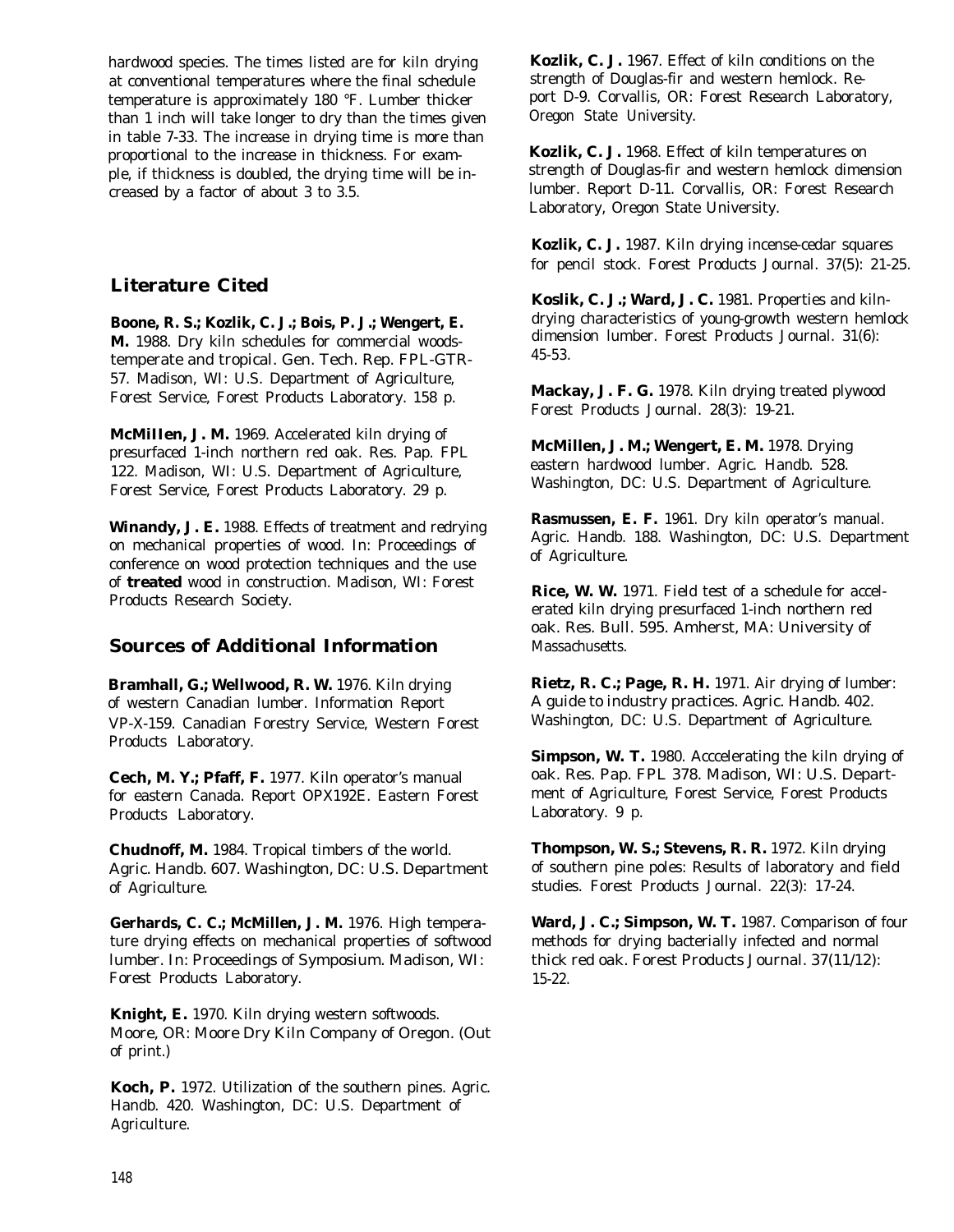#### **Table 7-1—Moisture content schedules for hardwoods**

| Dry-bulb                | Moisture<br>content<br>at start |     |     |     |     |     |     |     |     |     | Dry-bulb temperatures (°F) for various temperature schedules |     |     |     |     |
|-------------------------|---------------------------------|-----|-----|-----|-----|-----|-----|-----|-----|-----|--------------------------------------------------------------|-----|-----|-----|-----|
| temperature<br>step no. | of step<br>(percent)            | T1  | T2  | T3  | T4  | T5  | T6  | T7  | T8  | Τ9  | T10                                                          | T11 | T12 | T13 | T14 |
|                         | >30                             | 100 | 100 | 110 | 110 | 120 | 120 | 130 | 130 | 140 | 140                                                          | 150 | 160 | 170 | 180 |
| 2                       | 30                              | 105 | 110 | 120 | 120 | 130 | 130 | 140 | 140 | 150 | 150                                                          | 160 | 170 | 180 | 190 |
| 3                       | 25                              | 105 | 120 | 130 | 130 | 140 | 140 | 150 | 150 | 160 | 160                                                          | 160 | 170 | 180 | 190 |
| 4                       | 20                              | 115 | 130 | 140 | 140 | 150 | 150 | 160 | 160 | 160 | 170                                                          | 170 | 180 | 190 | 200 |
| 5                       | 15                              | 120 | 150 | 160 | 180 | 160 | 180 | 160 | 180 | 160 | 180                                                          | 180 | 180 | 190 | 200 |

**Table 7-2—General wet-bulb depression schedules for hardwoods**

| Wet-bulb               | Moisture content (percent) at start of step<br>for various moisture content classes |       |     |     |     |     |    |    | Wet-bulb depressions (°F) for<br>various wet-bulb depression<br>schedules |                |    |    |    |    |
|------------------------|-------------------------------------------------------------------------------------|-------|-----|-----|-----|-----|----|----|---------------------------------------------------------------------------|----------------|----|----|----|----|
| depression<br>step no. | A                                                                                   | В     | С   | D   | Ε   | F   |    | 2  | 3                                                                         | 4              | 5  | 6  | 7  | 8  |
|                        | >30                                                                                 | $>35$ | >40 | >50 | >60 | >70 | 3  | 4  | 5                                                                         | $\overline{7}$ | 10 | 15 | 20 | 25 |
| $\overline{2}$         | 30                                                                                  | 35    | 40  | 50  | 60  | 70  | 4  | 5. | 7                                                                         | 10             | 14 | 20 | 30 | 35 |
| 3                      | 25                                                                                  | 30    | 35  | 40  | 50  | 60  | 6  | 8  | 11                                                                        | 15             | 20 | 30 | 40 | 50 |
| 4                      | 20                                                                                  | 25    | 30  | 35  | 40  | 50  | 10 | 14 | 19                                                                        | 25             | 35 | 50 | 50 | 50 |
| 5                      | 15                                                                                  | 20    | 25  | 30  | 35  | 40  | 25 | 30 | 35                                                                        | 40             | 50 | 50 | 50 | 50 |
| 6                      | 10                                                                                  | 15    | 20  | 25  | 30  | 35  | 50 | 50 | 50                                                                        | 50             | 50 | 50 | 50 | 50 |
|                        |                                                                                     |       |     |     |     |     |    |    |                                                                           |                |    |    |    |    |

#### **Table 7-3—Moisture content classes for various green moisture content values**

| Green moisture content<br>(percent) | Moisture content class |
|-------------------------------------|------------------------|
| up to $40$                          | А                      |
| 40 to 60                            | в                      |
| 60 to 80                            | С                      |
| 80 to 100                           | D                      |
| 100 to 120                          | Е                      |
| Above 120                           | F                      |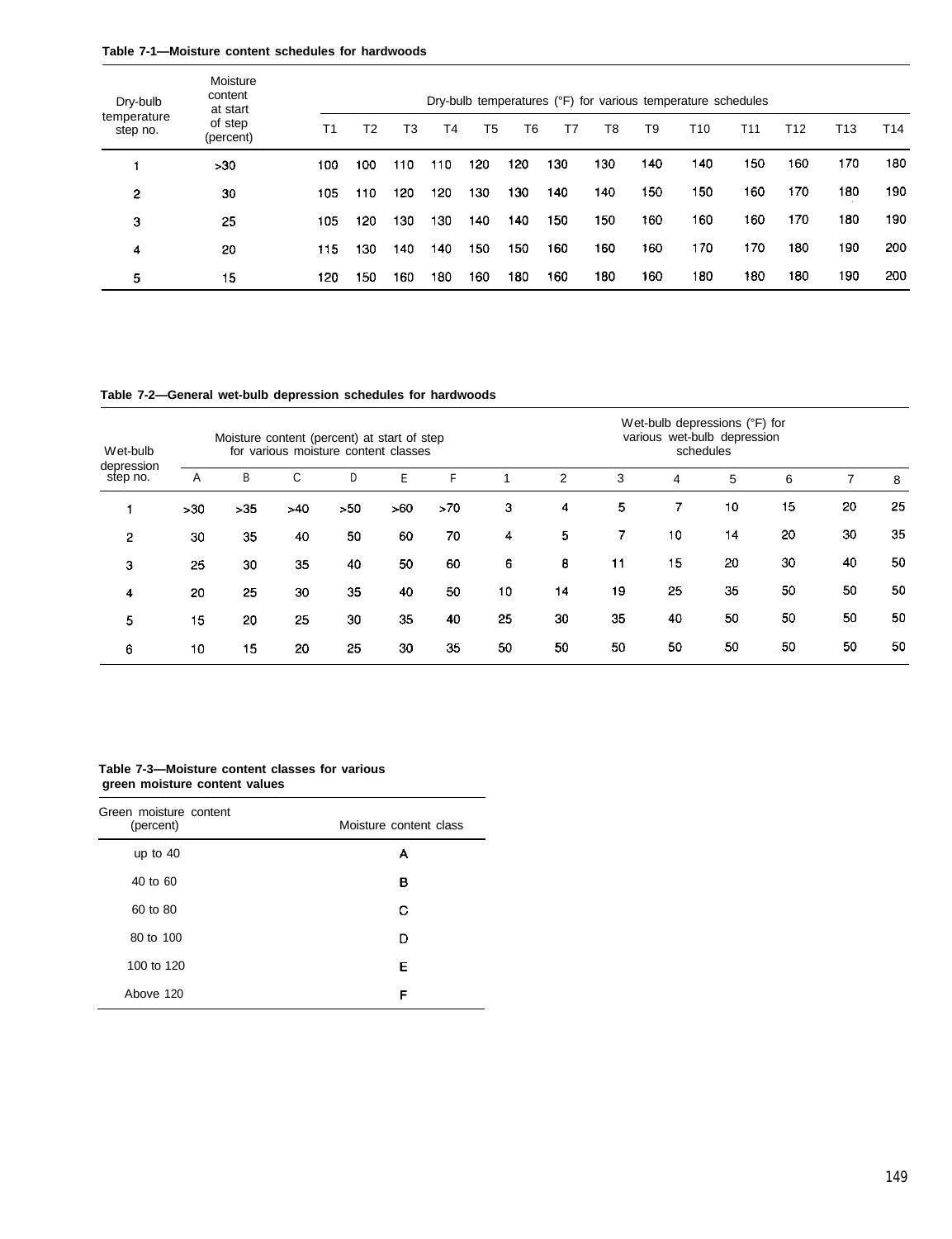|  | Table 7-4—Code number index of schedules <sup>1</sup> recommended for kiln drying domestic hardwood 4/4 to 8/4 lumber and other products |  |
|--|------------------------------------------------------------------------------------------------------------------------------------------|--|
|--|------------------------------------------------------------------------------------------------------------------------------------------|--|

|                                                                                                                                             |                                                                                             |                                                                                              | Lumber schedules                                                                                    |                                                                                                                       |                                                          |                               |                                        |  |  |
|---------------------------------------------------------------------------------------------------------------------------------------------|---------------------------------------------------------------------------------------------|----------------------------------------------------------------------------------------------|-----------------------------------------------------------------------------------------------------|-----------------------------------------------------------------------------------------------------------------------|----------------------------------------------------------|-------------------------------|----------------------------------------|--|--|
|                                                                                                                                             |                                                                                             | 4/4, 5/4, and 6/4                                                                            |                                                                                                     | 6/4                                                                                                                   |                                                          | Schedules for other products  |                                        |  |  |
| <b>Species</b>                                                                                                                              | Dry-bulb<br>tempera-<br>ture                                                                | Wet-bulb<br>depression                                                                       | Dry-bulb<br>tempera-<br>ture                                                                        | Wet-bulb<br>depression                                                                                                | Name                                                     | Dry-bulb<br>tempera-<br>ture  | Wet-bulb<br>depression                 |  |  |
| Alder, red<br>For darker color<br>For lighter color                                                                                         | T <sub>10</sub><br>T11<br>T5                                                                | D <sub>4</sub><br>D <sub>3</sub><br>D <sub>5</sub>                                           | T8<br>—⊶<br>—                                                                                       | D <sub>3</sub><br>—<br>--                                                                                             |                                                          |                               |                                        |  |  |
| Apple<br>Ash, black<br>Ash, green, Oregon.                                                                                                  | T6<br>T8                                                                                    | C <sub>3</sub><br>D4                                                                         | T3<br>T <sub>5</sub>                                                                                | C <sub>2</sub><br>D <sub>3</sub>                                                                                      |                                                          |                               |                                        |  |  |
| white<br>Aspen<br>Basswood                                                                                                                  | T <sub>8</sub><br><b>T12</b>                                                                | <b>B4</b><br>E7                                                                              | T <sub>5</sub><br>T <sub>10</sub>                                                                   | B <sub>3</sub><br>E <sub>6</sub>                                                                                      |                                                          |                               |                                        |  |  |
| Standard                                                                                                                                    | <b>T12</b>                                                                                  | E7                                                                                           | T <sub>10</sub>                                                                                     | E6                                                                                                                    |                                                          |                               |                                        |  |  |
| Light color<br>Beech                                                                                                                        | T9<br>T8                                                                                    | E7<br>C <sub>2</sub>                                                                         | T <sub>7</sub><br>T <sub>5</sub>                                                                    | E6<br>C1                                                                                                              | 1-in squares<br>2-in squares                             | T8<br>T <sub>5</sub>          | C <sub>3</sub><br>C <sub>2</sub>       |  |  |
| Birch, paper                                                                                                                                | <b>T10</b>                                                                                  | C <sub>4</sub>                                                                               | T <sub>8</sub>                                                                                      | C <sub>3</sub>                                                                                                        | 1-in squares<br>2-in squares                             | T10<br>T8                     | C <sub>6</sub><br>C4                   |  |  |
| Birch, yellow                                                                                                                               | T8                                                                                          | C4                                                                                           | T <sub>5</sub>                                                                                      | C <sub>3</sub>                                                                                                        | 1-in squares<br>2-in squares                             | T8<br>T <sub>5</sub>          | C5<br>C4                               |  |  |
| Blackgum<br><b>Boxelder</b><br>Buckeye, yellow<br><b>Butternut</b><br>Cherry, black<br>Chestnut<br>Cottonwood, normal                       | T12<br>T8<br>T <sub>10</sub><br>T <sub>10</sub><br>T8<br>T <sub>10</sub><br>T <sub>10</sub> | E <sub>5</sub><br>D <sub>4</sub><br>F4<br>E4<br><b>B4</b><br>E4<br>F <sub>5</sub>            | T11<br>T <sub>6</sub><br>T <sub>8</sub><br>T8<br>T <sub>5</sub><br>T <sub>8</sub><br>T <sub>8</sub> | D <sub>3</sub><br>C <sub>3</sub><br>F <sub>3</sub><br>E <sub>3</sub><br><b>B3</b><br>E <sub>3</sub><br>F <sub>4</sub> |                                                          |                               |                                        |  |  |
| Cottonwood, wet<br>streak<br>Dogwood                                                                                                        | T <sub>8</sub><br>T6                                                                        | D <sub>5</sub><br>C <sub>3</sub>                                                             | T <sub>6</sub><br>T <sub>3</sub>                                                                    | C <sub>4</sub><br>C <sub>2</sub>                                                                                      | Shuttles                                                 | T3                            | <b>B2</b>                              |  |  |
| Elm, American and<br>slippery<br>Elm, rock<br>Hackberry                                                                                     | T6<br>T <sub>6</sub><br>T8                                                                  | D <sub>4</sub><br>B <sub>3</sub><br>C <sub>4</sub>                                           | T <sub>5</sub><br>T3<br>T <sub>6</sub>                                                              | D <sub>3</sub><br><b>B2</b><br>C3                                                                                     |                                                          |                               |                                        |  |  |
| Hickory                                                                                                                                     | T <sub>8</sub>                                                                              | D <sub>3</sub>                                                                               | $\omega$<br>T <sub>6</sub>                                                                          | D <sub>1</sub>                                                                                                        | White handles<br>Small<br>Large<br>Pink handles<br>Small | T1<br>T1<br>T8                | D <sub>2</sub><br>C <sub>2</sub><br>D1 |  |  |
| Holly<br>Hophornbeam                                                                                                                        | T6                                                                                          | D4                                                                                           | T <sub>4</sub>                                                                                      | CЗ                                                                                                                    | Large                                                    | T <sub>8</sub>                | C <sub>1</sub>                         |  |  |
| (ironwood)<br>Laurel, California                                                                                                            | T <sub>6</sub>                                                                              | B3                                                                                           | T3                                                                                                  | B1                                                                                                                    |                                                          |                               |                                        |  |  |
| (Oregon Myrtle)<br>Locust, black<br>Madrone<br>Magnolia                                                                                     | T <sub>6</sub><br>T <sub>6</sub><br>T <sub>4</sub><br>T <sub>10</sub>                       | A4<br>A3<br>B <sub>2</sub><br>D4                                                             | T <sub>5</sub><br>T <sub>3</sub><br>T3<br>T <sub>8</sub>                                            | A <sub>3</sub><br>A <sub>1</sub><br>B1<br>D3                                                                          |                                                          |                               |                                        |  |  |
| Maple, bigleaf,<br>red, silver                                                                                                              | T <sub>8</sub>                                                                              | D <sub>4</sub>                                                                               | T <sub>6</sub>                                                                                      | C <sub>3</sub>                                                                                                        | Bowling pins                                             |                               |                                        |  |  |
| Maple, sugar (hard)                                                                                                                         | T <sub>8</sub>                                                                              | C <sub>3</sub>                                                                               | T <sub>5</sub>                                                                                      | C <sub>2</sub>                                                                                                        | (end coated)<br>1-in squares<br>2-in squares             | TЗ<br>T8<br>T <sub>5</sub>    | A3<br>C4<br>C <sub>3</sub>             |  |  |
| Oak, California<br>$black^2$<br>Oak, red (upland) $^{2}$                                                                                    | T <sub>3</sub><br>T <sub>4</sub>                                                            | <b>B1</b><br>D <sub>2</sub>                                                                  | T3<br>T <sub>3</sub>                                                                                | <b>B1</b><br>D <sub>1</sub>                                                                                           |                                                          |                               |                                        |  |  |
| Oak. red (southern<br>lowland) $2^{2}$<br>Oak, white $(\text{upland})^2$<br>Oak, white (lowland) $^2$<br>Osage-orange<br>Pecan<br>Persimmon | T <sub>2</sub><br>T4<br>T <sub>2</sub><br>T <sub>6</sub><br>T8<br>T <sub>6</sub>            | C1<br>C <sub>2</sub><br>C <sub>1</sub><br>A <sub>2</sub><br>D <sub>3</sub><br>C <sub>3</sub> | $^{(3)}$<br>T <sub>3</sub><br>(3)<br>T3<br>T <sub>6</sub><br>T3                                     | (3)<br>C1<br>(3)<br>A1<br>D <sub>1</sub><br>C <sub>2</sub>                                                            | Golf club heads<br>Shuttles                              | TЗ<br>T3                      | C <sub>2</sub><br><b>B2</b>            |  |  |
| Sassafras<br>Sweetgum (sap gum)                                                                                                             | T8<br><b>T12</b>                                                                            | D <sub>4</sub><br>F5                                                                         | <b>T11</b>                                                                                          | D <sub>4</sub>                                                                                                        | 1-in squares<br>2-in squares                             | T <sub>12</sub><br><b>T11</b> | F6<br>D5                               |  |  |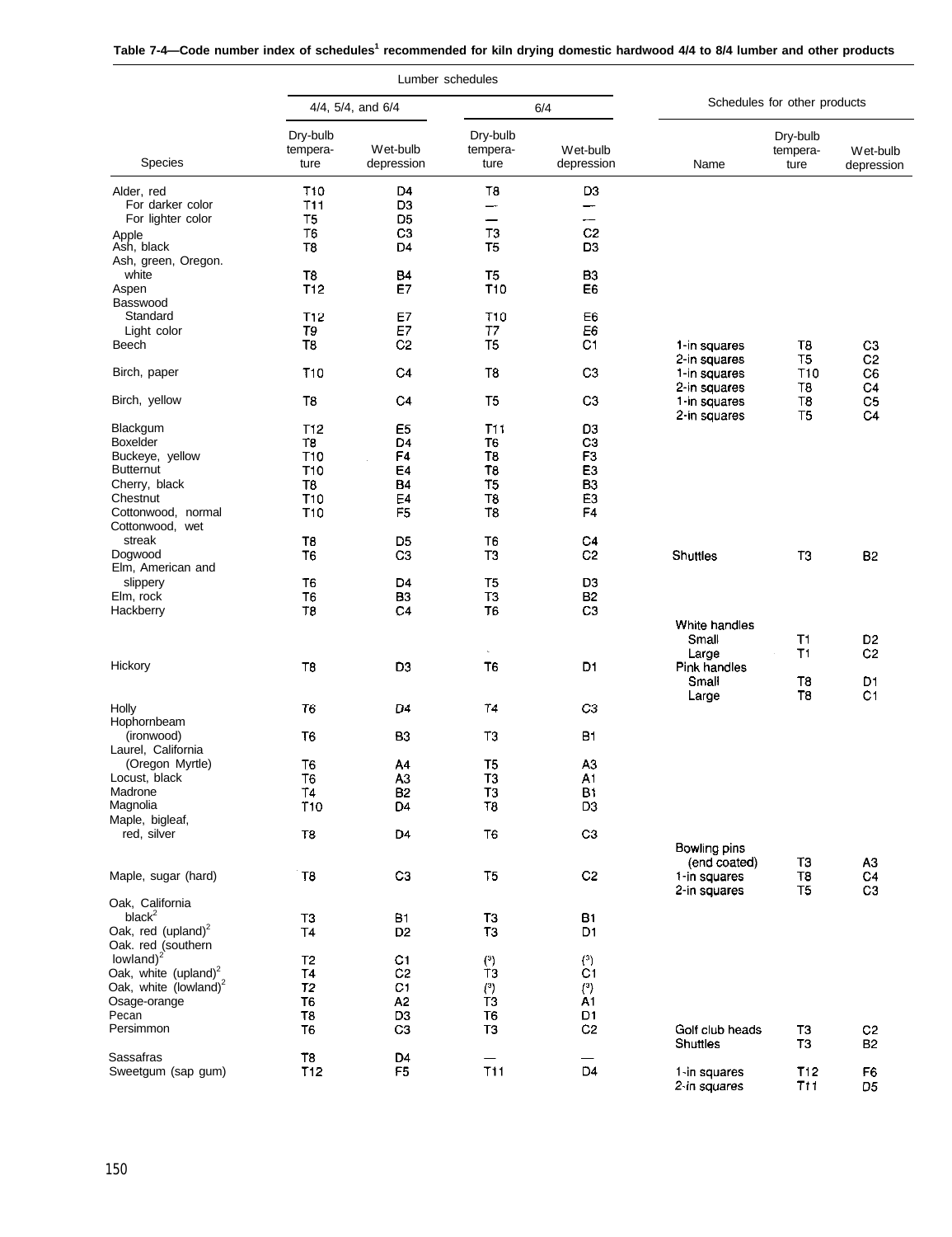**Table 7-4—Code number index of schedules<sup>1</sup> recommended for kiln drying domestic hardwood 4/4 to 8/4 lumber and other products-concluded**

|                    |                              |                        | Lumber schedules             |                        |                              |                              |                        |  |
|--------------------|------------------------------|------------------------|------------------------------|------------------------|------------------------------|------------------------------|------------------------|--|
|                    |                              | 4/4, 5/4, and 6/4      |                              | 8/4                    | Schedules for other products |                              |                        |  |
| <b>Species</b>     | Dry-bulb<br>tempera-<br>ture | Wet-bulb<br>depression | Dry-bulb<br>tempera-<br>ture | Wet-bulb<br>depression | Name                         | Dry-bulb<br>tempera-<br>ture | Wet-bulb<br>depression |  |
| Sweetgum (red gum) | T8                           | C <sub>4</sub>         | T <sub>5</sub>               | C <sub>3</sub>         |                              |                              |                        |  |
| Sycamore           | T6                           | D <sub>2</sub>         | TЗ                           | D1                     |                              |                              |                        |  |
| Tanoak             | TЗ                           | Β1                     | TЗ                           | <b>B1</b>              |                              |                              |                        |  |
| Tupelo, black      | T12                          | E <sub>5</sub>         | T11                          | D3                     |                              |                              |                        |  |
| Tupelo, swamp      | T10                          | E3                     | T8                           | D <sub>2</sub>         |                              |                              |                        |  |
| Tupelo, water      | T6                           | Η2                     |                              |                        |                              |                              |                        |  |
| Walnut, black      | T6                           | D <sub>4</sub>         | ТЗ                           | D3                     | <b>Gunstock blanks</b>       | ТЗ                           | D4                     |  |
| Willow, black      | T10                          | F4                     | T8                           | F3                     |                              |                              |                        |  |
| Yellow-wofar       | T11                          | D4                     | T10                          | D3                     |                              |                              |                        |  |

<sup>1</sup>Schedules are given in tables 7-1 and 7-2.<br><sup>2</sup>All 6/4 oak species should be dried by the 8/4 schedule.

 $3$ See table 7-11.

| Table 7-5-Code number index of schedules suggested for kiln drying thick domestic hardwoods <sup>1</sup> |  |
|----------------------------------------------------------------------------------------------------------|--|
|----------------------------------------------------------------------------------------------------------|--|

|                 |                              | Schedules for various thicknesses of lumber <sup>2</sup> |                              |                        |                              |                        |  |  |  |  |  |
|-----------------|------------------------------|----------------------------------------------------------|------------------------------|------------------------|------------------------------|------------------------|--|--|--|--|--|
|                 |                              | 10/4 lumber                                              |                              | 12/4 lumber            | 16/4 lumber                  |                        |  |  |  |  |  |
| Species         | Dry-bulb<br>tempera-<br>ture | Wet-bulb<br>depression                                   | Dry-bulb<br>tempera-<br>ture | Wet-bulb<br>depression | Dry-bulb<br>tempera-<br>ture | Wet-bulb<br>depression |  |  |  |  |  |
| Alder, red      | T <sub>6</sub>               | C <sub>3</sub>                                           | T <sub>6</sub>               | C <sub>3</sub>         |                              |                        |  |  |  |  |  |
| Ash, white      | T5                           | B <sub>3</sub>                                           | T3                           | <b>B2</b>              | T <sub>3</sub>               | A1                     |  |  |  |  |  |
| Aspen           | T8                           | E <sub>5</sub>                                           | T8                           | D <sub>5</sub>         | T7                           | C <sub>4</sub>         |  |  |  |  |  |
| Birch, yellow   | <b>T5</b>                    | <b>B3</b>                                                | T3                           | B <sub>2</sub>         | T3                           | A1                     |  |  |  |  |  |
| Blackgum        | <b>T11</b>                   | D <sub>3</sub>                                           | T9                           | C <sub>2</sub>         | T7                           | C <sub>2</sub>         |  |  |  |  |  |
| Boxelder        | T5                           | C <sub>2</sub>                                           |                              |                        |                              |                        |  |  |  |  |  |
| Cherry          | T <sub>5</sub>               | <b>B2</b>                                                | T <sub>3</sub>               | B <sub>2</sub>         | T <sub>3</sub>               | A1                     |  |  |  |  |  |
| Cottonwood      | T <sub>6</sub>               | E <sub>3</sub>                                           | T <sub>5</sub>               | D <sub>2</sub>         |                              |                        |  |  |  |  |  |
| Cottonwood, wet |                              |                                                          |                              |                        |                              |                        |  |  |  |  |  |
| streak          | T4                           | D <sub>3</sub>                                           | T <sub>3</sub>               | C <sub>2</sub>         |                              |                        |  |  |  |  |  |
| Elm, American   | T <sub>5</sub>               | D <sub>2</sub>                                           | T3                           | C <sub>2</sub>         |                              |                        |  |  |  |  |  |
| Elm, rock       | T3                           | <b>B2</b>                                                | T <sub>3</sub>               | <b>B1</b>              | T <sub>3</sub>               | A <sub>1</sub>         |  |  |  |  |  |
| Hackberry       | T6                           | C <sub>3</sub>                                           | T <sub>5</sub>               | C <sub>2</sub>         | T <sub>3</sub>               | <b>B1</b>              |  |  |  |  |  |
| Maple, bigleaf, |                              |                                                          |                              |                        |                              |                        |  |  |  |  |  |
| red, silver     | T <sub>5</sub>               | C <sub>2</sub>                                           | T <sub>3</sub>               | <b>B2</b>              |                              |                        |  |  |  |  |  |
| Maple, sugar    |                              |                                                          |                              |                        |                              |                        |  |  |  |  |  |
| (hard)          | T <sub>3</sub>               | <b>B2</b>                                                | T3                           | A1 <sup>3</sup>        | T3                           | A1 <sup>3</sup>        |  |  |  |  |  |
| Oak, red        | TЗ                           | C <sub>1</sub>                                           | T3                           | C1                     |                              |                        |  |  |  |  |  |
| Oak, white      | T <sub>3</sub>               | <b>B1</b>                                                | T <sub>3</sub>               | <b>B1</b>              |                              |                        |  |  |  |  |  |
| Sweetgum        |                              |                                                          |                              |                        |                              |                        |  |  |  |  |  |
| (sap gum)       | <b>T11</b>                   | D <sub>3</sub>                                           | T9                           | C <sub>3</sub>         |                              |                        |  |  |  |  |  |
| Sweetgum        |                              |                                                          |                              |                        |                              |                        |  |  |  |  |  |
| (red gum)       | T <sub>5</sub>               | C <sub>2</sub>                                           | T <sub>5</sub>               | <b>B2</b>              |                              |                        |  |  |  |  |  |
| Sycamore        | T <sub>3</sub>               | D1                                                       | T <sub>3</sub>               | C <sub>1</sub>         | T3                           | <b>B1</b>              |  |  |  |  |  |
| Tupelo, black   | <b>T11</b>                   | D <sub>3</sub>                                           | T <sub>9</sub>               | C <sub>2</sub>         | T <sub>7</sub>               | C <sub>2</sub>         |  |  |  |  |  |
| Walnut, black   | T3                           | D <sub>3</sub>                                           | TЗ                           | C <sub>2</sub>         |                              | ∽                      |  |  |  |  |  |
| Yellow-poplar   | T9                           | C <sub>3</sub>                                           | T <sub>7</sub>               | C <sub>2</sub>         | T <sub>5</sub>               | C <sub>2</sub>         |  |  |  |  |  |
|                 |                              |                                                          |                              |                        |                              |                        |  |  |  |  |  |

<sup>1</sup>A good end coating should be applied to all stock in most cases.<br><sup>2</sup>For squares, use a web-bulb depression number one unit higher than the one

suggested for lumber. Thus, for 3- by 3-in birch, use T3-B3. <sup>3</sup>After passing 30 percent moisture content, gradually shift to wet-bulb

depression schedule B2.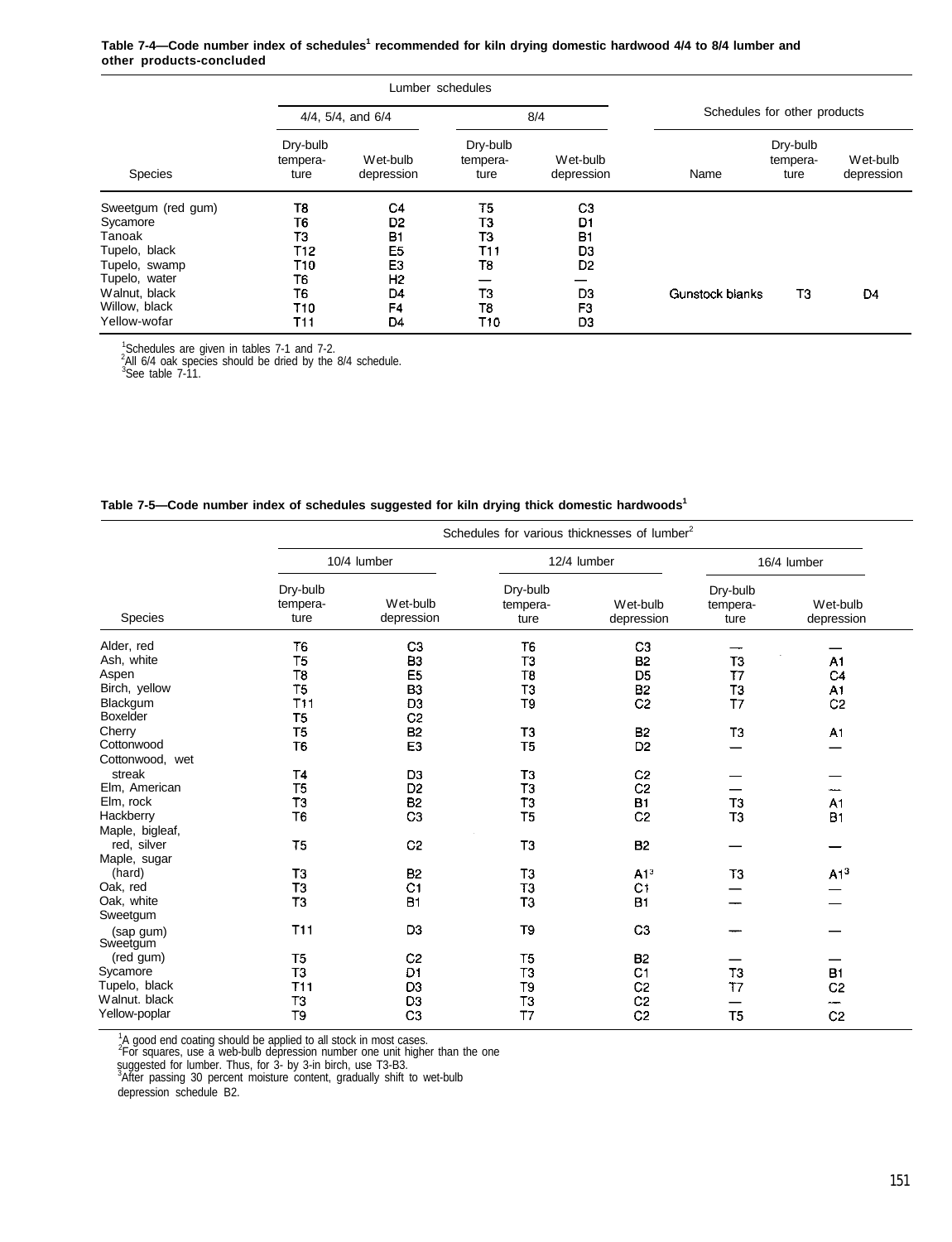| Tabled 7-6—Method of assembly of kiln-drying schedule for green 4/4 sugar maple <sup>1</sup> |  |  |
|----------------------------------------------------------------------------------------------|--|--|
|                                                                                              |  |  |

| Dry-bulb<br>temperature<br>step no. | Wet-bulb<br>depression<br>step no. | Moisture content<br>at start of step<br>(percent) | Dry-bulb<br>temperature<br>(°F) | Wet-bulb<br>depression<br>(°F) | Wet-bulb<br>temperature<br>$(^{\circ}F)$ | Relative<br>humidity<br>(percent) | Equilibrium<br>moisture<br>content<br>(percent) |
|-------------------------------------|------------------------------------|---------------------------------------------------|---------------------------------|--------------------------------|------------------------------------------|-----------------------------------|-------------------------------------------------|
|                                     |                                    | $-40$                                             | 130                             | 5                              | 125                                      | 86                                | 16.0                                            |
|                                     | 2                                  | 40                                                | 130                             | 7                              | 123                                      | 81                                | 14.0                                            |
|                                     | 3                                  | 35                                                | 130                             | 11                             | 119                                      | 71                                | 11.5                                            |
| $\overline{2}$                      | 4                                  | 30                                                | 140                             | 19                             | 121                                      | 56                                | 8.4                                             |
| 3                                   | 5                                  | 25                                                | 150                             | 35                             | 115                                      | 35                                | 5.1                                             |
| 4                                   | 6                                  | 20                                                | 160                             | 50                             | 110                                      | 24                                | 3.2                                             |
| 5                                   | 6                                  | 15                                                | 180                             | 50                             | 130                                      | 26                                | 3.3                                             |

'Schedule Code no. T8-C3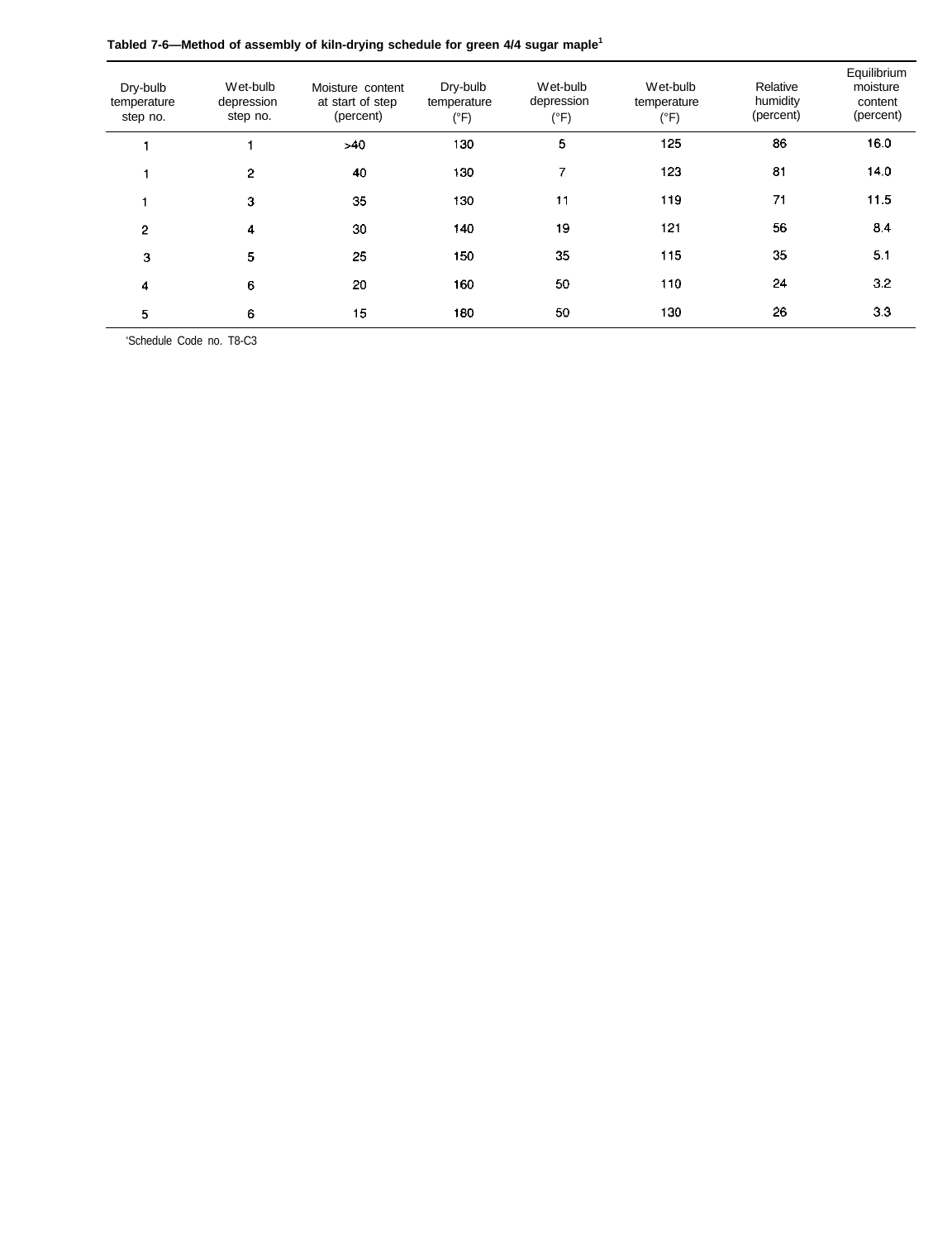| Moisture content                                    |                                                             | 4/4, 5/4, 6/4 lumber schedules                     |                                                             | 8/4 lumber schedules                                        |                                                                     |                                                             |
|-----------------------------------------------------|-------------------------------------------------------------|----------------------------------------------------|-------------------------------------------------------------|-------------------------------------------------------------|---------------------------------------------------------------------|-------------------------------------------------------------|
| at start of step<br>(percent)                       | Dry-bulb<br>tempera-<br>ture                                | Wet-bulb<br>depress-<br>sion                       | Wet-bulb<br>tempera-<br>ture                                | Dry-bulb<br>tempera-<br>ture                                | Wet-bulb<br>depres-<br>sion                                         | Wet-bulb<br>tempera-<br>ture                                |
|                                                     |                                                             |                                                    | OAK, RED (UPLAND)                                           |                                                             |                                                                     |                                                             |
|                                                     |                                                             | SCHEDULE T4-D2 -                                   |                                                             |                                                             | SCHEDULE T3-D1 -                                                    |                                                             |
| >50<br>50<br>40<br>35<br>30<br>25<br>20<br>15       | 110<br>110<br>110<br>110<br>120<br>130<br>140<br>180        | 4<br>5<br>8<br>14<br>30<br>40<br>50<br>50          | 106<br>105<br>102<br>96<br>90<br>90<br>90<br>130            | 110<br>110<br>110<br>110<br>120<br>130<br>140<br>160        | 3<br>4<br>6<br>10<br>25<br>40<br>50<br>50                           | 107<br>106<br>104<br>100<br>95<br>90<br>90<br>110           |
|                                                     |                                                             |                                                    | OAK, WHITE                                                  |                                                             |                                                                     |                                                             |
|                                                     |                                                             | SCHEDULE T4-C2                                     |                                                             |                                                             | SCHEDULE T3-C1                                                      |                                                             |
| >40<br>40<br>35<br>30<br>25<br>$20\,$<br>15         | 110<br>110<br>110<br>120<br>130<br>140<br>180               | 4<br>5<br>8<br>14<br>30<br>50<br>50                | 106<br>105<br>102<br>106<br>100<br>$\binom{2}{2}$           | 110<br>110<br>110<br>120<br>130<br>140<br>160               | 3<br>4<br>6<br>10<br>25<br>50<br>50                                 | 107<br>106<br>104<br>110<br>105<br>$\binom{2}{2}$           |
|                                                     |                                                             |                                                    | MAPLE, HARD                                                 |                                                             |                                                                     |                                                             |
|                                                     |                                                             | SCHEDULE T8-C3                                     |                                                             |                                                             | SCHEDULE T5-C2                                                      |                                                             |
| >40<br>40<br>35<br>30<br>25<br>20<br>15             | 130<br>130<br>130<br>140<br>150<br>160<br>180               | 5<br>7<br>11<br>19<br>35<br>50<br>50               | 125<br>123<br>119<br>121<br>115<br>110<br>130               | 120<br>120<br>120<br>130<br>140<br>150<br>160               | 4<br>5<br>8<br>14<br>30<br>50<br>50                                 | 116<br>115<br>112<br>116<br>110<br>100<br>110               |
|                                                     |                                                             |                                                    | ASH, WHITE; CHERRY                                          |                                                             |                                                                     |                                                             |
|                                                     |                                                             | SCHEDULE T8-B4                                     |                                                             |                                                             | SCHEDULE T5-83                                                      |                                                             |
| $>35$<br>35<br>30<br>25<br>20<br>15                 | 130<br>130<br>140<br>150<br>160<br>180                      | 7<br>10<br>15<br>25<br>40<br>50                    | 123<br>120<br>125<br>125<br>120<br>$\binom{2}{ }$           | 120<br>120<br>130<br>140<br>150<br>160                      | $\frac{5}{7}$<br>11<br>19<br>35<br>$\infty$                         | 115<br>113<br>119<br>121<br>115<br>(2)                      |
|                                                     |                                                             |                                                    | <b>BLACKGUM</b>                                             |                                                             |                                                                     |                                                             |
|                                                     |                                                             | SCHEDULE T12-E5                                    |                                                             |                                                             | -SCHEDULE T11-D3 -                                                  |                                                             |
| >60<br>60<br>50<br>40<br>35<br>30<br>25<br>20<br>15 | 160<br>160<br>160<br>160<br>160<br>170<br>170<br>180<br>180 | 10<br>14<br>20<br>35<br>50<br>50<br>50<br>50<br>50 | 150<br>146<br>140<br>125<br>110<br>120<br>120<br>130<br>130 | 150<br>150<br>150<br>150<br>150<br>160<br>160<br>170<br>180 | $\frac{5}{5}$<br>$\overline{7}$<br>11<br>19<br>35<br>50<br>50<br>50 | 145<br>145<br>143<br>139<br>131<br>125<br>110<br>120<br>130 |

| Table 7-7-Examples of general schedules for kiln drying lumber of certain hardwood Species <sup>1</sup> |  |
|---------------------------------------------------------------------------------------------------------|--|
|---------------------------------------------------------------------------------------------------------|--|

 $^4$ All temperature values are in degrees Fahrenheit.<br><sup>2</sup>Close control of wet-bulb temperature not necessary.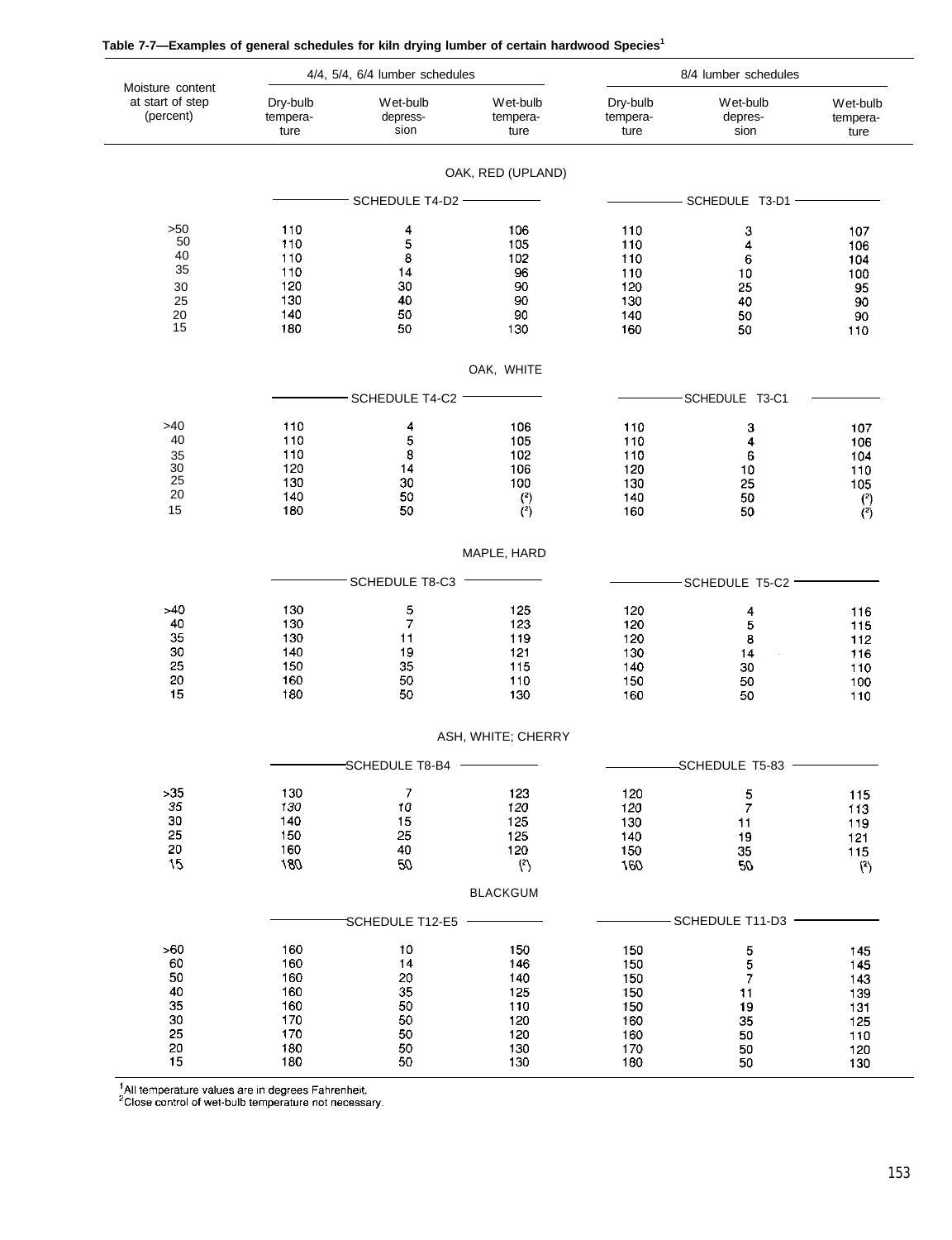| Table 7-8-H-type wet-bulb depression schedules for hardwoods |  |  |  |  |  |  |  |  |
|--------------------------------------------------------------|--|--|--|--|--|--|--|--|
|--------------------------------------------------------------|--|--|--|--|--|--|--|--|

| Wet-bulb               | Moisture content              | Wet-bulb depressions (°F) for various<br>wet-bulb depression schedules |    |    |    |    |    |    |    |
|------------------------|-------------------------------|------------------------------------------------------------------------|----|----|----|----|----|----|----|
| depression<br>step no. | at start of step<br>(percent) |                                                                        | 2  | 3  | 4  | 5  | 6  |    | 8  |
|                        | Green (G)                     | 3                                                                      | 4  | 5  | 7. | 10 | 15 | 20 | 25 |
| 2                      | $2/3$ G                       | 4                                                                      | 5  | 7  | 10 | 14 | 20 | 30 | 35 |
| 3                      | $2/3$ G-10                    | 6                                                                      | 8  | 11 | 15 | 20 | 30 | 40 | 50 |
| 4                      | 2/3 G-20                      | 10                                                                     | 14 | 19 | 25 | 35 | 50 | 50 | 50 |
| 5                      | 2/3 G-30                      | 25                                                                     | 30 | 35 | 40 | 50 | 50 | 50 | 50 |
| 6                      | 2/3 G-40                      | 50                                                                     | 50 | 50 | 50 | 50 | 50 | 50 | 50 |

**strength retention strength retention**

# **Table 7-9—Temperature schedule code numbers for maximum Table 7-10—Maximum drying temperatures for maximum**

| Species                                                                                       | Schedule numbers according to<br>species thickness |                       |                       |                       |                          |  |  |
|-----------------------------------------------------------------------------------------------|----------------------------------------------------|-----------------------|-----------------------|-----------------------|--------------------------|--|--|
|                                                                                               | 1 in                                               | $1 - 1/2$ in          | $2$ in                | $3$ in                | $>3$ in                  |  |  |
|                                                                                               |                                                    | <b>SOFTWOODS</b>      |                       |                       |                          |  |  |
| <b>Baldcypress</b><br>Douglas-fir<br>Fir,                                                     | 4<br>3                                             | 4<br>4                | 5<br>5                | 6<br>6                | 7<br>7                   |  |  |
| noble<br>red<br>Hemlock, western<br>Pine,                                                     | 2<br>3<br>4                                        | 3<br>4<br>5           | 4<br>5<br>6           | 6<br>6<br>6           | 7<br>7<br>$\overline{7}$ |  |  |
| northern white<br>ponderosa<br>red<br>sugar<br>western white                                  | 4<br>4<br>2<br>3<br>4                              | 5<br>5<br>3<br>4<br>5 | 6<br>6<br>4<br>5<br>6 | 7<br>6<br>6<br>6<br>7 | 8<br>7<br>7<br>7<br>8    |  |  |
| Spruce<br>red<br>Sitka<br>white<br>White-cedar, Port-Orford                                   | 2<br>2<br>2                                        | 3<br>3<br>3           | 4<br>4<br>4           | 5<br>5<br>5           | 6<br>6<br>6              |  |  |
|                                                                                               |                                                    | <b>HARDWOODS</b>      |                       |                       |                          |  |  |
| Ash, commercial white<br>Birch, yellow<br>Cherry, black<br>African mahogany<br>Mahogany, true | 5<br>5<br>5<br>5<br>5                              | 5<br>5<br>5<br>5<br>5 |                       |                       |                          |  |  |
| Maple,<br>silver<br>sugar                                                                     | з<br>3                                             | 3<br>3                |                       |                       |                          |  |  |
| Oak,<br>commercial red<br>commercial while<br>Sweetgum<br>Yellow-poplar<br>Walnut, black      | 8<br>8<br>6<br>3<br>4                              | 8<br>8<br>6<br>4<br>4 | 5                     | 6                     | $\overline{7}$           |  |  |

| Moisture<br>content |     |     |     | Maximum drying temperature (°F) for<br>various schedules <sup>1</sup> |     |     |     |     |
|---------------------|-----|-----|-----|-----------------------------------------------------------------------|-----|-----|-----|-----|
| (percent)           | 1   | 2   | 3   | 4                                                                     | 5   | 6   | 7   | 8   |
| ≥45                 | 140 | 135 | 130 | 125                                                                   | 120 | 115 | 110 | 105 |
| $^{2}40$            | 145 | 140 | 135 | 130                                                                   | 125 | 120 | 115 | 110 |
| 30                  | 150 | 145 | 140 | 135                                                                   | 130 | 125 | 120 | 115 |
| 25                  | 155 | 150 | 145 | 140                                                                   | 135 | 130 | 125 | 120 |
| 20                  | 160 | 155 | 150 | 145                                                                   | 140 | 135 | 130 | 125 |
| 15                  | 165 | 160 | 155 | 150                                                                   | 145 | 140 | 135 | 130 |
| to final            | 170 | 165 | 160 | 155                                                                   | 150 | 145 | 140 | 135 |

<sup>1</sup>Temperature schedule code numbers described in table 7-9. <sup>2</sup>When the initial moisture content of the stock exceeds 40 percent, the initial temperature should be maintained until the moisture content reaches 40 percent, at which time the temperature may be increased 5°F.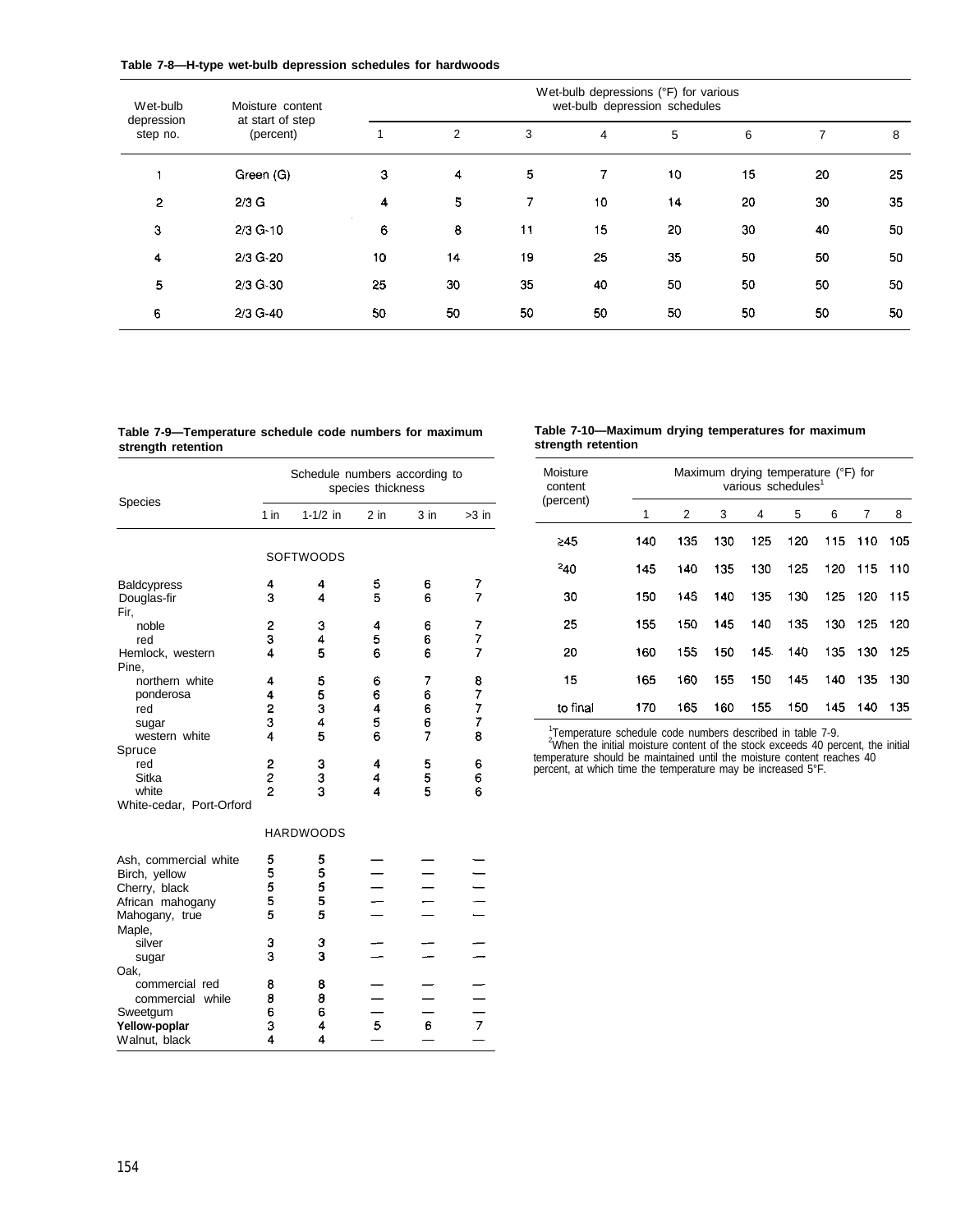| Table 7-11-Special schedules for certain hardwood species |  |  |  |
|-----------------------------------------------------------|--|--|--|
|-----------------------------------------------------------|--|--|--|

|                                                   |            |                                           | Temperatures (°F) for various thicknesses of lumber |            |          |          |
|---------------------------------------------------|------------|-------------------------------------------|-----------------------------------------------------|------------|----------|----------|
|                                                   | 4/4        |                                           |                                                     | 6/4        |          | 8/4      |
| Moisture content<br>at start of step<br>(percent) | Dry bulb   | Wet bulb                                  | Dry bulb                                            | Wet bulb   | Dry bulb | Wet bulb |
|                                                   |            | HICKORY-UPPER GRADES FOR SPECIAL PURPOSES |                                                     |            |          |          |
| >50                                               | 130        | 125                                       | 120                                                 | 115        | 120      | 117      |
| 50                                                | 130        | 123                                       | 120                                                 | 113        | 120      | 116      |
| 40                                                | 130        | 114                                       | 125                                                 | 114        | 120      | 113      |
| 35                                                | 130        | 114                                       | 130                                                 | 97         | 125      | 114      |
| 30                                                | 150        | 112                                       | 140                                                 | 104        | 130      | 97       |
| 25                                                | 150        | 100                                       | 140                                                 | 104        | 140      | 90       |
| 20                                                | 180        | 130                                       | 180                                                 | 130        | 150      | 100      |
| 15                                                | 180        | 130                                       | 180                                                 | 130        | 180      | 130      |
|                                                   |            |                                           | TUPELO, SWAMP-HEARTWOOD                             |            |          |          |
|                                                   |            |                                           |                                                     |            |          |          |
| >60                                               | 140        | 135                                       | 140                                                 | 135        |          |          |
| 60                                                | 140        | 133                                       | 140                                                 | 133<br>129 |          |          |
| 50<br>40                                          | 140<br>140 | 129<br>121                                | 140<br>140                                          | 121        |          |          |
| 35                                                | 140        | 105                                       | 140                                                 | 105        |          |          |
| 30                                                | 150        | 100                                       | 150                                                 | 100        |          |          |
| 25                                                | 160        | 110                                       | 160                                                 | 110        |          |          |
| 20                                                | 170        | 120                                       | 170                                                 | 120        |          |          |
| 15                                                | 180        | 130                                       | 180                                                 | 130        |          |          |
|                                                   |            |                                           | TUPELO, SWAMP-SAPWOOD                               |            |          |          |
|                                                   |            |                                           |                                                     |            |          |          |
| >60                                               | 160        | 150                                       | 160                                                 | 150        |          |          |
| 60                                                | 160        | 146                                       | 160                                                 | 150        |          |          |
| 50                                                | 160        | 146                                       | 160                                                 | 140        |          |          |
| 40                                                | 160        | 146                                       | 160                                                 | 125        |          |          |
| 35                                                | 160        | 110                                       | 160                                                 | 125        |          |          |
| 30                                                | 170        | 120                                       | 170                                                 | 120        |          |          |
| 25                                                | 170        | 120                                       | 170                                                 | 120        |          |          |
| 20<br>15                                          | 180<br>180 | 130<br>130                                | 180<br>180                                          | 130<br>130 |          |          |
|                                                   |            |                                           |                                                     |            |          |          |
|                                                   |            |                                           | TUPELO, WATER—HEARTWOOD                             |            |          |          |
| ${>}70$                                           | 130        | 123                                       | 120                                                 | 1116       |          |          |
| ${\bf 70}$                                        | 130        | 120                                       | 120                                                 | 290        |          |          |
| 60                                                | 130        | 115                                       | 120                                                 | 90         |          |          |
| 50                                                | 130        | 105                                       | 120                                                 | 90         |          |          |
| 40                                                | 130        | $290 -$                                   | 120                                                 | 90         |          |          |
| 35                                                | 130        | $90\,$                                    | 120                                                 | 90         |          |          |
| $30\,$                                            | 140        | 90                                        | 130                                                 | 90         |          |          |
| 25                                                | 150        | 100                                       | 140                                                 | 90         |          |          |
| 20                                                | 160        | 110<br>130                                | 150                                                 | 100<br>130 |          |          |
| 15                                                | 180        |                                           | 180                                                 |            |          |          |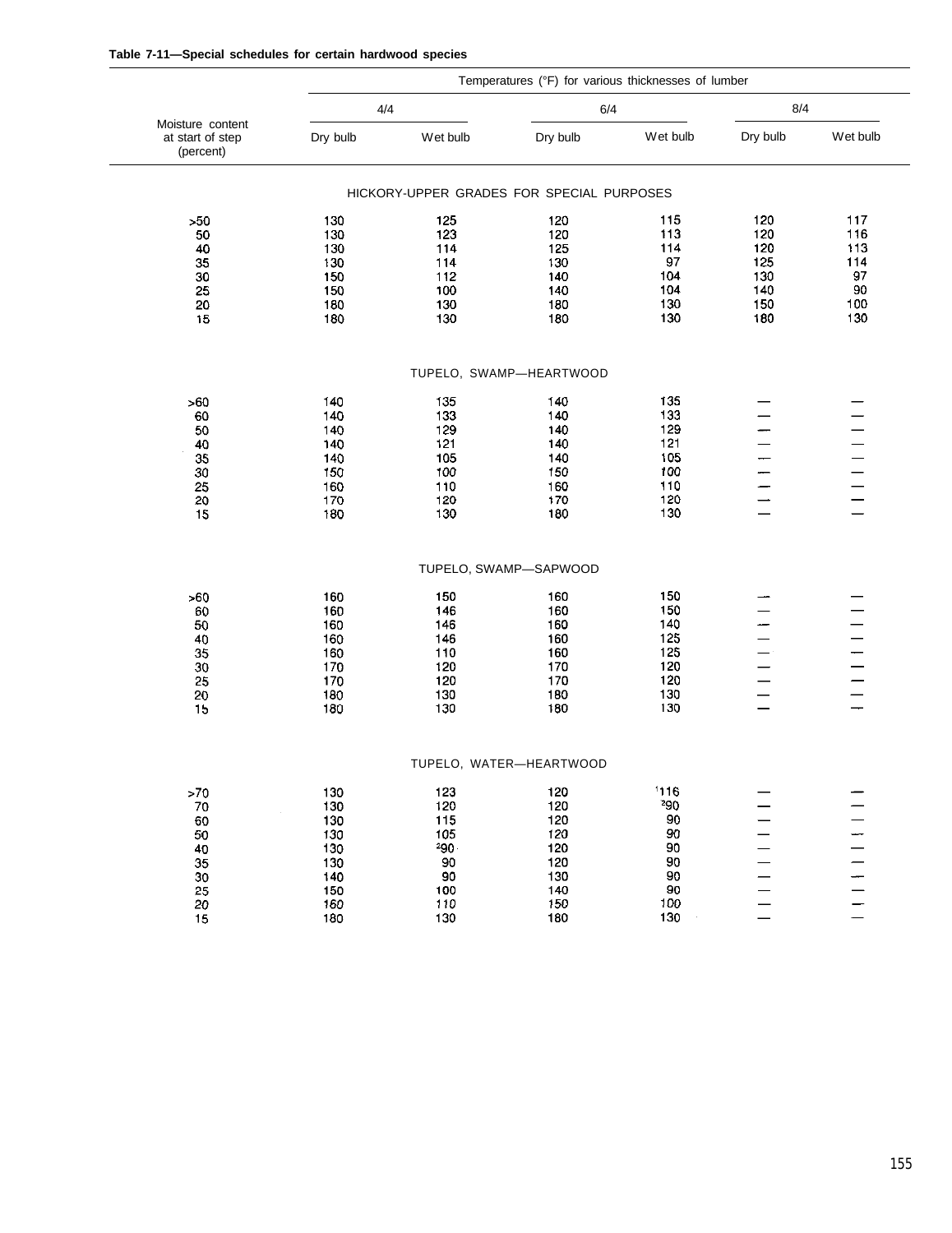|  |  |  |  |  |  | Table 7-11—Special schedules for certain hardwood species-continued |
|--|--|--|--|--|--|---------------------------------------------------------------------|
|--|--|--|--|--|--|---------------------------------------------------------------------|

|                                                   | Temperatures (°F) for various thicknesses of lumber |                                                                    |                       |          |          |                          |
|---------------------------------------------------|-----------------------------------------------------|--------------------------------------------------------------------|-----------------------|----------|----------|--------------------------|
|                                                   |                                                     | 4/4                                                                |                       | 6/4      | 8/4      |                          |
| Moisture content<br>at start of step<br>(percent) | Dry bulb                                            | Wet bulb                                                           | Dry bulb              | Wet bulb | Dry bulb | Wet bulb                 |
|                                                   |                                                     |                                                                    | TUPELO, WATER-SAPWOOD |          |          |                          |
|                                                   |                                                     |                                                                    | 140                   | 133      |          |                          |
| $>70$<br>$70\,$                                   | 160<br>160                                          | 150<br>150                                                         | 140                   | 130      |          |                          |
| 60                                                | 160                                                 | 146                                                                | 140                   | 125      |          | $\overline{\phantom{0}}$ |
| 50                                                | 160                                                 | 146                                                                | 140                   | 115      |          |                          |
| 40                                                | 160                                                 | 146                                                                | 140                   | 100      |          | $\frac{1}{1}$            |
| 35                                                | 160                                                 | 110                                                                | 140                   | 90       |          |                          |
| 30                                                | 170                                                 | 120                                                                | 150                   | 100      |          | $\overline{\phantom{0}}$ |
| 25                                                | 170                                                 | 120                                                                | 160                   | 110      |          | $\equiv$                 |
| 20                                                | 180                                                 | 130                                                                | 170                   | 120      | ---      |                          |
| 15                                                | 180                                                 | 130                                                                | 180                   | 130      |          | $\overline{\phantom{0}}$ |
|                                                   |                                                     |                                                                    | ASPEN-LOW COLLAPSE    |          |          |                          |
|                                                   |                                                     |                                                                    |                       |          |          |                          |
| >70                                               | 110                                                 | 100                                                                | 110                   | 100      | 140      | 133                      |
| 70                                                | 110                                                 | 100                                                                | 110                   | 100      | 140      | 130                      |
| 60                                                | 115                                                 | 100                                                                | 115                   | 100      | 140      | 125                      |
| 50                                                | 120                                                 | 100                                                                | 120                   | 100      | 140      | 120                      |
| 40                                                | 130                                                 | 105                                                                | 130                   | 105      | 140      | 110                      |
| $30\,$                                            | 150                                                 | 110                                                                | 150                   | 110      | 3150     | 100                      |
| 25                                                | 150                                                 | 110                                                                | 150                   | 110      | 170      | 120                      |
| 20                                                | 3180                                                | 135                                                                | 3180                  | 135      | 170      | 120                      |
| 112                                               | 180                                                 | 130                                                                | 180                   | 130      | 180      | 130                      |
| -8                                                | 180                                                 | 130                                                                | 180                   | 130      | 200      | 140                      |
|                                                   |                                                     | SUGAR MAPLE, WHITE COLOR-INITIAL MOISTURE CONTENT BELOW 50 PERCENT |                       |          |          |                          |
| 6,28                                              | 105                                                 | 95                                                                 |                       |          |          |                          |
| 28                                                | 108                                                 | 95                                                                 |                       |          |          |                          |
| 24                                                | 108                                                 | 90                                                                 |                       |          |          | -                        |
| 20                                                | 108                                                 | 90                                                                 |                       |          |          | ÷                        |
| 16                                                | 115                                                 | 90                                                                 |                       |          |          | $\overline{\phantom{0}}$ |
| 13                                                | 125                                                 | 90                                                                 |                       |          |          |                          |
| 10                                                | 160                                                 | 105                                                                |                       |          |          |                          |
| (Condition)                                       | 170                                                 | 154                                                                |                       |          | —        | $\equiv$                 |
|                                                   |                                                     | SUGAR MAPLE, WHITE COLOR-INITIAL MOISTURE CONTENT ABOVE 50 PERCENT |                       |          |          |                          |
|                                                   |                                                     |                                                                    |                       |          |          |                          |
| $6 - 40$                                          | 105                                                 | 95                                                                 |                       |          |          |                          |
| 40<br>35                                          | 108                                                 | 95<br>90                                                           |                       |          |          |                          |
|                                                   | 108                                                 | 90                                                                 |                       |          |          |                          |
|                                                   | 108                                                 | 90                                                                 |                       |          |          |                          |
| 30                                                |                                                     |                                                                    |                       |          |          |                          |
| 26                                                | 108                                                 |                                                                    |                       |          |          |                          |
| 20                                                | 115                                                 | 90                                                                 |                       |          |          |                          |
| 16                                                | 125                                                 | 90                                                                 |                       |          |          |                          |
| 12<br>(Condition)                                 | 160<br>170                                          | 105<br>154                                                         |                       |          |          |                          |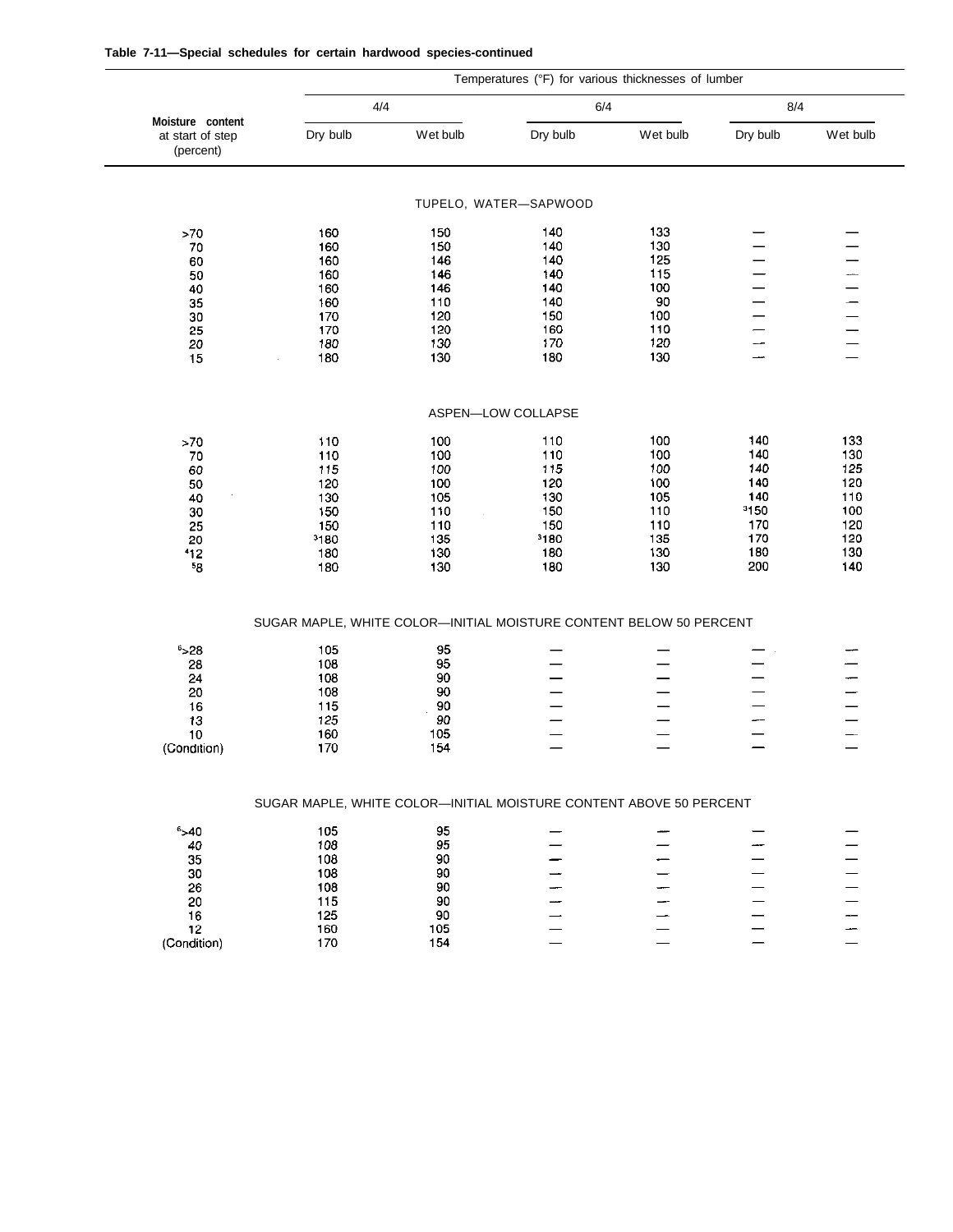| Table 7-11—Special schedules for certain hardwood species—continued |
|---------------------------------------------------------------------|
|---------------------------------------------------------------------|

|                                                   |            |                                        | Temperatures (°F) for various thicknesses of lumber |            |                          |          |
|---------------------------------------------------|------------|----------------------------------------|-----------------------------------------------------|------------|--------------------------|----------|
|                                                   | 4/4        |                                        | 6/4                                                 |            | 8/4                      |          |
| Moisture content<br>at start of step<br>(percent) | Dry bulb   | Wet bulb                               | Dry bulb                                            | Wet bulb   | Dry bulb                 | Wet bulb |
|                                                   |            |                                        | UPLAND RED OAK-PRESURFACED                          |            |                          |          |
|                                                   |            |                                        |                                                     |            |                          |          |
| $7 - 53$                                          | 115        | 111                                    |                                                     |            |                          |          |
| 53                                                | 115<br>115 | 110<br>107                             |                                                     |            |                          |          |
| 43<br>37                                          | 115        | 101                                    |                                                     |            |                          |          |
| 835                                               | 120        | 90                                     |                                                     |            | ---                      |          |
| 30                                                | 125        | 90                                     |                                                     |            |                          |          |
| 27                                                | 130        | 90                                     |                                                     |            |                          |          |
| 21                                                | 140        | 90                                     |                                                     |            |                          |          |
| 17                                                | 180        | 130                                    |                                                     |            |                          |          |
|                                                   |            |                                        | UPLAND WHITE OAK-PRESURFACED                        |            |                          |          |
| $7 - 42$                                          | 115        | 111                                    |                                                     |            |                          |          |
| 42                                                | 115        | 110                                    |                                                     |            |                          |          |
| $37\,$                                            | 115        | 107                                    |                                                     |            |                          |          |
| $33\,$                                            | 115        | 101                                    |                                                     |            |                          |          |
| 835                                               | 120        | 90                                     |                                                     |            |                          |          |
| $30\,$                                            | 125        | 90                                     |                                                     |            |                          |          |
| 27                                                | 130        | 90                                     |                                                     |            |                          |          |
| 21<br>$17$                                        | 140<br>180 | 90<br>130                              |                                                     |            | $\overline{\phantom{0}}$ |          |
|                                                   |            |                                        |                                                     |            |                          |          |
|                                                   |            | RED OAK, 4/4 AND 5/4-BACTERIA INFECTED |                                                     |            |                          |          |
| $>55$                                             | 105        | 102                                    |                                                     |            |                          |          |
| 55                                                | 105        | 100                                    |                                                     |            |                          |          |
| 45                                                | 105        | 96                                     |                                                     |            |                          |          |
| 35                                                | 105        | 92                                     |                                                     |            |                          |          |
| 30                                                | 105        | 90                                     |                                                     |            |                          |          |
| 27                                                | 110        | 93                                     |                                                     |            |                          |          |
| 25                                                | 120        | 100<br>100                             |                                                     |            |                          |          |
| 20<br>15                                          | 130<br>150 | 110                                    |                                                     |            |                          |          |
| 12                                                | 180        | 130                                    |                                                     |            |                          |          |
|                                                   |            |                                        | RED OAK, 6/4-BACTERIA INFECTED                      |            |                          |          |
| >50                                               |            |                                        | 100                                                 | 97         |                          |          |
| 50                                                |            |                                        | 100                                                 | 95         |                          |          |
| 45                                                |            |                                        | 100                                                 | 93         |                          |          |
| 40                                                |            |                                        | 100                                                 | 90         |                          |          |
| 35                                                |            |                                        | 105                                                 | 92         |                          |          |
| 30                                                |            |                                        | 110                                                 | 95         |                          |          |
| 25                                                |            |                                        | 120                                                 | 100        |                          |          |
| 20                                                |            |                                        | 130                                                 | 100        |                          |          |
|                                                   |            |                                        |                                                     |            |                          |          |
| 16<br>12                                          |            |                                        | 150<br>180                                          | 110<br>130 |                          |          |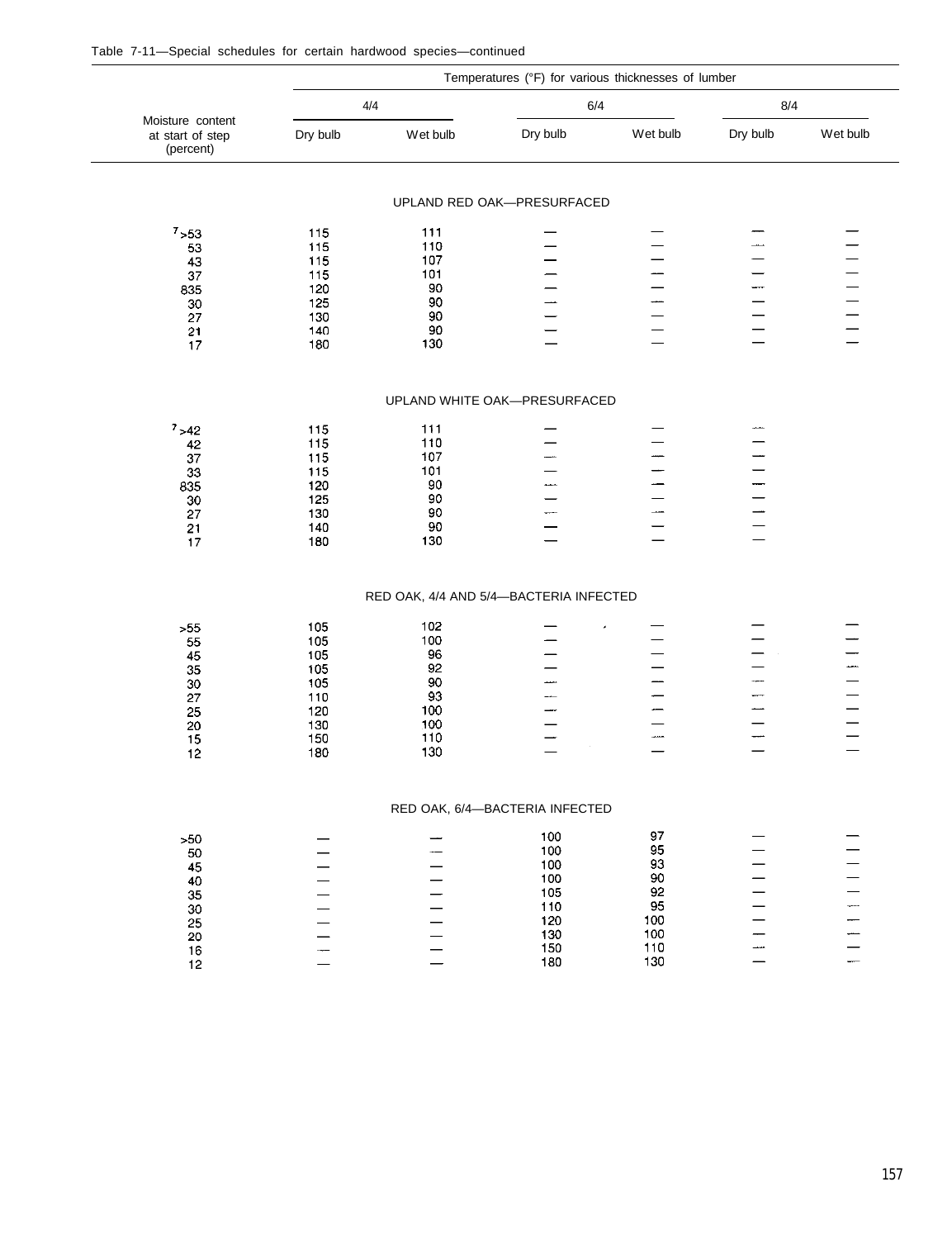|                                                          |                                                                                                      | Temperatures (°F) for various thicknesses of lumber   |                                               |                                             |                                               |                                             |  |  |  |
|----------------------------------------------------------|------------------------------------------------------------------------------------------------------|-------------------------------------------------------|-----------------------------------------------|---------------------------------------------|-----------------------------------------------|---------------------------------------------|--|--|--|
| Moisture content<br>at start of step                     | 4/4                                                                                                  |                                                       | 6/4                                           |                                             | 8/4                                           |                                             |  |  |  |
| (percent)                                                | Dry bulb                                                                                             | Wet bulb                                              | Dry bulb                                      | Wet bulb                                    | Dry bulb                                      | Wet bulb                                    |  |  |  |
|                                                          | RED OAK, 8/4-BACTERIALLY INFECTED, AIR DRIED OR PREDRIED (DRYING HISTORY UNKNOWN)                    |                                                       |                                               |                                             |                                               |                                             |  |  |  |
| >20                                                      |                                                                                                      |                                                       |                                               |                                             | 110                                           | 100                                         |  |  |  |
| 20                                                       |                                                                                                      |                                                       |                                               |                                             | 125                                           | 110                                         |  |  |  |
| 18<br>14                                                 |                                                                                                      |                                                       |                                               |                                             | 140<br>160                                    | 110<br>110                                  |  |  |  |
| 10                                                       |                                                                                                      |                                                       |                                               |                                             | 180                                           | 130                                         |  |  |  |
|                                                          | RED OAK, 8/4-BACTERIALLY INFECTED, DRIED FROM GREEN IN PREDRYER, THEN KILN DRIED                     |                                                       |                                               |                                             |                                               |                                             |  |  |  |
| >80                                                      |                                                                                                      |                                                       |                                               |                                             | 90                                            | 87                                          |  |  |  |
| 80                                                       |                                                                                                      |                                                       |                                               |                                             | 96                                            | 93                                          |  |  |  |
| 75                                                       |                                                                                                      |                                                       |                                               |                                             | 100                                           | 96                                          |  |  |  |
| 65                                                       |                                                                                                      |                                                       |                                               |                                             | 100                                           | 95                                          |  |  |  |
| 44                                                       |                                                                                                      |                                                       |                                               |                                             | 105                                           | 95                                          |  |  |  |
| 32                                                       |                                                                                                      |                                                       |                                               |                                             | 115                                           | 100                                         |  |  |  |
| 30<br>26                                                 | —                                                                                                    |                                                       |                                               |                                             | 120<br>125                                    | 100<br>100                                  |  |  |  |
| 21                                                       |                                                                                                      |                                                       |                                               |                                             | 150                                           | 110                                         |  |  |  |
| 18                                                       |                                                                                                      |                                                       |                                               |                                             | 160                                           | 110                                         |  |  |  |
| 16                                                       |                                                                                                      |                                                       |                                               |                                             | 170                                           | 120                                         |  |  |  |
| 12                                                       |                                                                                                      |                                                       |                                               |                                             | 180                                           | 130                                         |  |  |  |
| >30<br>25<br>20<br>15<br>11<br>(Equalize)<br>(Condition) | SOUTHERN LOWLAND RED AND WHITE OAK, 6/4 AND 8/4-AIR DRIED OR PREDRIED TO 25 PERCENT MOISTURE CONTENT |                                                       | 105<br>110<br>120<br>130<br>160<br>173<br>180 | 97<br>99<br>105<br>100<br>110<br>130<br>170 | 105<br>110<br>120<br>130<br>160<br>173<br>180 | 97<br>99<br>105<br>100<br>110<br>130<br>170 |  |  |  |
|                                                          |                                                                                                      | MAPLE-MINIMUM HONEYCOMB IN 6/4 AND 8/4 MINERAL STREAK |                                               |                                             |                                               |                                             |  |  |  |
| $8-10$ > 40                                              |                                                                                                      |                                                       | 110                                           | 106                                         |                                               |                                             |  |  |  |
| 40                                                       |                                                                                                      |                                                       | 110                                           | 105                                         |                                               |                                             |  |  |  |
| 35                                                       |                                                                                                      |                                                       | 110                                           | 102                                         |                                               |                                             |  |  |  |
| 30                                                       |                                                                                                      |                                                       | 120                                           | 106                                         |                                               |                                             |  |  |  |
| 25<br>20                                                 |                                                                                                      |                                                       | 125<br>130                                    | 95<br>90                                    |                                               |                                             |  |  |  |
| 1130                                                     |                                                                                                      |                                                       | 140                                           | 95                                          |                                               |                                             |  |  |  |
| 25                                                       |                                                                                                      |                                                       | 150                                           | 100                                         |                                               |                                             |  |  |  |
| 20                                                       |                                                                                                      |                                                       | 160                                           | 110                                         |                                               |                                             |  |  |  |
| 15                                                       |                                                                                                      |                                                       | 180                                           | 130                                         |                                               |                                             |  |  |  |
|                                                          |                                                                                                      | NORTHERN RED OAK-PRESURFACED 1-INCH                   |                                               |                                             |                                               |                                             |  |  |  |
| >53                                                      | 115                                                                                                  | 111                                                   |                                               |                                             |                                               |                                             |  |  |  |
| 53                                                       | 115                                                                                                  | 110                                                   |                                               |                                             |                                               |                                             |  |  |  |
| 43                                                       | 115                                                                                                  | 107                                                   |                                               |                                             |                                               |                                             |  |  |  |
| 37                                                       | 115                                                                                                  | 101                                                   |                                               |                                             |                                               |                                             |  |  |  |
| 35                                                       | 120                                                                                                  | 90                                                    |                                               |                                             |                                               |                                             |  |  |  |

#### Table 7-11—Special schedules for certain hardwood species—continued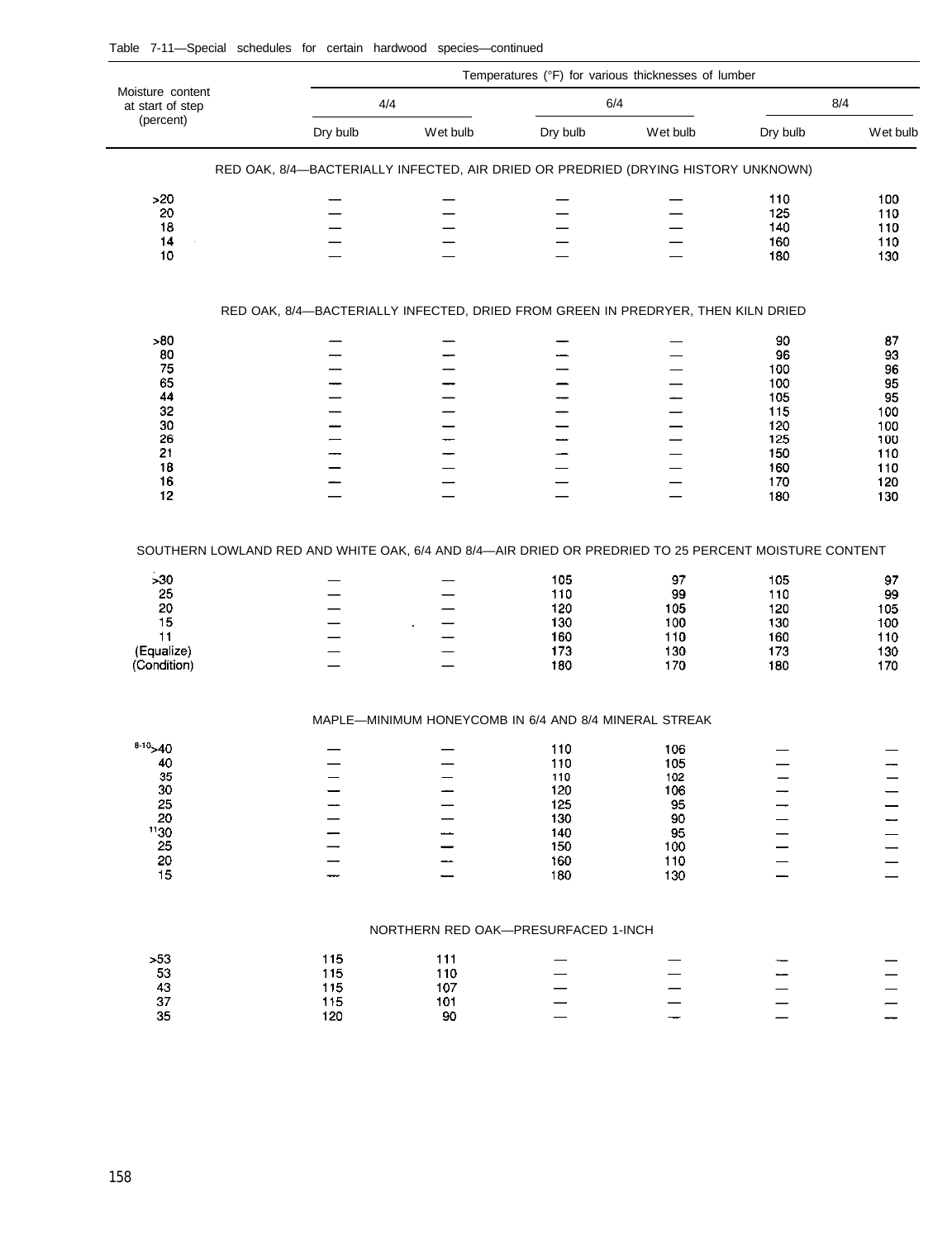#### **Table 7-11—Special schedules for certain hardwood species—concluded**

|                                      |          | Temperatures (°F) for various thicknesses of lumber |          |          |          |          |  |  |  |
|--------------------------------------|----------|-----------------------------------------------------|----------|----------|----------|----------|--|--|--|
| Moisture content<br>at start of step | 4/4      |                                                     | 6/4      |          | 8/4      |          |  |  |  |
| (percent)                            | Dry bulb | Wet bulb                                            | Dry bulb | Wet bulb | Dry bulb | Wet bulb |  |  |  |
| 30                                   | 125      | 90                                                  |          |          |          |          |  |  |  |
| 27                                   | 130      | 90                                                  |          |          |          |          |  |  |  |
| -21                                  | 140      | 90                                                  |          |          |          |          |  |  |  |
|                                      | 180      | 130                                                 |          |          |          |          |  |  |  |

<sup>1</sup>See figure 7-3 for changes between 110 and 70 percent moisture content on the H2 schedule.<br><sup>2</sup>It may not be possible to achieve 90 °F wet-bulb temperature in hot weather.<br><sup>3</sup>Operate with vents closed; no steam spray un

<sup>6</sup>The 4/4 schedule also applies to 5/4.<br><sup>7</sup>Average moisture content of all samples controls.

<sup>8</sup>Average moisture content of wettest half of samples controls. <sup>9</sup>This schedule should also be used for mineral-streaked yellow birch.

<sup>10</sup>Kiln samples should be 2 ft longer than normal so that three or four intermediate moisture content tests can be made. For green stock, start with normal kiln<br>sample proceduire. For air-dried stock, cut both an average has run 1 day, revert to the full-size kiln sample method to start equalizing and conditioning.

<sup>1</sup>Begin control on darkest zone of wettest sample.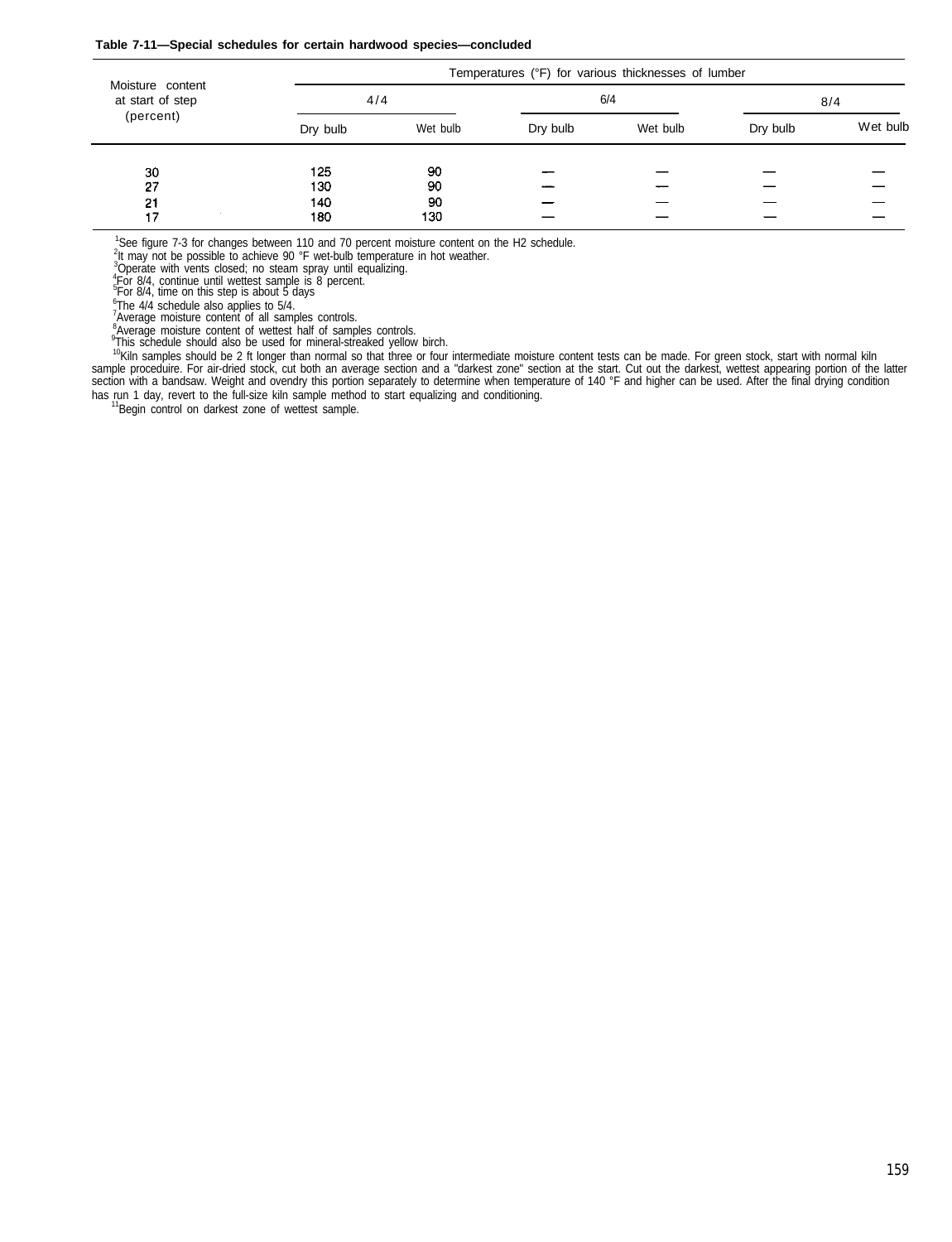|                     |                          | Temperature (°F)            |            | step           | Time                                              |                                         | Temperature (°F) |
|---------------------|--------------------------|-----------------------------|------------|----------------|---------------------------------------------------|-----------------------------------------|------------------|
| step<br>no.         | Time<br>(h)              | Dry bulb                    | Wet bulb   | no.            | (h)                                               | Dry bulb                                | Wet bulb         |
|                     |                          | ALDER, RED-4/4, 5/4, 6/4    |            |                | LAUREL, CALIFORNIA OR OREGON MYRTLE-4/4, 5/4, 6/4 |                                         |                  |
| 1                   | 0 to 12                  | 150                         | 145        |                |                                                   |                                         |                  |
| 2                   | 12 to 24                 | 150                         | 140        | 1              | $0$ to $24$                                       | 130                                     | 123              |
| 3                   | 24 to 48                 | 155                         | 140        | 2              | 24 to 28<br>48 to 72                              | 135<br>140                              | 125<br>125       |
| 4                   | 48 to 72                 | 165                         | 140        | 3<br>4         | 72 to 96                                          | 150                                     | 135              |
| 5<br>6              | 72 to 120                | 180                         | 140<br>140 | 5              | 96 to 120                                         | 155                                     | 135              |
|                     | (or until dry)           | 180                         |            | 6              | 120 to 144                                        | 160                                     | 135              |
|                     |                          |                             |            | 7              | 144 to 168                                        | 180                                     | 140              |
|                     |                          |                             |            | 8              | (or until dry)                                    | 180                                     | 140              |
|                     |                          | ALDER, RED-8/4              |            |                |                                                   |                                         |                  |
| $\mathbf{1}$        | 0 to 48                  | 130                         | 120        |                |                                                   | MAPLE, BIG LEAF-4/4. 5/4, 6/4           |                  |
| $\mathbf{c}$        | 48 to 72                 | 135                         | 120        |                |                                                   |                                         | 120              |
| 3                   | 72 to 96                 | 140                         | 125        | 1<br>2         | 0 to 48<br>48 to 72                               | 130<br>135                              | 120              |
| 4                   | 96 to 120                | 145                         | 125<br>125 | з              | 72 to 96                                          | 140                                     | 125              |
| 5<br>6              | 120 to 144<br>144 to 168 | 150<br>155                  | 125        | 4              | 96 to 120                                         | 145                                     | 125              |
| 7                   | 168 to 192               | 160                         | 130        | 5              | 120 to 144                                        | 150                                     | 125              |
| 8                   | 192 to 216               | 165                         | 135        | 6              | 144 to 168                                        | 155                                     | 125              |
| 9                   | (or until dry)           | 165                         | 135        | 7              | 168 to 192                                        | 160                                     | 130              |
|                     |                          |                             |            | 8              | 192 to 216                                        | 165                                     | 135              |
|                     |                          |                             |            | 9              | (or until dry)                                    | 165                                     | 135              |
|                     |                          | ALDER, RED-10/4, 12/4       |            |                |                                                   | MAPLE, OREGON-8/4                       |                  |
| $\mathbf{1}$        | 0 to 12                  | 130                         | 125        |                |                                                   |                                         |                  |
| 2                   | 12 to 36                 | 135                         | 130        | 1              | 0 to 12                                           | 130                                     | 125              |
| 3                   | 36 to 84                 | 140                         | 135        | 2              | 12 to 36                                          | 135                                     | 130              |
| 4                   | 84 to 132                | 145                         | 135        | з<br>4         | 36 to 84                                          | 140                                     | 135              |
| 5                   | 132 to 180               | 150                         | 135        | 5              | 84 to 132<br>132 to 180                           | 145<br>150                              | 135<br>135       |
| 6<br>$\overline{7}$ | 180 to 228               | 155                         | 135<br>135 | 6              | 180 to 228                                        | 155                                     | 135              |
| 8                   | 228 to 276<br>276 to 324 | 160<br>170                  | 135        | $\overline{7}$ | 228 to 276                                        | 160                                     | 135              |
| 9                   | (or until dry)           | 170                         | 135        | 8              | 276 to 324                                        | 170                                     | 135              |
|                     |                          |                             |            | 9              | (or until dry)                                    | 170                                     | 135              |
|                     |                          | ASH, OREGON-4/4, 5/4, 6/4   |            |                |                                                   | OAK, CALIFORNIA SLACK AND OREGON WHITE, |                  |
|                     |                          |                             |            |                |                                                   | AND TANOAK-4/4, LOWER GRADES            |                  |
| 1<br>2              | 0 to 12                  | 150<br>150                  | 145<br>140 | 1              | 0 to 216                                          | 110                                     | 106              |
| 3                   | 12 to 48<br>48 to 84     | 155                         | 140        | 2              | 216 to 312                                        | 110                                     | 104              |
| 4                   | 84 to 132                | 165                         | 140        | 3              | 312 to 384                                        | 115                                     | 104              |
| 5                   | 132 to 156               | 180                         | 140        | 4              | 384 to 432                                        | 120                                     | 104              |
| 6                   | (or until dry)           | 180                         | 140        | 5              | 432 to 492                                        | 180                                     | 105              |
|                     |                          |                             |            | 6              | (or until dry)                                    | 180                                     | 105              |
|                     |                          | ASH, OREGON-8/4, 10/4, 12/4 |            |                | OAK, CALIFORNIA BLACK AND OREGON WHITE-           | 6/4, LOWER GRADES                       |                  |
| 1                   | $0$ to 12                | 130                         | 125        |                |                                                   |                                         |                  |
| 2                   | 12 to 36                 | 135                         | 130        | 1.             | 0 to 360                                          | 110                                     | 106              |
| 3                   | 36 to 84                 | 140                         | 135        | 2              | 360 to 504                                        | 110                                     | 104              |
| 4                   | 84 to 132                | 145                         | 135        | з              | 504 to 576                                        | 110                                     | 100              |
| 5                   | 132 to 180               | 150                         | 135        | 4              | 576 to 672                                        | 115                                     | 100              |
| 6                   | 180 to 228               | 155                         | 135        | 5              | 672 to 816                                        | 120                                     | 100              |
| 7                   | 228 to 276               | 160                         | 135        | 6<br>7         | 816 to 980<br>(or until dry)                      | 180<br>180                              | 145<br>145       |
| 8                   | 276 to 324               | 170                         | 135        |                |                                                   |                                         |                  |
| 9                   | (or until dry)           | 170                         | 135        |                |                                                   |                                         |                  |

#### **Table 7-12—Time schedules for domestic hardwood lumber species**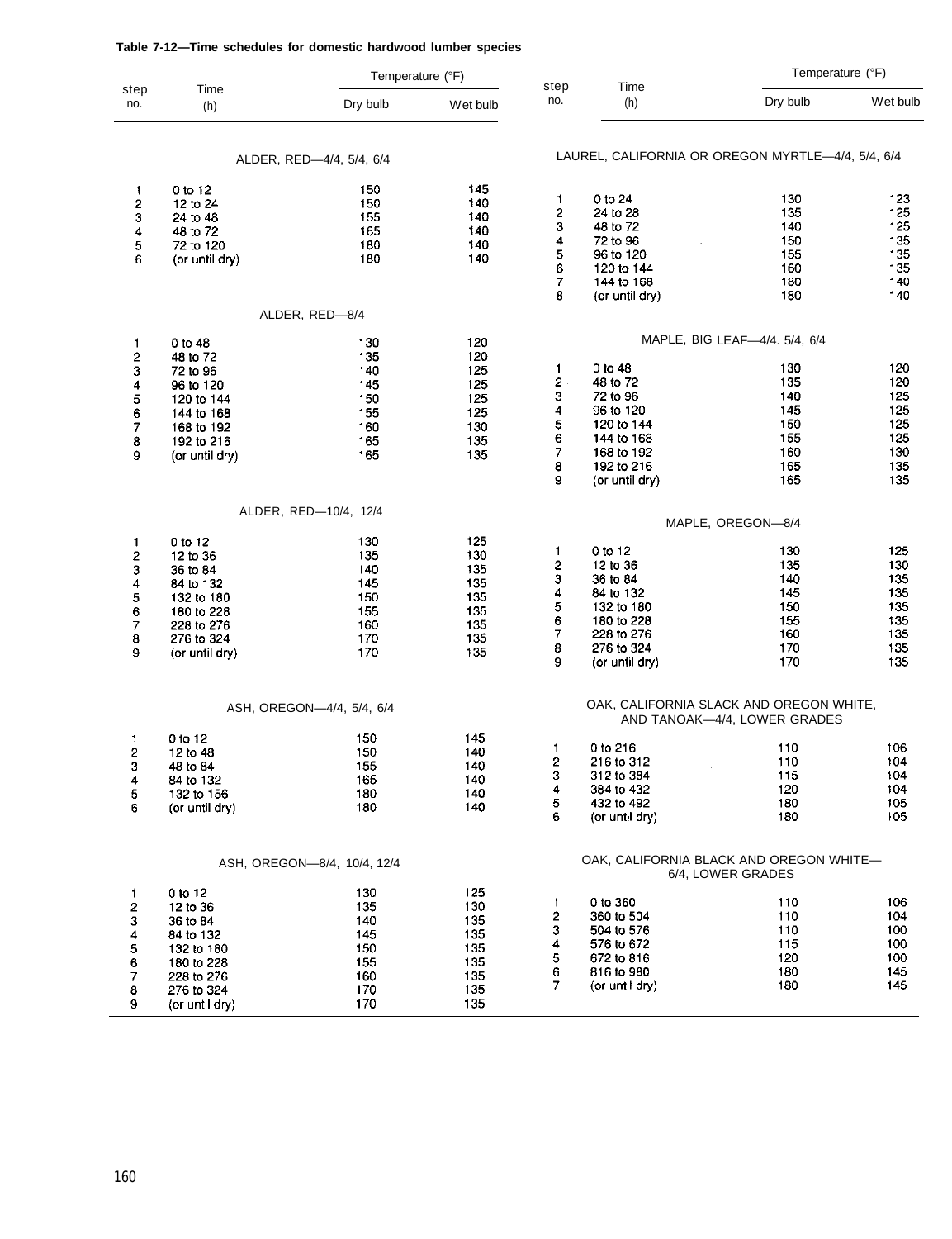| Tempera-<br>ture                                                          | Moisture                                                                       | Time                                                           |                                                               | Temperature (°F)                       |
|---------------------------------------------------------------------------|--------------------------------------------------------------------------------|----------------------------------------------------------------|---------------------------------------------------------------|----------------------------------------|
| step<br>no.                                                               | content<br>(percent)                                                           | (h)                                                            | Dry bulb                                                      | Wet bulb                               |
|                                                                           |                                                                                | ALDER, RED-4/4, 5/4                                            |                                                               |                                        |
| 1<br>$\overline{\mathbf{c}}$<br>3<br>$\frac{4}{5}$<br>6<br>$\overline{7}$ |                                                                                | 0-3<br>3-9<br>$9 - 21$<br>21-36<br>36-39<br>$39 - 51$<br>51-59 | 215<br>210<br>230<br>230<br>230<br>215<br>Cool lumber in kiln | 210<br>210<br>205<br>200<br>195<br>210 |
|                                                                           | ASPEN AND BALSAM POPLAR-2 BY 4 DIMENSION                                       |                                                                |                                                               |                                        |
| 1<br>$\overline{\mathbf{c}}$<br>3                                         |                                                                                | 0-2<br>2-59<br>59-61                                           | 180<br>250<br>Kiln off, no fans                               | 180<br>180                             |
| 4<br>5                                                                    |                                                                                | 61-79<br>79-94                                                 | 204<br>250                                                    | 196<br>180                             |
|                                                                           | BASSWOOD, BLACKGUM, RED MAPLE,<br>SWEETGUM SAPWOOD, AND YELLOW-POPLAR-4/4, 5/4 |                                                                |                                                               |                                        |
| 1<br>$\overline{c}$                                                       | Green to 7%<br>(Cool to below<br>212 °F)                                       | 20-26                                                          | 230                                                           | 180                                    |
| 3<br>4                                                                    | (Equalize)<br>(Condition)                                                      | $11 - 16$<br>$10 - 12$                                         | 203<br>192                                                    | 160<br>180                             |
|                                                                           | ASPEN-4/4, 5/4,6/4, 7/4, AND 2-IN DIMENSION                                    |                                                                |                                                               |                                        |
| 1<br>2<br>3                                                               | (Warmup)<br>(Green to dry)<br>(Condition)                                      | з                                                              | 201<br>220<br>205                                             | 201<br>201<br>201                      |
|                                                                           | RED ALDER, BASSWOOD, BLACKGUM, RED<br>MAPLE, AND YELLOW-POPLAR-7/4 FLITCHES    |                                                                |                                                               |                                        |
| 1<br>2                                                                    | Green to 10%<br>(Cool to below                                                 | 20-26                                                          | 235                                                           | 180                                    |

#### **Table 7-13—High-temperature kiln schedules for domestic hardwood lumber species**

Green to 10%<br>(Cool to below<br>212 °F)<br>(Equalize) 20-26 180 235 24-48 200 188

 $\overline{3}$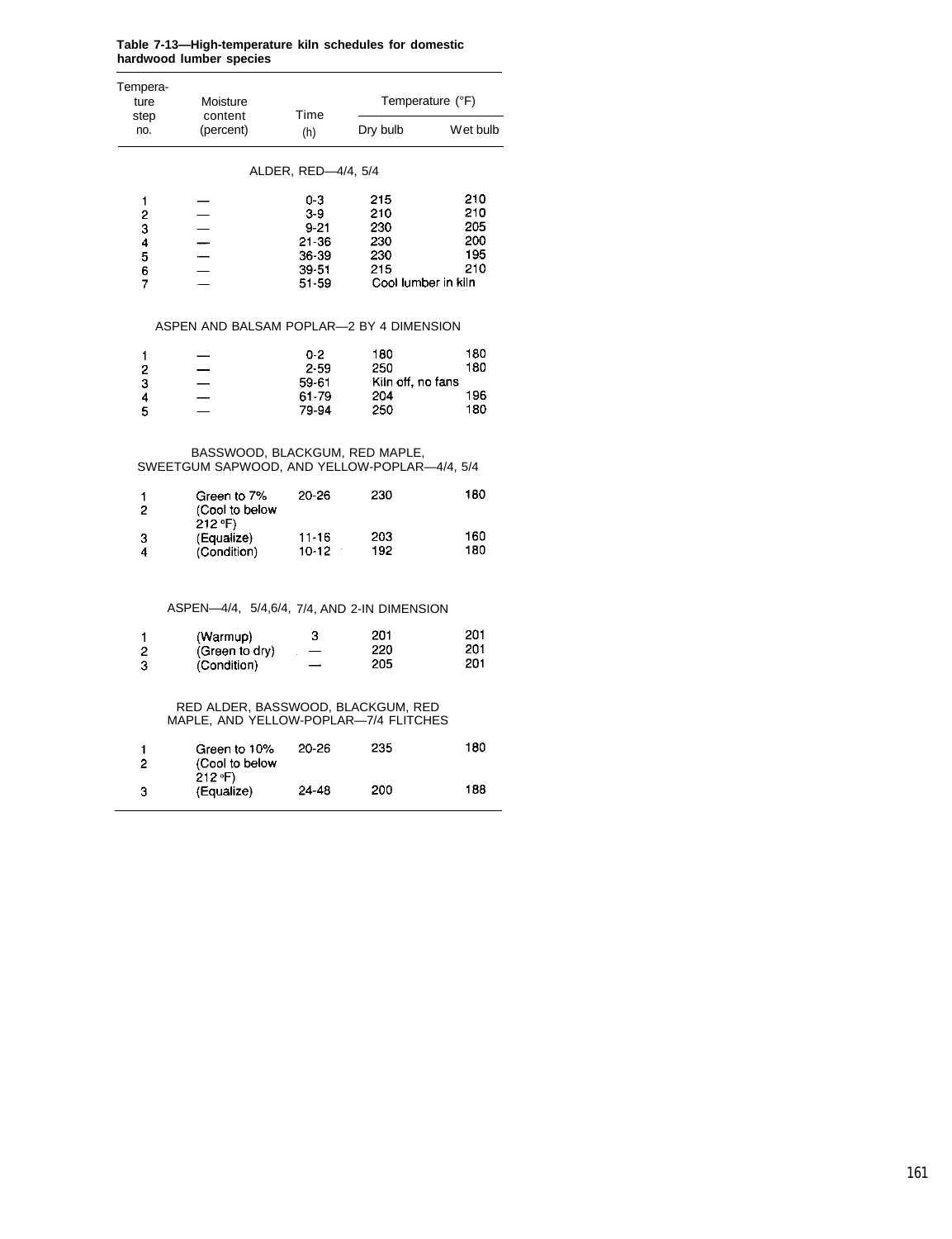| Species            | 4/4, 5/4, and 6/4<br>lumber schedules |                                                   | schedules        | 8/4 lumber                                        | <b>Species</b>         |                  | 4/4, 5/4, and 6/4<br>lumber schedules             | 8/4 lumber<br>schedules  |                                                   |  |
|--------------------|---------------------------------------|---------------------------------------------------|------------------|---------------------------------------------------|------------------------|------------------|---------------------------------------------------|--------------------------|---------------------------------------------------|--|
| (common name)      | temper-<br>ature                      | Dry bulb Wet-bulb<br>depres-<br>sion <sup>1</sup> | temper-<br>ature | Dry bulb Wet-bulb<br>depres-<br>sion <sup>1</sup> | (common name)          | temper-<br>ature | Dry-bulb Wet-bulb<br>depres-<br>sion <sup>1</sup> | temper-<br>ature         | Dry-bulb Wet-bulb<br>depres-<br>sion <sup>1</sup> |  |
| Afrormosia         | T <sub>10</sub>                       | D <sub>5</sub> S                                  | T <sub>8</sub>   | D <sub>4</sub> S                                  | Keruing                | T <sub>3</sub>   | D <sub>2</sub>                                    | T <sub>3</sub>           | D1                                                |  |
| Albarco            | T3                                    | D <sub>2</sub>                                    | T3               | D <sub>1</sub>                                    | Lauan, red and white   | T <sub>6</sub>   | D <sub>4</sub>                                    | T <sub>3</sub>           | D <sub>3</sub>                                    |  |
| Andiroba           | T <sub>3</sub>                        | C <sub>2</sub>                                    | T <sub>3</sub>   | C1                                                | Lignumvitae            | T <sub>2</sub>   | C <sub>2</sub>                                    | T <sub>2</sub>           | C <sub>1</sub>                                    |  |
| Angelique          | T <sub>2</sub>                        | <b>B2</b>                                         |                  |                                                   | Limba                  | T <sub>10</sub>  | D <sub>5</sub> S                                  | T <sub>8</sub>           | D <sub>4</sub> S                                  |  |
| Apitong            | T <sub>3</sub>                        | D <sub>2</sub>                                    | T <sub>3</sub>   | D <sub>1</sub>                                    | Mahogany, African      | T6               | D <sub>4</sub>                                    | T <sub>3</sub>           | D <sub>3</sub>                                    |  |
| Avodire            | T <sub>6</sub>                        | D <sub>2</sub>                                    | T <sub>3</sub>   | D <sub>1</sub>                                    | Mahogany, true         | T <sub>6</sub>   | D <sub>4</sub>                                    | T <sub>3</sub>           | D3                                                |  |
| <b>Balata</b>      | T1                                    | B1                                                |                  |                                                   | Manni                  | T <sub>3</sub>   | C <sub>2</sub>                                    | T <sub>3</sub>           | C <sub>1</sub>                                    |  |
| Balsa              | T10                                   | D <sub>4</sub> S                                  | T8               | D <sub>3</sub> S                                  | Merbau                 | TЗ               | C <sub>2</sub>                                    | T <sub>3</sub>           | C <sub>1</sub>                                    |  |
| <b>Banak</b>       | T <sub>3</sub>                        | C <sub>2</sub>                                    | TЗ               | C1                                                | Mersawa                | T <sub>6</sub>   | D <sub>2</sub>                                    | T <sub>3</sub>           | D <sub>1</sub>                                    |  |
| Benge              | T3                                    | C <sub>2</sub>                                    | T3               | C1                                                | Mora                   | T <sub>2</sub>   | C <sub>2</sub>                                    | T <sub>2</sub>           | C1                                                |  |
| <b>Bubinga</b>     | T <sub>2</sub>                        | C <sub>2</sub>                                    | T <sub>2</sub>   | C1                                                | Obeche                 | T <sub>14</sub>  | C <sub>5</sub> S                                  | T <sub>12</sub>          | C <sub>5</sub> S                                  |  |
| Caribbean pine     | T10                                   | D <sub>4</sub> S                                  | T8               | D <sub>3</sub> S                                  | Ocote pine             | <b>T10</b>       | D <sub>4</sub> S                                  | T8                       | D3S                                               |  |
| Cativo             | T <sub>3</sub>                        | C <sub>2</sub>                                    | T <sub>3</sub>   | C1                                                | Okoume                 | T <sub>6</sub>   | D <sub>2</sub>                                    | T3                       | D1                                                |  |
| Ceiba              | T <sub>10</sub>                       | D <sub>5</sub> S                                  | T8               | D <sub>4</sub> S                                  | Opepe                  | T <sub>6</sub>   | D <sub>2</sub>                                    | T3                       | D1                                                |  |
| Cocobolo           | T <sub>2</sub>                        | C <sub>2</sub>                                    | T <sub>2</sub>   | C1                                                | Parana pine            | TЗ               | D <sub>2</sub>                                    | T3                       | D <sub>1</sub>                                    |  |
| Courbaril          | T <sub>3</sub>                        | C <sub>2</sub>                                    | T <sub>3</sub>   | C <sub>1</sub>                                    | Pau Marfim             | T6               | CЗ                                                | T <sub>5</sub>           | C <sub>2</sub>                                    |  |
| Cuangare           | T <sub>5</sub>                        | C <sub>3</sub>                                    | —                | —                                                 | Peroba de campos       | T <sub>3</sub>   | D <sub>2</sub>                                    | T3                       | D <sub>1</sub>                                    |  |
| Cypress, Mexican   | T <sub>10</sub>                       | D <sub>5</sub> S                                  | T <sub>8</sub>   | D <sub>4</sub> S                                  | Peroba rosa            | T6               | D <sub>2</sub>                                    | T3                       | D <sub>1</sub>                                    |  |
| Degame             | T <sub>2</sub>                        | C <sub>2</sub>                                    | T <sub>2</sub>   | C <sub>1</sub>                                    | Primavera              | T <sub>6</sub>   | F <sub>3</sub>                                    | $\overline{\phantom{0}}$ |                                                   |  |
| Determa            | T <sub>6</sub>                        | D <sub>2</sub>                                    | T3               | D <sub>1</sub>                                    | Purpleheart            | <b>T6</b>        | D <sub>2</sub>                                    | T3                       | D <sub>1</sub>                                    |  |
| Ebony, East Indian | T <sub>3</sub>                        | C <sub>2</sub>                                    | T <sub>3</sub>   | C <sub>1</sub>                                    | Ramin                  | T3               | C <sub>2</sub>                                    | T <sub>2</sub>           | C <sub>1</sub>                                    |  |
| Ebony, African     | T <sub>6</sub>                        | D <sub>2</sub>                                    | T <sub>3</sub>   | D <sub>1</sub>                                    | Roble (Quercus)        | T <sub>2</sub>   | C <sub>2</sub>                                    | T <sub>2</sub>           | C <sub>1</sub>                                    |  |
| Gmelina            | <b>T13</b>                            | C <sub>4</sub> S                                  | <b>T11</b>       | D <sub>3</sub> S                                  | Roble (Tabebuia)       | T <sub>6</sub>   | D <sub>2</sub>                                    | T <sub>3</sub>           | D <sub>1</sub>                                    |  |
| Goncalo alves      | T3                                    | C <sub>2</sub>                                    |                  | --                                                | Rosewood. Indian       | T <sub>6</sub>   | D <sub>2</sub>                                    | ТЗ                       | D <sub>1</sub>                                    |  |
| Greenheart         | T <sub>2</sub>                        | C <sub>2</sub>                                    | T <sub>2</sub>   | C <sub>1</sub>                                    | Rosewood, Brazilian    | T <sub>3</sub>   | C <sub>2</sub>                                    | T3                       | C <sub>1</sub>                                    |  |
| Hura               | T <sub>6</sub>                        | D <sub>2</sub>                                    | T <sub>3</sub>   | D <sub>1</sub>                                    | Rubberwood             | T <sub>6</sub>   | D <sub>2</sub>                                    |                          |                                                   |  |
| llomba             | T3                                    | C <sub>2</sub>                                    | T <sub>3</sub>   | C <sub>1</sub>                                    | Sande                  | T5               | CЗ                                                | ----                     |                                                   |  |
| Imbuia             | T <sub>6</sub>                        | D <sub>2</sub>                                    | T <sub>3</sub>   | D <sub>1</sub>                                    | Santa Maria            | T <sub>2</sub>   | D <sub>4</sub>                                    | T <sub>2</sub>           | D <sub>3</sub>                                    |  |
| lpe                | T3                                    | C <sub>1</sub>                                    |                  |                                                   | Sapele                 | T <sub>2</sub>   | D <sub>4</sub>                                    | T <sub>2</sub>           | D <sub>3</sub>                                    |  |
| <b>Iroko</b>       | T <sub>6</sub>                        | D <sub>2</sub>                                    | T <sub>3</sub>   | D <sub>1</sub>                                    | Sepetir                | T <sub>8</sub>   | B <sub>3</sub>                                    | T <sub>5</sub>           | B1                                                |  |
| Jarrah             | T3                                    | C <sub>2</sub>                                    | T <sub>3</sub>   | C1                                                | Spanish cedar          | T <sub>10</sub>  | D <sub>4</sub> S                                  | T <sub>8</sub>           | D <sub>3</sub> S                                  |  |
| Jelutong           | T <sub>10</sub>                       | D <sub>4</sub> S                                  | T <sub>8</sub>   | D <sub>3</sub> S                                  | Sucupira (Bowdichia)   | T <sub>5</sub>   | <b>B2</b>                                         |                          |                                                   |  |
| Kapur              | T <sub>10</sub>                       | D <sub>4</sub> S                                  | T <sub>8</sub>   | D <sub>3</sub> S                                  | Sucupira (Diplotropis) | T7               | B3                                                | نسمند                    |                                                   |  |
| Karri              | T <sub>3</sub>                        | C <sub>2</sub>                                    | T <sub>3</sub>   | C <sub>1</sub>                                    | Teak                   | T <sub>10</sub>  | D <sub>4</sub> S                                  | T <sub>8</sub>           | D <sub>3</sub> S                                  |  |
| Kempas             | T <sub>6</sub>                        | D <sub>2</sub>                                    | T3               | D <sub>1</sub>                                    | Wallaba                | T <sub>2</sub>   | C <sub>2</sub>                                    | T <sub>2</sub>           | C1                                                |  |

| Table 7-14—Code number index of schedules recommended for kiln drying Imported species |  |  |  |  |  |  |  |  |  |  |
|----------------------------------------------------------------------------------------|--|--|--|--|--|--|--|--|--|--|
|----------------------------------------------------------------------------------------|--|--|--|--|--|--|--|--|--|--|

1The Ietter S denotes softwood schedule code number from table 7-15.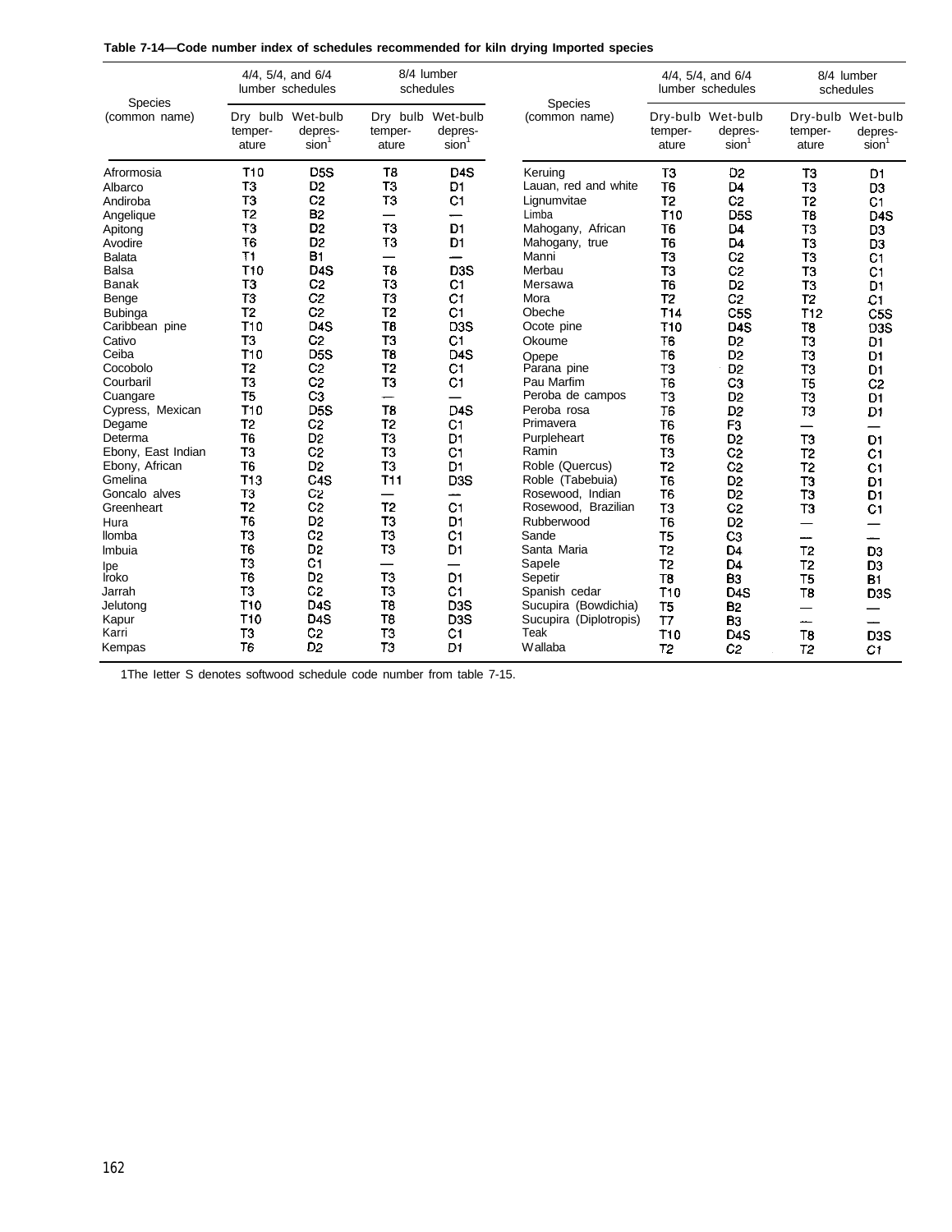|  |  | Table 7-15-Moisture content schedules for softwoods |  |
|--|--|-----------------------------------------------------|--|
|  |  |                                                     |  |

|                                     | Moisture<br>content              | Dry-bulb temperatures (°F) for various temperature schedules |     |     |                |                |     |     |     |                |                 |                 |     |                 |                 |
|-------------------------------------|----------------------------------|--------------------------------------------------------------|-----|-----|----------------|----------------|-----|-----|-----|----------------|-----------------|-----------------|-----|-----------------|-----------------|
| Dry-bulb<br>temperature<br>step no. | at start<br>of step<br>(percent) | T1                                                           | T2  | T3  | T <sub>4</sub> | T <sub>5</sub> | Т6  | T7  | T8  | T <sub>9</sub> | T <sub>10</sub> | T <sub>11</sub> | T12 | T <sub>13</sub> | T <sub>14</sub> |
|                                     | >30                              | 100                                                          | 100 | 110 | 110            | 120            | 120 | 130 | 130 | 140            | 140             | 150             | 160 | 170             | 180             |
| 2                                   | 30                               | 105                                                          | 110 | 120 | 120            | 130            | 130 | 140 | 140 | 150            | 150             | 160             | 170 | 180             | 190             |
| 3                                   | 25                               | 105                                                          | 120 | 130 | 130            | 140            | 140 | 150 | 150 | 160            | 160             | 160             | 170 | 180             | 190             |
| 4                                   | 20                               | 115                                                          | 130 | 140 | 140            | 150            | 150 | 160 | 160 | 160            | 170             | 170             | 180 | 190             | 200             |
| 5                                   | 15                               | 120                                                          | 150 | 160 | 180            | 160            | 180 | 160 | 180 | 160            | 180             | 180             | 180 | 190             | 200             |

**Table7-16—Moisture content wet-bulb depression schedules for softwoods**

| Wet-bulb                  | Moisture content (percent) at start<br>of step for various moisture<br>content classes |     |     |           |     |     |    | Wet-bulb depressions (°F) for<br>various wet-bulb depression<br>schedules |    |    |    |    |                |    |
|---------------------------|----------------------------------------------------------------------------------------|-----|-----|-----------|-----|-----|----|---------------------------------------------------------------------------|----|----|----|----|----------------|----|
| depression<br>step<br>no. | Α                                                                                      | B   | С   | D         | E   | F   | 1  | 2                                                                         | 3  | 4  | 5  | 6  | $\overline{7}$ | 8  |
| 1                         | >30                                                                                    | >35 | >40 | >50       | >60 | >70 | 3  | 4                                                                         | 5  | 7  | 10 | 15 | 20             | 25 |
| $\overline{2}$            | 30                                                                                     | 35  | 40  | 50        | 60  | 70  | 4  | 5                                                                         | 7  | 10 | 14 | 20 | 25             | 30 |
| 3                         | 25                                                                                     | 30  | 35  | 40        | 50  | 60  | 6  | 8                                                                         | 11 | 15 | 20 | 25 | 30             | 35 |
| 4                         | 20                                                                                     | 25  | 30  | 35        | 40  | 50  | 10 | 14                                                                        | 15 | 20 | 25 | 30 | 35             | 35 |
| 5                         | (                                                                                      | 20  | 25  | 30        | 35  | 40  | 15 | 20                                                                        | 20 | 25 | 30 | 35 | 35             | 35 |
| 6                         |                                                                                        | (') | 20  | 25        | 30  | 35  | 20 | 25                                                                        | 25 | 30 | 35 | 35 | 35             | 35 |
| 7                         |                                                                                        |     | (   | 20        | 25  | 30  | 25 | 30                                                                        | 30 | 35 | 35 | 35 | 35             | 35 |
| 8                         |                                                                                        |     |     | $($ 1 $)$ | 20  | 25  | 30 | 35                                                                        | 35 | 35 | 35 | 35 | 35             | 35 |
| 9                         |                                                                                        |     |     |           | (1) | 20  | 35 | 35                                                                        | 35 | 35 | 35 | 35 | 35             | 35 |
| 10                        | 15                                                                                     | 15  | 15  | 15        | 15  | 15  | 50 | 50                                                                        | 50 | 50 | 50 | 50 | 50             | 50 |

<sup>1</sup>Go directly to step 10..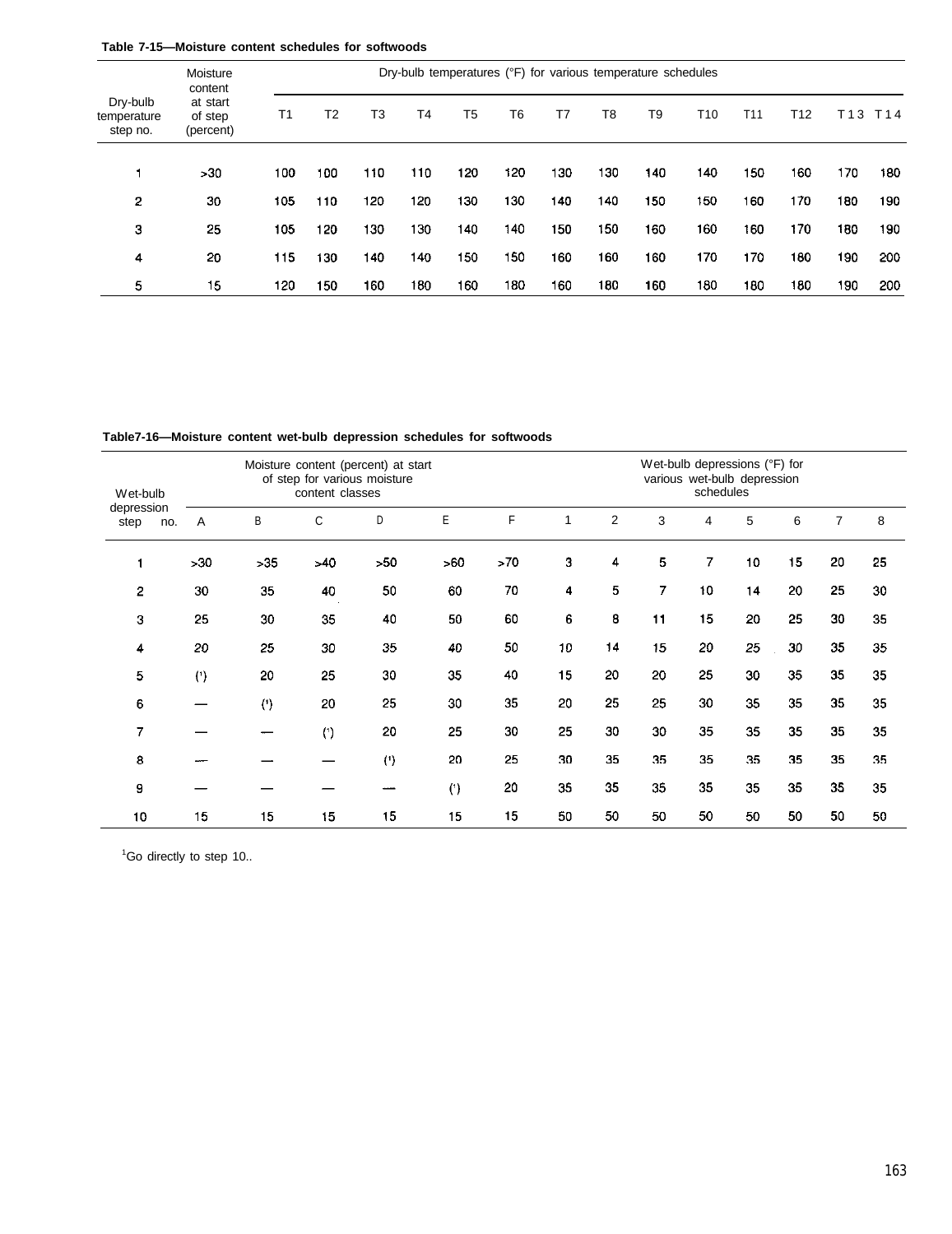| Table 7-17-Code number index of moisture content schedules <sup>1</sup> recommended for kiln drying 4/4, 6/4, and 8/4 softwood lumber |  |
|---------------------------------------------------------------------------------------------------------------------------------------|--|
|---------------------------------------------------------------------------------------------------------------------------------------|--|

| 4/4<br>6/4<br>8/4<br>4/4<br>Species<br>6/4<br>8/4<br>T12-E3<br>T11-D2<br><b>Baldcypress</b><br>Cedar<br>$T12-A3$<br>T11-A2<br>Alaska<br>T12-A4<br>T11-A3<br>Atlantic white<br>T5-A4<br><b>T5-A3</b><br>Eastern redcedar<br>T10-B4<br>T <sub>11</sub> -B <sub>5</sub><br>Incense<br>T12-B4<br>T11-B3<br>Northern white<br>Port-Orford<br>T11-B4<br>T10-B3<br>western redcedar<br>T9-A6<br>Light<br>T10-B5<br>T10-B3<br>Heavy<br>$T5-F4$<br>$T5-F3$<br>Douglas-fir<br>T7-A4<br>$3T7-A4$<br>coast region<br>T11-A4<br>T10-A3<br><b>19-A4</b><br><b>1T9-A4</b><br>Inland region<br>Fir<br>Balsam<br>T12-E5<br>T10-E4<br>California red<br>T12-E5<br>T10-E4<br>$\overline{\phantom{0}}$<br>Grand<br>T12-E5<br>T10-E4<br>$T11-A4$<br>Noble<br>$T12-45$<br>T10-A3<br>$T12-B5$<br>Pacific silver<br>T <sub>10-</sub> B <sub>3</sub><br>$\overline{\phantom{0}}$<br>Subalpine<br>T12-B5<br>$T12-E$<br>T9-D6<br>T9-D5<br>T11-E5<br>White<br>T12-E5<br>T10-E4<br>Hemlock<br>T12-C4<br>Eastern<br>T11-C3<br><sup>3</sup> T11-E5<br>T11-E5<br>T11-C5<br>Western<br>T <sub>12</sub> C <sub>5</sub><br>T11-C4<br><b>17 C5</b><br><sup>3</sup> T7-C5<br>T9-B4<br>T7-C4<br>Larch<br>T7-C3<br>Pine<br>Eastern white<br>T9-C5<br>T9-C4<br>T11-C5<br>T10-C4<br>Regular<br><b>T9-C4</b><br>T9-C3<br>Jack<br><b>T5-C5</b><br>T10-C4<br>T9-C3<br>Lodgepole<br>Ponderosa<br>T9-A6<br>T7-A6<br>Heartwood<br><b>T5-A5</b><br><b>T7-C5</b><br>Sapwood<br>T11-C7<br>T9-C6<br><b>T7-C5</b><br>Antibrown-stain<br><b>T7-E6</b><br>T7-E5<br>Red<br>T12-B4<br>T11-B3<br>-<br>Southern yellow<br>T12-C5<br>T13-C6<br>T12-C5<br>T12-C5<br>sugar<br>Light<br><b>T9-E7</b><br>T7-E6<br><b>T5-E6</b><br><b>T5-E6</b><br><b>T5-E5</b><br>Heavy<br>$T5-F6$<br><b>T5-F6</b><br><b>T5-F5</b><br>Western white<br>T9-C6<br><b>17-C6</b><br>Regular<br>T9-C5<br>T7-C5<br>T7-C4<br>water core<br>T9-E6<br>Redwood<br>Light<br><b>T5-D6</b><br>T5-D4<br><b>T3-F5</b><br>Heavy<br>T4-F5<br>T3-F4<br>Spruce<br>Eastern (black, red,<br>white)<br>T11-B4<br>T10-B3<br>Englemann<br>T7-B6<br><b>T5-B5</b><br><sup>3</sup> T5-B5<br>T9-E5<br>T7-E4<br>T12-B4<br>Sitka<br><b>T7-A5</b><br>T12-B5<br>T11-B3<br>Tamarack<br>T11-B3<br>T10-B3 |  | Schedules for lower grades <sup>2</sup> | Schedules for upper grades' |  |  |  |  |
|-----------------------------------------------------------------------------------------------------------------------------------------------------------------------------------------------------------------------------------------------------------------------------------------------------------------------------------------------------------------------------------------------------------------------------------------------------------------------------------------------------------------------------------------------------------------------------------------------------------------------------------------------------------------------------------------------------------------------------------------------------------------------------------------------------------------------------------------------------------------------------------------------------------------------------------------------------------------------------------------------------------------------------------------------------------------------------------------------------------------------------------------------------------------------------------------------------------------------------------------------------------------------------------------------------------------------------------------------------------------------------------------------------------------------------------------------------------------------------------------------------------------------------------------------------------------------------------------------------------------------------------------------------------------------------------------------------------------------------------------------------------------------------------------------------------------------------------------------------------------------------------------------------------------------------------------------------------------------------------------------------------------------------------------------------------------------------------------------------------------------------------------------------------------------------------------|--|-----------------------------------------|-----------------------------|--|--|--|--|
|                                                                                                                                                                                                                                                                                                                                                                                                                                                                                                                                                                                                                                                                                                                                                                                                                                                                                                                                                                                                                                                                                                                                                                                                                                                                                                                                                                                                                                                                                                                                                                                                                                                                                                                                                                                                                                                                                                                                                                                                                                                                                                                                                                                         |  |                                         |                             |  |  |  |  |
|                                                                                                                                                                                                                                                                                                                                                                                                                                                                                                                                                                                                                                                                                                                                                                                                                                                                                                                                                                                                                                                                                                                                                                                                                                                                                                                                                                                                                                                                                                                                                                                                                                                                                                                                                                                                                                                                                                                                                                                                                                                                                                                                                                                         |  |                                         |                             |  |  |  |  |
|                                                                                                                                                                                                                                                                                                                                                                                                                                                                                                                                                                                                                                                                                                                                                                                                                                                                                                                                                                                                                                                                                                                                                                                                                                                                                                                                                                                                                                                                                                                                                                                                                                                                                                                                                                                                                                                                                                                                                                                                                                                                                                                                                                                         |  |                                         |                             |  |  |  |  |
|                                                                                                                                                                                                                                                                                                                                                                                                                                                                                                                                                                                                                                                                                                                                                                                                                                                                                                                                                                                                                                                                                                                                                                                                                                                                                                                                                                                                                                                                                                                                                                                                                                                                                                                                                                                                                                                                                                                                                                                                                                                                                                                                                                                         |  |                                         |                             |  |  |  |  |
|                                                                                                                                                                                                                                                                                                                                                                                                                                                                                                                                                                                                                                                                                                                                                                                                                                                                                                                                                                                                                                                                                                                                                                                                                                                                                                                                                                                                                                                                                                                                                                                                                                                                                                                                                                                                                                                                                                                                                                                                                                                                                                                                                                                         |  |                                         |                             |  |  |  |  |
|                                                                                                                                                                                                                                                                                                                                                                                                                                                                                                                                                                                                                                                                                                                                                                                                                                                                                                                                                                                                                                                                                                                                                                                                                                                                                                                                                                                                                                                                                                                                                                                                                                                                                                                                                                                                                                                                                                                                                                                                                                                                                                                                                                                         |  |                                         |                             |  |  |  |  |
|                                                                                                                                                                                                                                                                                                                                                                                                                                                                                                                                                                                                                                                                                                                                                                                                                                                                                                                                                                                                                                                                                                                                                                                                                                                                                                                                                                                                                                                                                                                                                                                                                                                                                                                                                                                                                                                                                                                                                                                                                                                                                                                                                                                         |  |                                         |                             |  |  |  |  |
|                                                                                                                                                                                                                                                                                                                                                                                                                                                                                                                                                                                                                                                                                                                                                                                                                                                                                                                                                                                                                                                                                                                                                                                                                                                                                                                                                                                                                                                                                                                                                                                                                                                                                                                                                                                                                                                                                                                                                                                                                                                                                                                                                                                         |  |                                         |                             |  |  |  |  |
|                                                                                                                                                                                                                                                                                                                                                                                                                                                                                                                                                                                                                                                                                                                                                                                                                                                                                                                                                                                                                                                                                                                                                                                                                                                                                                                                                                                                                                                                                                                                                                                                                                                                                                                                                                                                                                                                                                                                                                                                                                                                                                                                                                                         |  |                                         |                             |  |  |  |  |
|                                                                                                                                                                                                                                                                                                                                                                                                                                                                                                                                                                                                                                                                                                                                                                                                                                                                                                                                                                                                                                                                                                                                                                                                                                                                                                                                                                                                                                                                                                                                                                                                                                                                                                                                                                                                                                                                                                                                                                                                                                                                                                                                                                                         |  |                                         |                             |  |  |  |  |
|                                                                                                                                                                                                                                                                                                                                                                                                                                                                                                                                                                                                                                                                                                                                                                                                                                                                                                                                                                                                                                                                                                                                                                                                                                                                                                                                                                                                                                                                                                                                                                                                                                                                                                                                                                                                                                                                                                                                                                                                                                                                                                                                                                                         |  |                                         |                             |  |  |  |  |
|                                                                                                                                                                                                                                                                                                                                                                                                                                                                                                                                                                                                                                                                                                                                                                                                                                                                                                                                                                                                                                                                                                                                                                                                                                                                                                                                                                                                                                                                                                                                                                                                                                                                                                                                                                                                                                                                                                                                                                                                                                                                                                                                                                                         |  |                                         |                             |  |  |  |  |
|                                                                                                                                                                                                                                                                                                                                                                                                                                                                                                                                                                                                                                                                                                                                                                                                                                                                                                                                                                                                                                                                                                                                                                                                                                                                                                                                                                                                                                                                                                                                                                                                                                                                                                                                                                                                                                                                                                                                                                                                                                                                                                                                                                                         |  |                                         |                             |  |  |  |  |
|                                                                                                                                                                                                                                                                                                                                                                                                                                                                                                                                                                                                                                                                                                                                                                                                                                                                                                                                                                                                                                                                                                                                                                                                                                                                                                                                                                                                                                                                                                                                                                                                                                                                                                                                                                                                                                                                                                                                                                                                                                                                                                                                                                                         |  |                                         |                             |  |  |  |  |
|                                                                                                                                                                                                                                                                                                                                                                                                                                                                                                                                                                                                                                                                                                                                                                                                                                                                                                                                                                                                                                                                                                                                                                                                                                                                                                                                                                                                                                                                                                                                                                                                                                                                                                                                                                                                                                                                                                                                                                                                                                                                                                                                                                                         |  |                                         |                             |  |  |  |  |
|                                                                                                                                                                                                                                                                                                                                                                                                                                                                                                                                                                                                                                                                                                                                                                                                                                                                                                                                                                                                                                                                                                                                                                                                                                                                                                                                                                                                                                                                                                                                                                                                                                                                                                                                                                                                                                                                                                                                                                                                                                                                                                                                                                                         |  |                                         |                             |  |  |  |  |
|                                                                                                                                                                                                                                                                                                                                                                                                                                                                                                                                                                                                                                                                                                                                                                                                                                                                                                                                                                                                                                                                                                                                                                                                                                                                                                                                                                                                                                                                                                                                                                                                                                                                                                                                                                                                                                                                                                                                                                                                                                                                                                                                                                                         |  |                                         |                             |  |  |  |  |
|                                                                                                                                                                                                                                                                                                                                                                                                                                                                                                                                                                                                                                                                                                                                                                                                                                                                                                                                                                                                                                                                                                                                                                                                                                                                                                                                                                                                                                                                                                                                                                                                                                                                                                                                                                                                                                                                                                                                                                                                                                                                                                                                                                                         |  |                                         |                             |  |  |  |  |
|                                                                                                                                                                                                                                                                                                                                                                                                                                                                                                                                                                                                                                                                                                                                                                                                                                                                                                                                                                                                                                                                                                                                                                                                                                                                                                                                                                                                                                                                                                                                                                                                                                                                                                                                                                                                                                                                                                                                                                                                                                                                                                                                                                                         |  |                                         |                             |  |  |  |  |
|                                                                                                                                                                                                                                                                                                                                                                                                                                                                                                                                                                                                                                                                                                                                                                                                                                                                                                                                                                                                                                                                                                                                                                                                                                                                                                                                                                                                                                                                                                                                                                                                                                                                                                                                                                                                                                                                                                                                                                                                                                                                                                                                                                                         |  |                                         |                             |  |  |  |  |
|                                                                                                                                                                                                                                                                                                                                                                                                                                                                                                                                                                                                                                                                                                                                                                                                                                                                                                                                                                                                                                                                                                                                                                                                                                                                                                                                                                                                                                                                                                                                                                                                                                                                                                                                                                                                                                                                                                                                                                                                                                                                                                                                                                                         |  |                                         |                             |  |  |  |  |
|                                                                                                                                                                                                                                                                                                                                                                                                                                                                                                                                                                                                                                                                                                                                                                                                                                                                                                                                                                                                                                                                                                                                                                                                                                                                                                                                                                                                                                                                                                                                                                                                                                                                                                                                                                                                                                                                                                                                                                                                                                                                                                                                                                                         |  |                                         |                             |  |  |  |  |
|                                                                                                                                                                                                                                                                                                                                                                                                                                                                                                                                                                                                                                                                                                                                                                                                                                                                                                                                                                                                                                                                                                                                                                                                                                                                                                                                                                                                                                                                                                                                                                                                                                                                                                                                                                                                                                                                                                                                                                                                                                                                                                                                                                                         |  |                                         |                             |  |  |  |  |
|                                                                                                                                                                                                                                                                                                                                                                                                                                                                                                                                                                                                                                                                                                                                                                                                                                                                                                                                                                                                                                                                                                                                                                                                                                                                                                                                                                                                                                                                                                                                                                                                                                                                                                                                                                                                                                                                                                                                                                                                                                                                                                                                                                                         |  |                                         |                             |  |  |  |  |
|                                                                                                                                                                                                                                                                                                                                                                                                                                                                                                                                                                                                                                                                                                                                                                                                                                                                                                                                                                                                                                                                                                                                                                                                                                                                                                                                                                                                                                                                                                                                                                                                                                                                                                                                                                                                                                                                                                                                                                                                                                                                                                                                                                                         |  |                                         |                             |  |  |  |  |
|                                                                                                                                                                                                                                                                                                                                                                                                                                                                                                                                                                                                                                                                                                                                                                                                                                                                                                                                                                                                                                                                                                                                                                                                                                                                                                                                                                                                                                                                                                                                                                                                                                                                                                                                                                                                                                                                                                                                                                                                                                                                                                                                                                                         |  |                                         |                             |  |  |  |  |
|                                                                                                                                                                                                                                                                                                                                                                                                                                                                                                                                                                                                                                                                                                                                                                                                                                                                                                                                                                                                                                                                                                                                                                                                                                                                                                                                                                                                                                                                                                                                                                                                                                                                                                                                                                                                                                                                                                                                                                                                                                                                                                                                                                                         |  |                                         |                             |  |  |  |  |
|                                                                                                                                                                                                                                                                                                                                                                                                                                                                                                                                                                                                                                                                                                                                                                                                                                                                                                                                                                                                                                                                                                                                                                                                                                                                                                                                                                                                                                                                                                                                                                                                                                                                                                                                                                                                                                                                                                                                                                                                                                                                                                                                                                                         |  |                                         |                             |  |  |  |  |
|                                                                                                                                                                                                                                                                                                                                                                                                                                                                                                                                                                                                                                                                                                                                                                                                                                                                                                                                                                                                                                                                                                                                                                                                                                                                                                                                                                                                                                                                                                                                                                                                                                                                                                                                                                                                                                                                                                                                                                                                                                                                                                                                                                                         |  |                                         |                             |  |  |  |  |
|                                                                                                                                                                                                                                                                                                                                                                                                                                                                                                                                                                                                                                                                                                                                                                                                                                                                                                                                                                                                                                                                                                                                                                                                                                                                                                                                                                                                                                                                                                                                                                                                                                                                                                                                                                                                                                                                                                                                                                                                                                                                                                                                                                                         |  |                                         |                             |  |  |  |  |
|                                                                                                                                                                                                                                                                                                                                                                                                                                                                                                                                                                                                                                                                                                                                                                                                                                                                                                                                                                                                                                                                                                                                                                                                                                                                                                                                                                                                                                                                                                                                                                                                                                                                                                                                                                                                                                                                                                                                                                                                                                                                                                                                                                                         |  |                                         |                             |  |  |  |  |
|                                                                                                                                                                                                                                                                                                                                                                                                                                                                                                                                                                                                                                                                                                                                                                                                                                                                                                                                                                                                                                                                                                                                                                                                                                                                                                                                                                                                                                                                                                                                                                                                                                                                                                                                                                                                                                                                                                                                                                                                                                                                                                                                                                                         |  |                                         |                             |  |  |  |  |
|                                                                                                                                                                                                                                                                                                                                                                                                                                                                                                                                                                                                                                                                                                                                                                                                                                                                                                                                                                                                                                                                                                                                                                                                                                                                                                                                                                                                                                                                                                                                                                                                                                                                                                                                                                                                                                                                                                                                                                                                                                                                                                                                                                                         |  |                                         |                             |  |  |  |  |
|                                                                                                                                                                                                                                                                                                                                                                                                                                                                                                                                                                                                                                                                                                                                                                                                                                                                                                                                                                                                                                                                                                                                                                                                                                                                                                                                                                                                                                                                                                                                                                                                                                                                                                                                                                                                                                                                                                                                                                                                                                                                                                                                                                                         |  |                                         |                             |  |  |  |  |
|                                                                                                                                                                                                                                                                                                                                                                                                                                                                                                                                                                                                                                                                                                                                                                                                                                                                                                                                                                                                                                                                                                                                                                                                                                                                                                                                                                                                                                                                                                                                                                                                                                                                                                                                                                                                                                                                                                                                                                                                                                                                                                                                                                                         |  |                                         |                             |  |  |  |  |
|                                                                                                                                                                                                                                                                                                                                                                                                                                                                                                                                                                                                                                                                                                                                                                                                                                                                                                                                                                                                                                                                                                                                                                                                                                                                                                                                                                                                                                                                                                                                                                                                                                                                                                                                                                                                                                                                                                                                                                                                                                                                                                                                                                                         |  |                                         |                             |  |  |  |  |
|                                                                                                                                                                                                                                                                                                                                                                                                                                                                                                                                                                                                                                                                                                                                                                                                                                                                                                                                                                                                                                                                                                                                                                                                                                                                                                                                                                                                                                                                                                                                                                                                                                                                                                                                                                                                                                                                                                                                                                                                                                                                                                                                                                                         |  |                                         |                             |  |  |  |  |
|                                                                                                                                                                                                                                                                                                                                                                                                                                                                                                                                                                                                                                                                                                                                                                                                                                                                                                                                                                                                                                                                                                                                                                                                                                                                                                                                                                                                                                                                                                                                                                                                                                                                                                                                                                                                                                                                                                                                                                                                                                                                                                                                                                                         |  |                                         |                             |  |  |  |  |
|                                                                                                                                                                                                                                                                                                                                                                                                                                                                                                                                                                                                                                                                                                                                                                                                                                                                                                                                                                                                                                                                                                                                                                                                                                                                                                                                                                                                                                                                                                                                                                                                                                                                                                                                                                                                                                                                                                                                                                                                                                                                                                                                                                                         |  |                                         |                             |  |  |  |  |
|                                                                                                                                                                                                                                                                                                                                                                                                                                                                                                                                                                                                                                                                                                                                                                                                                                                                                                                                                                                                                                                                                                                                                                                                                                                                                                                                                                                                                                                                                                                                                                                                                                                                                                                                                                                                                                                                                                                                                                                                                                                                                                                                                                                         |  |                                         |                             |  |  |  |  |
|                                                                                                                                                                                                                                                                                                                                                                                                                                                                                                                                                                                                                                                                                                                                                                                                                                                                                                                                                                                                                                                                                                                                                                                                                                                                                                                                                                                                                                                                                                                                                                                                                                                                                                                                                                                                                                                                                                                                                                                                                                                                                                                                                                                         |  |                                         |                             |  |  |  |  |
|                                                                                                                                                                                                                                                                                                                                                                                                                                                                                                                                                                                                                                                                                                                                                                                                                                                                                                                                                                                                                                                                                                                                                                                                                                                                                                                                                                                                                                                                                                                                                                                                                                                                                                                                                                                                                                                                                                                                                                                                                                                                                                                                                                                         |  |                                         |                             |  |  |  |  |
|                                                                                                                                                                                                                                                                                                                                                                                                                                                                                                                                                                                                                                                                                                                                                                                                                                                                                                                                                                                                                                                                                                                                                                                                                                                                                                                                                                                                                                                                                                                                                                                                                                                                                                                                                                                                                                                                                                                                                                                                                                                                                                                                                                                         |  |                                         |                             |  |  |  |  |
|                                                                                                                                                                                                                                                                                                                                                                                                                                                                                                                                                                                                                                                                                                                                                                                                                                                                                                                                                                                                                                                                                                                                                                                                                                                                                                                                                                                                                                                                                                                                                                                                                                                                                                                                                                                                                                                                                                                                                                                                                                                                                                                                                                                         |  |                                         |                             |  |  |  |  |
|                                                                                                                                                                                                                                                                                                                                                                                                                                                                                                                                                                                                                                                                                                                                                                                                                                                                                                                                                                                                                                                                                                                                                                                                                                                                                                                                                                                                                                                                                                                                                                                                                                                                                                                                                                                                                                                                                                                                                                                                                                                                                                                                                                                         |  |                                         |                             |  |  |  |  |
|                                                                                                                                                                                                                                                                                                                                                                                                                                                                                                                                                                                                                                                                                                                                                                                                                                                                                                                                                                                                                                                                                                                                                                                                                                                                                                                                                                                                                                                                                                                                                                                                                                                                                                                                                                                                                                                                                                                                                                                                                                                                                                                                                                                         |  |                                         |                             |  |  |  |  |
|                                                                                                                                                                                                                                                                                                                                                                                                                                                                                                                                                                                                                                                                                                                                                                                                                                                                                                                                                                                                                                                                                                                                                                                                                                                                                                                                                                                                                                                                                                                                                                                                                                                                                                                                                                                                                                                                                                                                                                                                                                                                                                                                                                                         |  |                                         |                             |  |  |  |  |
|                                                                                                                                                                                                                                                                                                                                                                                                                                                                                                                                                                                                                                                                                                                                                                                                                                                                                                                                                                                                                                                                                                                                                                                                                                                                                                                                                                                                                                                                                                                                                                                                                                                                                                                                                                                                                                                                                                                                                                                                                                                                                                                                                                                         |  |                                         |                             |  |  |  |  |
|                                                                                                                                                                                                                                                                                                                                                                                                                                                                                                                                                                                                                                                                                                                                                                                                                                                                                                                                                                                                                                                                                                                                                                                                                                                                                                                                                                                                                                                                                                                                                                                                                                                                                                                                                                                                                                                                                                                                                                                                                                                                                                                                                                                         |  |                                         |                             |  |  |  |  |
|                                                                                                                                                                                                                                                                                                                                                                                                                                                                                                                                                                                                                                                                                                                                                                                                                                                                                                                                                                                                                                                                                                                                                                                                                                                                                                                                                                                                                                                                                                                                                                                                                                                                                                                                                                                                                                                                                                                                                                                                                                                                                                                                                                                         |  |                                         |                             |  |  |  |  |
|                                                                                                                                                                                                                                                                                                                                                                                                                                                                                                                                                                                                                                                                                                                                                                                                                                                                                                                                                                                                                                                                                                                                                                                                                                                                                                                                                                                                                                                                                                                                                                                                                                                                                                                                                                                                                                                                                                                                                                                                                                                                                                                                                                                         |  |                                         |                             |  |  |  |  |
|                                                                                                                                                                                                                                                                                                                                                                                                                                                                                                                                                                                                                                                                                                                                                                                                                                                                                                                                                                                                                                                                                                                                                                                                                                                                                                                                                                                                                                                                                                                                                                                                                                                                                                                                                                                                                                                                                                                                                                                                                                                                                                                                                                                         |  |                                         |                             |  |  |  |  |
|                                                                                                                                                                                                                                                                                                                                                                                                                                                                                                                                                                                                                                                                                                                                                                                                                                                                                                                                                                                                                                                                                                                                                                                                                                                                                                                                                                                                                                                                                                                                                                                                                                                                                                                                                                                                                                                                                                                                                                                                                                                                                                                                                                                         |  |                                         |                             |  |  |  |  |
|                                                                                                                                                                                                                                                                                                                                                                                                                                                                                                                                                                                                                                                                                                                                                                                                                                                                                                                                                                                                                                                                                                                                                                                                                                                                                                                                                                                                                                                                                                                                                                                                                                                                                                                                                                                                                                                                                                                                                                                                                                                                                                                                                                                         |  |                                         |                             |  |  |  |  |

1Schedules are given in tables 7-20 and 7-21.<br><sup>2</sup>Lower grades include commons, dimension, and box; upper grades include clears, selects, shop, and factory; also tight-knotted paneling.<br><sup>3</sup>Maximum wet-bulb depression 25 °F.

<sup>4</sup>Maximum wet-bulb depression 20 °F.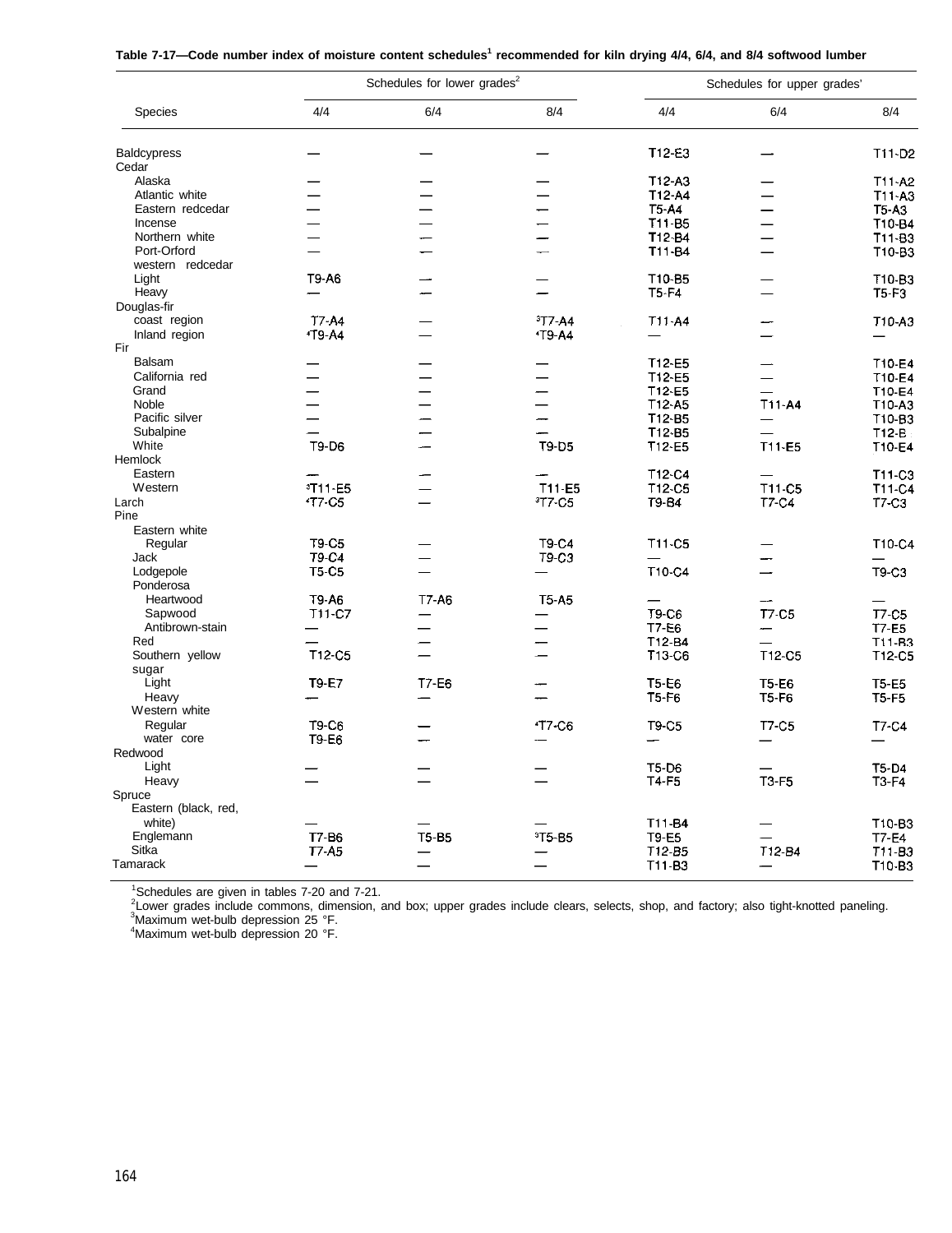| Table 7-18-Code number index of moisture content schedules <sup>1</sup> |  |
|-------------------------------------------------------------------------|--|
| suggested for kiln drying thick softwood lumber <sup>2</sup>            |  |

|                                  |                                 | Index for various<br>lumber thicknesses |              |
|----------------------------------|---------------------------------|-----------------------------------------|--------------|
| <b>Species</b>                   | 10/4                            | 12/4                                    | 16/4         |
| <b>Baldcypress</b><br>Cedar      | T8-A4                           | T8-A4                                   |              |
| Atlantic white                   | T7-A3                           | T7-A3                                   |              |
| Incense                          | $T5-F3$                         | $T5-F3$                                 |              |
| Northern white                   | $T7-A3$                         | $T7-A3$                                 |              |
| Western redcedar (light)         | T7-A2                           | T7-A2                                   |              |
| Douglas-fir, coast region<br>Fir | T5-A1                           | <b>T5-A1</b>                            | $T5-A1$      |
| Balsam                           | T8-A4                           | T <sub>8</sub> -A <sub>4</sub>          |              |
| California red                   | T8-A3                           | T8-A3                                   |              |
| Grand                            | T8-A4                           | $T3-A3$                                 |              |
| Noble                            | <b>T5-A2</b>                    | T5-A2                                   |              |
| White                            | T <sub>8</sub> -A <sub>4</sub>  | T <sub>8</sub> -A <sub>4</sub>          |              |
| Hemlock                          |                                 |                                         |              |
| Eastern                          | T <sub>8</sub> A <sub>3</sub>   | T <sub>8</sub> -A <sub>2</sub>          |              |
| Western                          | T8-A4                           | $T8-A3$                                 |              |
| Larch, western                   | T7-A3                           | T7-A2                                   |              |
| Pine                             |                                 |                                         |              |
| Eastern white                    | T <sub>10</sub> -C <sub>4</sub> | T8-C3                                   | <b>T5-C2</b> |
| Ponderosa                        | T7-A4                           | T7-A4                                   |              |
| Red                              | T7-A3                           | $T7 - A3$                               |              |
| Southern                         | T10-C4                          | T10-C4                                  |              |
| Western white                    | T7-C4                           | T5-C3                                   |              |
| Redwood (light)                  | T5-C4                           | T5-C3                                   |              |
| <b>Spruce</b>                    |                                 |                                         |              |
| Eastern (black, red, white)      | T5-A2                           | T5-A2                                   |              |
| Engelmann                        | T7-A4                           | $T7-A3$                                 |              |
| Sitka                            | T5-B2                           | T5-B2                                   |              |
| Tamarack                         | T7-A3                           | T7-A3                                   |              |

<sup>1</sup>Schedules are given in table 7-20 and 7-21.

 $2$ Upper grades, including clears, selects, and factory lumber.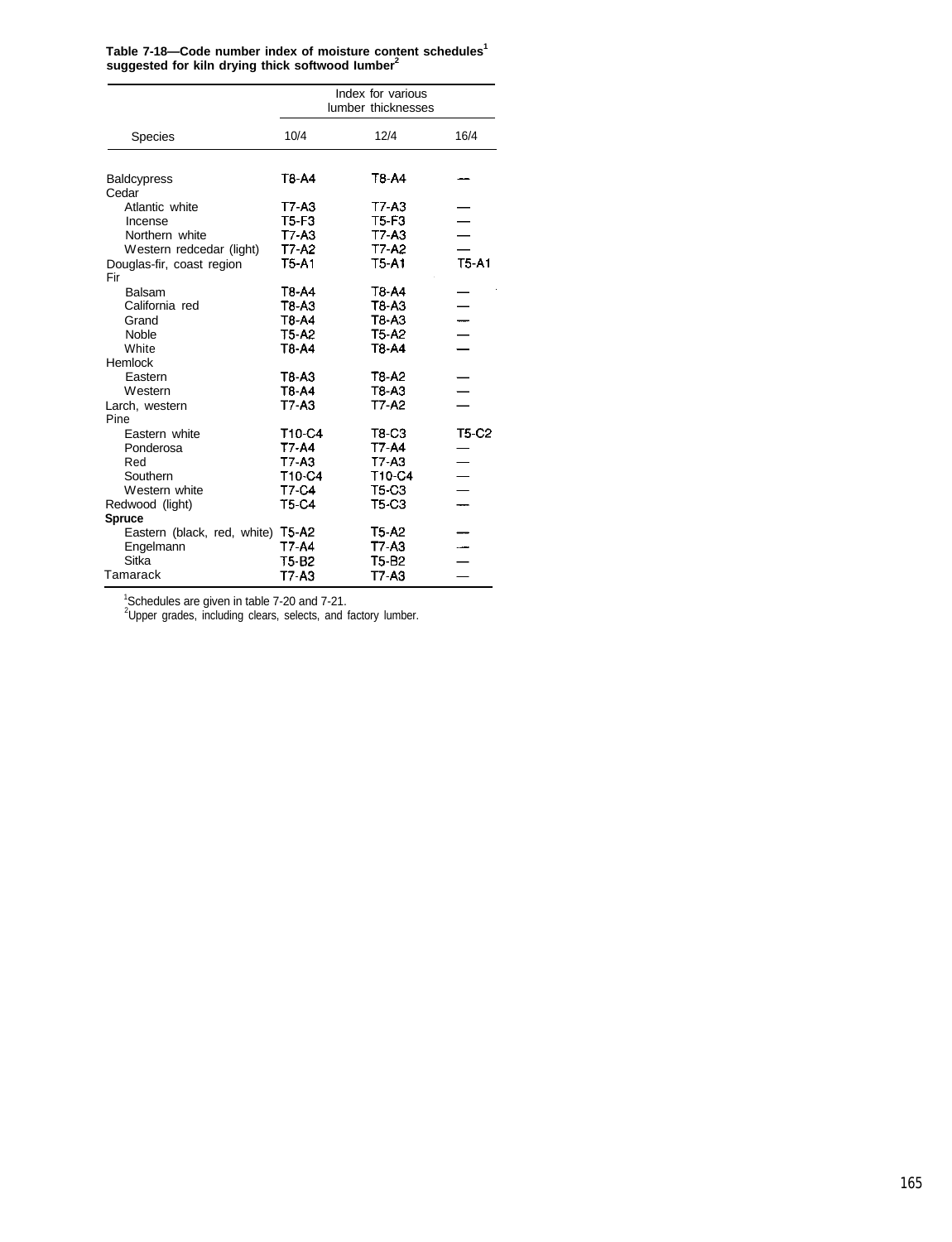| Table 7-19—Index of time schedules1 for kiln drying softwood species at conventional temperatures |  |  |  |
|---------------------------------------------------------------------------------------------------|--|--|--|
|---------------------------------------------------------------------------------------------------|--|--|--|

|                                                                                                                                                                                                    |                 | Schedules for<br>lower grades <sup>2</sup> |                      |                 |                        | Schedules for<br>upper grades <sup>3</sup> |            |                                                                                                                                                                                                                                                                                                                                                           |
|----------------------------------------------------------------------------------------------------------------------------------------------------------------------------------------------------|-----------------|--------------------------------------------|----------------------|-----------------|------------------------|--------------------------------------------|------------|-----------------------------------------------------------------------------------------------------------------------------------------------------------------------------------------------------------------------------------------------------------------------------------------------------------------------------------------------------------|
| Common name (botanical name)                                                                                                                                                                       | 4/4,5/4         | 6/4                                        | 8/4                  | 4/4,5/4         | 6/4                    | 8/4                                        | 12/4, 16/4 | Comments <sup>4</sup>                                                                                                                                                                                                                                                                                                                                     |
| Cedar<br>Alaska yellow (Chamaecyparis<br>nootkatensis)                                                                                                                                             | EC              | HC                                         | HC                   | EC              | HC                     | HC                                         |            | Light to medium sorts only. Prone to<br>collapse. For heavy sort, air dry<br>to 20 percent moisture content and<br>kiln dry with table HC, starting<br>with step 4.                                                                                                                                                                                       |
| Incense (Libocedrus decurrens)                                                                                                                                                                     | HC <sup>a</sup> | HС                                         | GС                   | HC <sup>a</sup> | HC                     | GC                                         | LC         | <sup>a</sup> Use 12 h for each setting.                                                                                                                                                                                                                                                                                                                   |
| Port-Orford (Chamaecyparis<br>lawsoniana)                                                                                                                                                          | HC              | -                                          | <b>FC</b>            | HC              | LC                     | LC                                         |            | Decrease dry- and wet-bulb settings<br>by 10°F for first 46 h.                                                                                                                                                                                                                                                                                            |
| Western juniper (Juniperus<br>occidentalis)                                                                                                                                                        | нс              | HC                                         |                      | НC              | нc                     |                                            |            |                                                                                                                                                                                                                                                                                                                                                           |
| Western redcedar (Thuja<br>plicata)                                                                                                                                                                | нc              | HC                                         | GC                   | HC              | HC                     | LC                                         |            |                                                                                                                                                                                                                                                                                                                                                           |
| Douglas-fir (Pseudotsuga<br>menziesii)                                                                                                                                                             | IC <sup>b</sup> | IC                                         | IC <sub>c</sub>      | <b>JCd</b>      | <b>JC</b> <sup>d</sup> | <b>JC</b> <sup>+</sup>                     | FC         | Upper grades, including laminated<br>stock, dimension, 4/4 common.<br>Clears and shop require condition-<br>ing in most cases. Ladder stock<br>requires lower temperature to<br>prevent strength reduction.<br><sup>b</sup> Omit step 1 and reduce step 3 to 12 h.<br><sup>c</sup> Reduce step 3 to 12 h.<br><sup>d</sup> Omit step 1 for vertical grain. |
| Fir, true<br>Alpine (Abies lasiocarpa)<br>Balsam (A. balsamera)<br>California red (A. magnifica)<br>Grand (A. grandis)<br>Noble (A. nob/is)<br>Pacific silver (A. amabilis)<br>White (A. concolor) | IC              | IC                                         | IC <sup>e</sup>      | JC <sup>®</sup> | <b>JC</b>              | <b>JC</b>                                  | FC         | True fir and hemlock can be dried<br>together, but problems with percent<br>overdry and wets are likely.<br>e96 to 108 h all widths.<br>'96 h flat grain; start with step 2 for<br>vertical grain, 60 h.<br><sup>9</sup> 10 to 14 days for sinker heartwood.                                                                                              |
| Hemlock<br>Mountain (Tsuga mertensiana)<br>Western (T. heterophylla)                                                                                                                               | ю<br>Ю          | ю<br>IC                                    | ю<br>IC <sup>h</sup> | JC              | <b>JC</b>              | JCi                                        | <b>FC</b>  | Hemlock and true fir can be dried to-<br>gether, but problems with percent<br>overdry and wets are likely.<br>Prone to excessive warp and<br>checking.<br>h <sub>96</sub> to 108 hall widths.<br>96 h flat grain; start with step 2<br>for vertical grain, 60 h.<br>14 days for sinker heartwood.                                                         |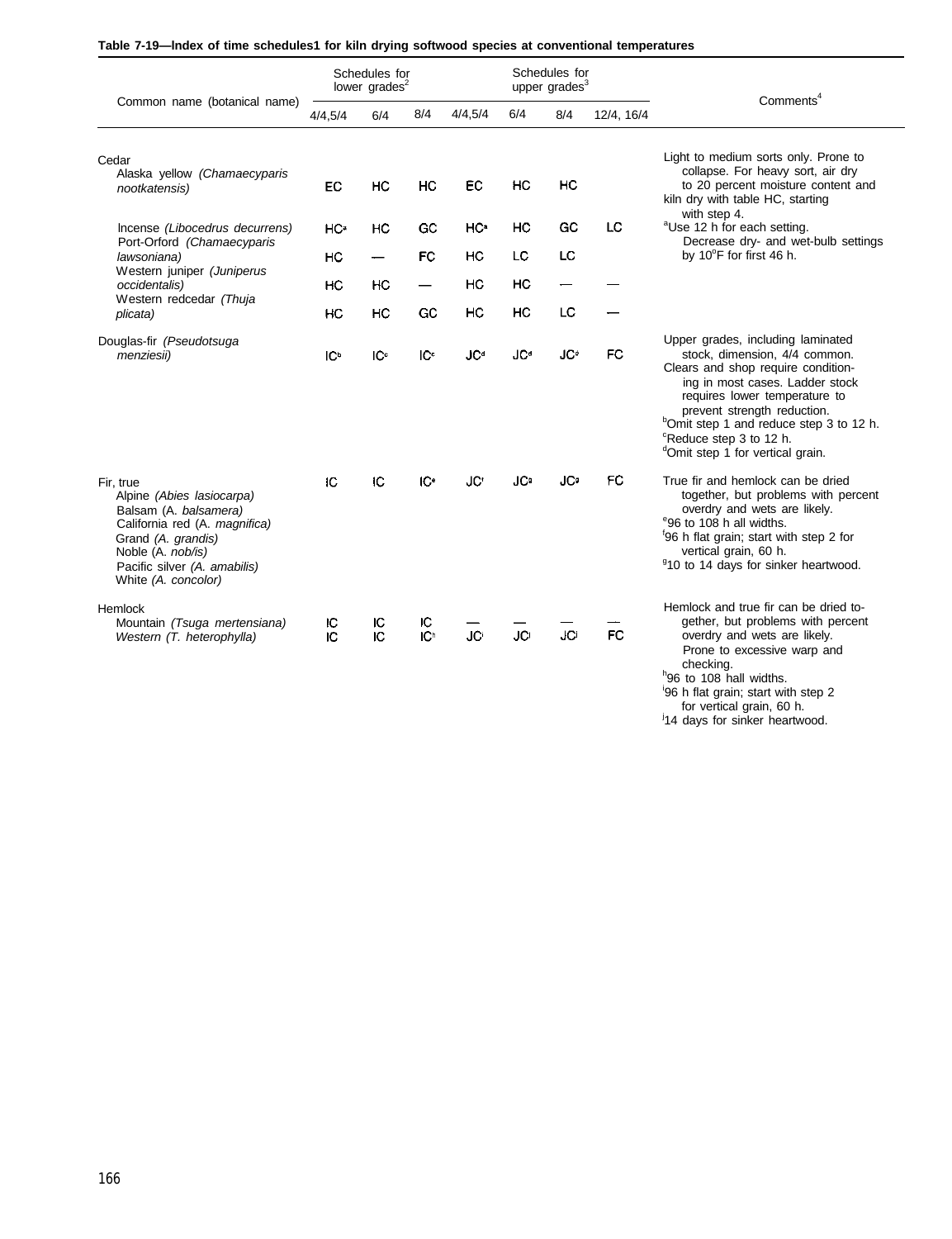| Table 7-19-lndex of time schedules <sup>1</sup> for kiln drying softwood species at conventional temperatures-concluded |  |  |  |
|-------------------------------------------------------------------------------------------------------------------------|--|--|--|
|-------------------------------------------------------------------------------------------------------------------------|--|--|--|

| Common name (botanical name)                                                                                                                                                                                                                                                                                       | Schedules for<br>lower grades <sup>2</sup>                                                    |                                                                                             |                                                                                                    | Schedules for<br>upper grades <sup>3</sup>                               |                                                               |                                    |                                                                      | Comments <sup>4</sup>                                                                                                                                               |  |
|--------------------------------------------------------------------------------------------------------------------------------------------------------------------------------------------------------------------------------------------------------------------------------------------------------------------|-----------------------------------------------------------------------------------------------|---------------------------------------------------------------------------------------------|----------------------------------------------------------------------------------------------------|--------------------------------------------------------------------------|---------------------------------------------------------------|------------------------------------|----------------------------------------------------------------------|---------------------------------------------------------------------------------------------------------------------------------------------------------------------|--|
|                                                                                                                                                                                                                                                                                                                    | 4/4,5/4                                                                                       | 6/4                                                                                         | 8/4                                                                                                | 4/4.5/4                                                                  | 6/4                                                           |                                    | 8/4 12/4, 16/4                                                       |                                                                                                                                                                     |  |
| Larch<br>Alpine (Larix Iyalli)<br>Western (L. occidentalis)                                                                                                                                                                                                                                                        | ю<br>IC                                                                                       | IC<br>IC                                                                                    | IС<br>IC                                                                                           | ĴĆ                                                                       | JC                                                            | <b>JC</b>                          | <b>FC</b>                                                            |                                                                                                                                                                     |  |
| Pine<br>Eastern white (Pinus strobus)<br>Jack (P. banksiana)<br>Jeffrey (P. jetfreyi)<br>Limber (P. flexilis)<br>Lodgepole (P. contorta)<br>Ponderosa (P. ponderosa)<br>Southern<br>Loblolly (Pinus taeda)<br>Longleaf (P. palustris)<br>Shortleaf (P. echinata)<br>Slash (P. elliottii)<br>Sugar (P. lambertiana) | <b>BBC</b><br>IC <sup>k</sup><br>IC <sup>k</sup><br>IC <sup>k</sup><br>IC*<br>QC<br><b>AC</b> | IC <sup>k</sup><br>IC <sup>k</sup><br><b>IC<sup>k</sup></b><br>IC <sup>K</sup><br><b>RC</b> | CCC<br>IC <sup>k</sup><br>IC <sup>k</sup><br>IC <sup>k</sup><br>IC <sup>k</sup><br><b>RC</b><br>BC | IC <sup>*</sup><br>IC <sup>k</sup><br>IC <sup>k</sup><br>SC<br><b>AC</b> | —<br><b>JC</b><br>JC<br><b>TC</b><br>$\overline{\phantom{0}}$ | <b>JC</b><br><b>JC</b><br>UC<br>BC | —<br>$\overline{\phantom{0}}$<br>GC<br>VC<br>CC                      | <sup>k</sup> Omit first 12 h of schedule<br>3 by 5 timbers use table PC. 10/4<br>and 12/4 flitches use table OC.                                                    |  |
| Heavy<br>Light.<br>Eastern white (P. strobus)<br>Idaho white/western white                                                                                                                                                                                                                                         | <b>WC</b><br>YC<br><b>MC</b>                                                                  | XC<br>YC                                                                                    | XC<br>ZC<br><b>NC</b>                                                                              | <b>WC</b><br>YC<br><b>MC</b>                                             | <b>XC</b><br>YC<br>ىست                                        | XC<br><b>NC</b>                    | <b>AAC</b>                                                           |                                                                                                                                                                     |  |
| (P. monticola)                                                                                                                                                                                                                                                                                                     | KC                                                                                            | <b>UC</b>                                                                                   | <b>UC</b>                                                                                          | KC                                                                       | UC                                                            | <b>UC</b>                          |                                                                      |                                                                                                                                                                     |  |
| Redwood (Sequoia sempervirens)<br>Light<br>Heavy and medium                                                                                                                                                                                                                                                        | GC<br>$(\mathbf{m})$                                                                          | <b>FC</b><br>$(\overline{\phantom{a}})$                                                     | $\left( \cdot \right)$<br>$(\mathbf{r})$                                                           | GC<br>$(\mathbb{m})$                                                     | FC<br>$(\overline{\mathbf{r}})$                               | 0<br>$(\overline{\ }$              |                                                                      | Air dry to 20 percent moisture con-<br>tent. then dry with table DC.<br>"Air dry to 20 percent moisture con-<br>tent, then dry with table GC.<br>Prone to collapse. |  |
| Spruce<br>Slack (Picea mariana)<br>Engelmann (P. engelmannii)<br>Red (P. rubens)<br>Sitka (P. sitchensis)<br>White (P. glauca)                                                                                                                                                                                     | IC <sup>n</sup><br>IC <sup>n</sup><br>IC <sup>o</sup><br><b>JC</b><br>IC <sup>n</sup>         | <b>IC</b> <sup>n</sup><br>IC <sup>n</sup><br>IC°<br>JC<br>IC <sup>n</sup>                   | IC"<br>IC<br>ю<br>EC<br>IC.                                                                        | ю<br>Ю<br>Ю<br>EC<br>ю                                                   | GC<br>GC<br>ю<br>EC<br>GC                                     | GC<br>GC<br>IC.<br>HC<br>GC        | FC<br><b>FC</b><br>$\overline{\phantom{0}}$<br>FC <sup>°</sup><br>FC | "Reduce last 3 steps of schedule from<br>24 to 18 h each setting.<br><sup>o</sup> Air dry to 20 percent moisture con-<br>tent, then dry with table IC               |  |
| Yew, Pacific (Taxus brevifolia)                                                                                                                                                                                                                                                                                    | HC                                                                                            | HC                                                                                          | FC                                                                                                 | HC                                                                       | HC                                                            | HC°                                |                                                                      |                                                                                                                                                                     |  |

<sup>1</sup>See table 7-20 for description of schedules.<br><sup>2</sup>Lower grades include commons, dimensions, box, and studs.<br><sup>3</sup>Loper grades include clears, selects, shop, and factory.<br>"Comments are cross-referenced to column entries by s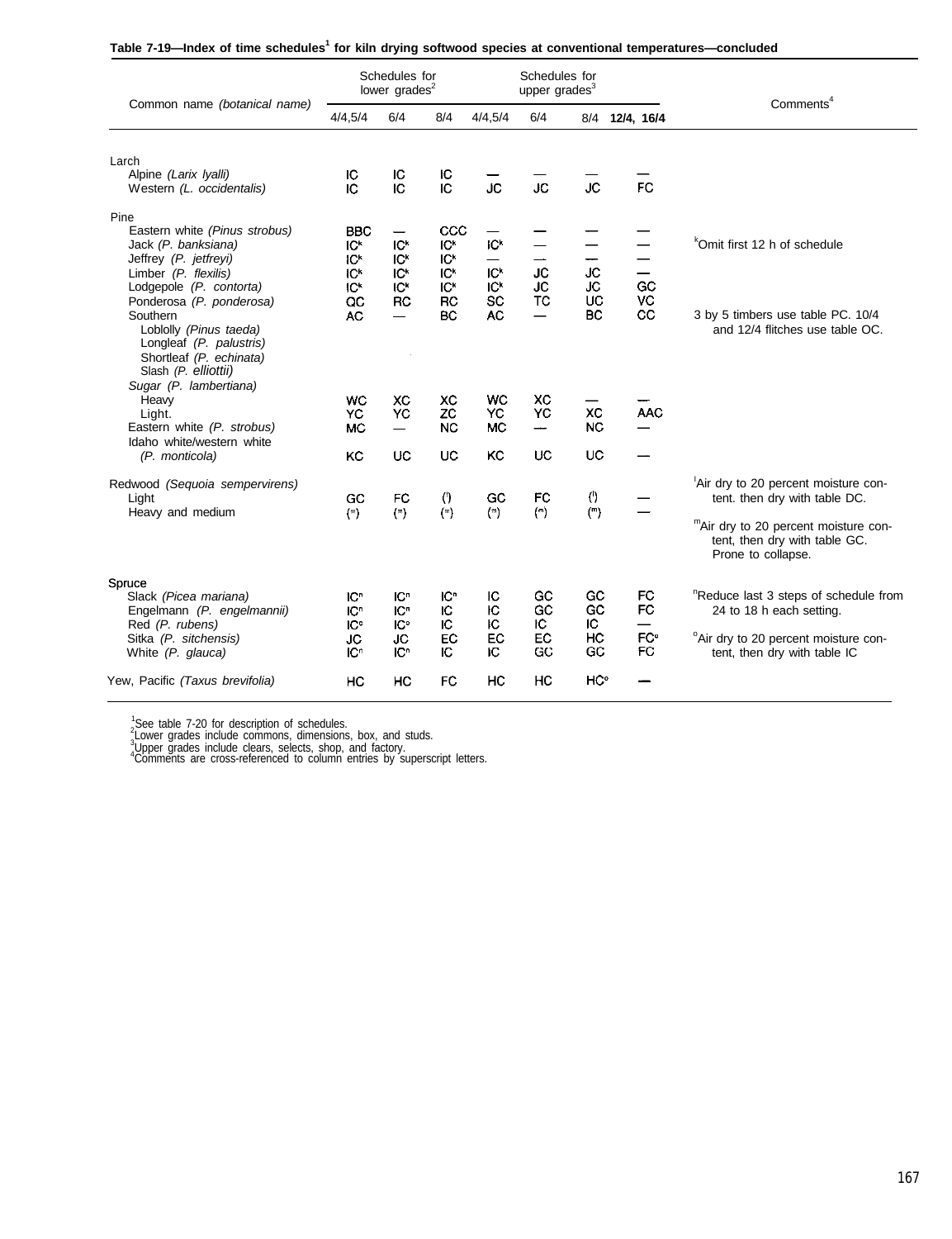| Table 7-20—Time schedules for kiln drying softwood lumber at conventional temperatures |  |  |  |  |
|----------------------------------------------------------------------------------------|--|--|--|--|
|----------------------------------------------------------------------------------------|--|--|--|--|

| step                                                | Time                                                | Temperature (°F)                                 |            | step                                            | Time                         |                          | Temperature (°F) |
|-----------------------------------------------------|-----------------------------------------------------|--------------------------------------------------|------------|-------------------------------------------------|------------------------------|--------------------------|------------------|
| no.                                                 | (h)                                                 | Dry-bulb                                         | Wet-bulb   | no.                                             | (h)                          | Dry-bulb                 | Wet-bulb         |
|                                                     |                                                     | SCHEDULE AC $(SP1—4/4,5/4$ ; STEAM) <sup>2</sup> |            |                                                 |                              | SCHEDULE GC <sup>2</sup> |                  |
| 1                                                   | $0$ to $24$                                         | 140                                              | 130        | 1                                               | 0 to 48                      | 130                      | 120              |
| 2                                                   | 24 to 48                                            | 160                                              | 130        | 2                                               | 48 to 72                     | 135                      | 120              |
| 3                                                   | 48 to 72                                            | 185                                              | 125        |                                                 | 72 to 96                     | 140                      | 125              |
| 4                                                   | 72 to 96                                            | 185                                              | 120        |                                                 | 96 to 120                    | 145                      | 125              |
|                                                     |                                                     |                                                  |            | $\begin{array}{c} 3 \\ 4 \\ 5 \\ 6 \end{array}$ | 120 to 144                   | 150                      | 125              |
|                                                     |                                                     |                                                  |            |                                                 | 144 to 168                   | 155                      | 125              |
|                                                     |                                                     |                                                  |            | 7                                               | 168 to 192                   | 160                      | 130              |
|                                                     |                                                     | SCHEDUAL BC (SP-8/4; STEAM) <sup>2</sup>         |            | 8<br>9                                          | 192 to 216                   | 165<br>170               | 135<br>135       |
|                                                     |                                                     |                                                  | 3130       |                                                 | 216 to 240<br>(or until dry) |                          |                  |
| 1                                                   | $0$ to $24$<br>24 to 48                             | 140<br>160                                       | 130        |                                                 |                              |                          |                  |
| 2                                                   | 48 to 72                                            | 185                                              | 125        |                                                 |                              |                          |                  |
| 3<br>4                                              | 72 to 96                                            | 185                                              | 120        |                                                 |                              |                          |                  |
| 5                                                   | 96 to 120                                           | 185                                              | 115        |                                                 |                              |                          |                  |
|                                                     |                                                     |                                                  |            |                                                 |                              | SCHEDULE HC <sup>2</sup> |                  |
|                                                     |                                                     |                                                  |            | 1                                               | 0 to 24                      | 130                      | 123              |
|                                                     | SCHEDULE CC (SP-12/4 DIMENSION; STEAM) <sup>2</sup> |                                                  |            | 234567                                          | 24 to 48<br>48 to 72         | 135                      | 125              |
|                                                     |                                                     |                                                  |            |                                                 | 72 to 96                     | 140<br>150               | 125<br>135       |
| 1                                                   | 0 to 24<br>24 to 48                                 | 130<br>140                                       | 130<br>130 |                                                 | 96 to 120                    | 155                      | 135              |
|                                                     | 48 to 72                                            | 160                                              | 130        |                                                 | 120 to 144                   | 160                      | 135              |
|                                                     | 72 to 96                                            | 185                                              | 125        |                                                 | 144 to 168                   | 180                      | 140              |
|                                                     | 96 to 120                                           | 185                                              | 120        |                                                 | (or until dry)               |                          |                  |
| 23456                                               | 120 to 144                                          | 185                                              | 115        |                                                 |                              |                          |                  |
|                                                     |                                                     |                                                  |            |                                                 |                              | SCHEDULE IC <sup>2</sup> |                  |
|                                                     |                                                     | SCHEDULE DC <sup>2</sup>                         |            | 1                                               | 0 to 12                      | 180                      | 170              |
|                                                     |                                                     | 150                                              | 145        | $\overline{\mathbf{c}}$                         | 12 to 36                     | 180                      | 165              |
| 1                                                   | 0 to 12<br>12 to 24                                 | 150                                              | 140        | 3                                               | 36 to 60                     | 180                      | 155              |
|                                                     | 24 to 48                                            | 155                                              | 140        | 4                                               | 60 to 84                     | 180                      | 145              |
| $\begin{array}{c}\n 2 \\ 3 \\ 4 \\ 5\n \end{array}$ | 48 to 72                                            | 165                                              | 140        |                                                 | (or until dry)               |                          |                  |
|                                                     | 72 to 120                                           | 180                                              | 140        |                                                 |                              |                          |                  |
|                                                     | (or until dry)                                      |                                                  |            |                                                 |                              |                          |                  |
|                                                     |                                                     |                                                  |            |                                                 |                              | SCHEDULE JC <sup>2</sup> |                  |
|                                                     |                                                     | SCHEDULE EC <sup>2</sup>                         |            | 1                                               | 0 to 12                      | 170                      | 164              |
|                                                     |                                                     |                                                  |            | 2                                               | 12 to 24                     | 170                      | 160              |
|                                                     | 0 to 12                                             | 150                                              | 145        | $\frac{3}{4}$                                   | 24 to 48                     | 175                      | 160              |
|                                                     | 12 to 48                                            | 150                                              | 140        |                                                 | 48 to 72                     | 180                      | 160              |
|                                                     | 48 to 84                                            | 155                                              | 140        | 5                                               | 72 to 96                     | 180                      | 140              |
|                                                     | 84 to 132                                           | 165                                              | 140        |                                                 | (or until dry)               |                          |                  |
|                                                     | 132 to 156                                          | 180                                              | 140        |                                                 |                              |                          |                  |
|                                                     | (or until dry)                                      |                                                  |            |                                                 |                              |                          |                  |
|                                                     |                                                     |                                                  |            |                                                 |                              | SCHEDULE KC <sup>2</sup> |                  |
|                                                     |                                                     | SCHEDULE FC <sup>2</sup>                         |            | 1                                               | 0 to 24<br>24 to 48          | 130<br>140               | 115<br>120       |
|                                                     | 0 to 12                                             | 130                                              | 125        | $\frac{2}{3}$                                   | 48 to 72                     | 160                      | 135              |
|                                                     | 12 to 36                                            | 135                                              | 130        | 4                                               | 72 to 96                     | 170                      | 135              |
|                                                     | 36 to 84                                            | 140                                              | 135        |                                                 | (or until dry)               |                          |                  |
|                                                     | 84 to 132                                           | 145                                              | 135        |                                                 |                              |                          |                  |
|                                                     | 132 to 180                                          | 150                                              | 135        |                                                 |                              |                          |                  |
|                                                     | 180 to 228                                          | 155                                              | 135        |                                                 |                              |                          |                  |
|                                                     | 228 to 276                                          | 160                                              | 135        |                                                 |                              |                          |                  |
|                                                     | 276 to 324                                          | 170                                              | 135        |                                                 |                              |                          |                  |

(or until dry)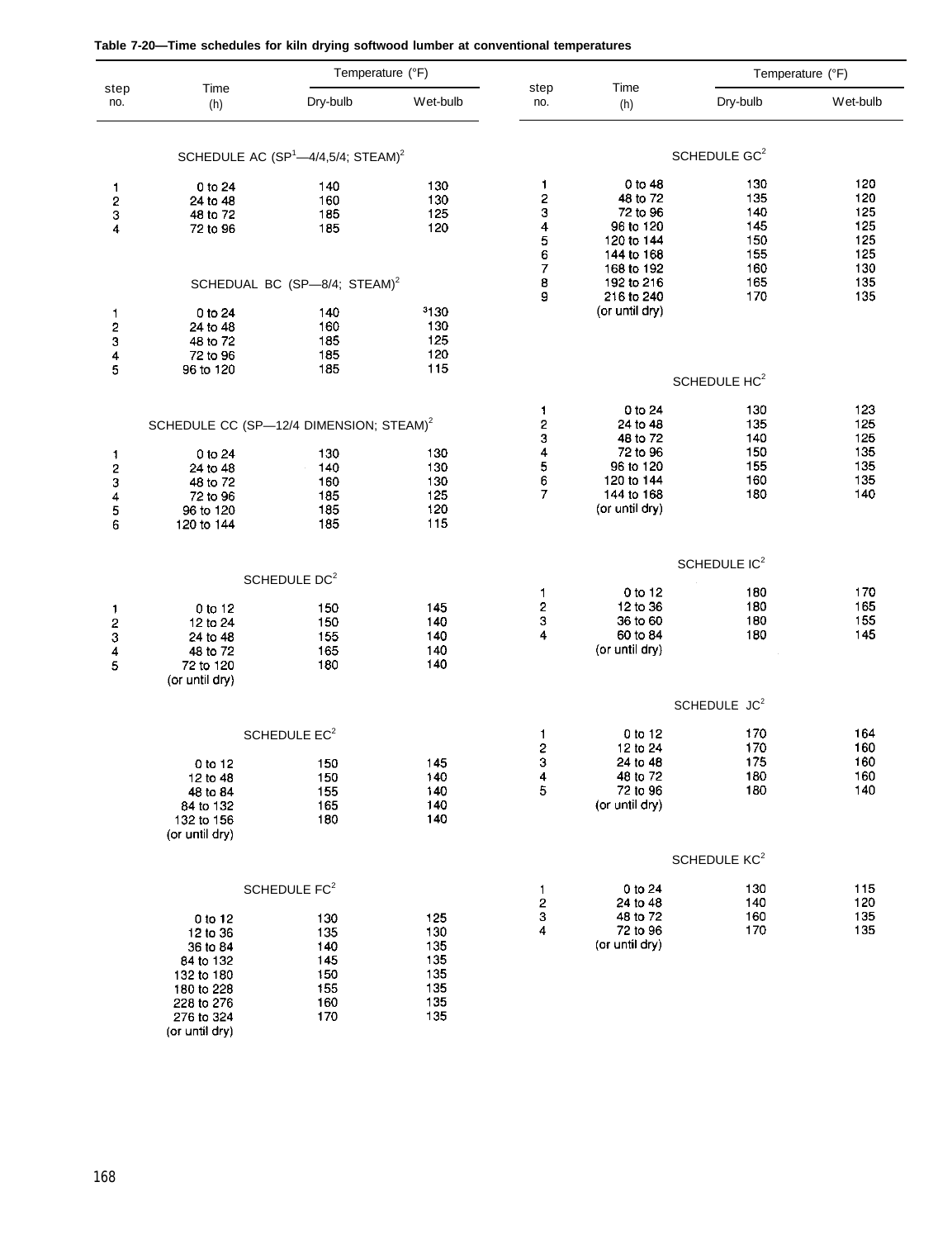|                                                                    | Time                                                                                   | Temperature (°F)                                                                                      |                                               |                                                                             |                                                                                                                                        |                                                                                         | Temperature (°F)                                                          |
|--------------------------------------------------------------------|----------------------------------------------------------------------------------------|-------------------------------------------------------------------------------------------------------|-----------------------------------------------|-----------------------------------------------------------------------------|----------------------------------------------------------------------------------------------------------------------------------------|-----------------------------------------------------------------------------------------|---------------------------------------------------------------------------|
| step<br>no.                                                        | (h)                                                                                    | Dry-bulb                                                                                              | Wet-bulb                                      | Step<br>no.                                                                 | Time<br>(h)                                                                                                                            | Dry-bulb                                                                                | Wet-bulb                                                                  |
|                                                                    |                                                                                        | SCHEDULE LC <sup>2</sup>                                                                              |                                               |                                                                             |                                                                                                                                        | SCHEDULE QC <sup>2</sup>                                                                |                                                                           |
| $\mathbf{1}$<br>2<br>345678                                        | 0 to 24<br>24 to 48<br>48 to 72<br>72 to 96<br>96 to 120<br>120 to 144                 | 110<br>115<br>120<br>125<br>130<br>140                                                                | 100<br>105<br>110<br>110<br>115<br>120        |                                                                             | 0 to 24<br>24 to 48<br>48 to 72<br>(or until dry)                                                                                      | 150<br>150<br>170                                                                       | 130<br>120<br>130                                                         |
|                                                                    | 144 to 168<br>168 to 192                                                               | 150<br>160                                                                                            | 125<br>130                                    |                                                                             |                                                                                                                                        | SCHEDULE RC <sup>2</sup>                                                                |                                                                           |
| 9                                                                  | 192 to 216<br>(or until dry)                                                           | 170                                                                                                   | 135                                           |                                                                             | 0 to 24<br>24 to 36<br>36 to 60<br>(or until dry)                                                                                      | 160<br>165<br>170                                                                       | 140<br>140<br>140                                                         |
|                                                                    |                                                                                        | SCHEDULE MC <sup>2</sup>                                                                              |                                               |                                                                             |                                                                                                                                        |                                                                                         |                                                                           |
| 1                                                                  | 0 to 24<br>24 to 48<br>48 to 72<br>72 to 96                                            | 140<br>145<br>150<br>155                                                                              | 130<br>130<br>130<br>130                      | 1                                                                           | 0 to 24                                                                                                                                | <b>SCHEDULE SC'</b>                                                                     |                                                                           |
| 234567                                                             | 96 to 120<br>120 to 144<br>144 to final                                                | 160<br>170<br>180                                                                                     | 130<br>135<br>130                             | 2<br>3<br>4                                                                 | 24 to 48<br>48 to 72<br>72 to 84<br>(or until dry)                                                                                     | 130<br>140<br>150<br>170                                                                | 115<br>115<br>120<br>140                                                  |
|                                                                    |                                                                                        | SCHEDULE NC <sup>2</sup>                                                                              |                                               |                                                                             |                                                                                                                                        | SCHEDULE TC <sup>2</sup>                                                                |                                                                           |
| 1<br>23456<br>7                                                    | 0 to 24<br>24 to 48<br>48 to 72<br>72 to 96<br>96 to 120<br>120 to 144<br>144 to final | 145<br>150<br>155<br>160<br>170<br>180<br>180                                                         | 138<br>140<br>140<br>140<br>145<br>150<br>145 |                                                                             | $\cdot$ to 24<br>$1$ to 48<br>1 to 72<br>$t$ to 96<br>to 136                                                                           | 130<br>140<br>145<br>160<br>170                                                         | 115<br>115<br>115<br>125<br>140                                           |
|                                                                    |                                                                                        |                                                                                                       |                                               |                                                                             |                                                                                                                                        | SCHEDULE UC <sup>2</sup>                                                                |                                                                           |
| 1<br>$\overline{\mathbf{c}}$<br>3<br>4<br>5<br>6<br>$\overline{7}$ | 0 to 72<br>72 to 84<br>84 to 96<br>96 to 104<br>104 to 116<br>116 to 128<br>128 to 130 | SCHEDULE OC <sup>2</sup><br>140<br>140<br>140<br>150<br>160<br>170<br>180<br>SCHEDULE PC <sup>2</sup> | 133<br>130<br>125<br>130<br>135<br>140<br>130 | 1<br>$\overline{\mathbf{c}}$<br>3<br>4<br>5<br>6<br>7<br>8<br>9<br>10<br>11 | 0 to 16<br>16 to 24<br>24 to 36<br>36 to 48<br>48 to 60<br>60 to 72<br>72 to 96<br>96 to 108<br>108 to 120<br>120 to 144<br>144 to 156 | 120<br>125<br>130<br>135<br>145<br>150<br>160<br>165<br>170<br>170<br>180               | 105<br>105<br>105<br>115<br>120<br>125<br>130<br>135<br>140<br>135<br>140 |
| 1                                                                  | 0 to 72                                                                                | 130                                                                                                   | 126                                           |                                                                             |                                                                                                                                        |                                                                                         |                                                                           |
| $\overline{\mathbf{c}}$<br>3<br>4<br>5<br>6<br>7                   | 72 to 96<br>96 to 120<br>120 to 132<br>132 to 144<br>144 to 156<br>156 to 168          | 130<br>135<br>140<br>150<br>155<br>160                                                                | 125<br>125<br>132<br>138<br>140<br>130        | 1<br>2<br>3<br>4<br>5<br>6<br>7<br>8<br>9                                   | 0 to 24<br>24 to 48<br>48 to 72<br>72 to 96<br>96 to 216<br>216 to 264<br>264 to 336<br>336 to 408<br>408 to 504<br>(or until dry)     | SCHEDULE VC <sup>2</sup><br>115<br>120<br>125<br>130<br>140<br>145<br>150<br>155<br>160 | 108<br>110<br>115<br>120<br>130<br>130<br>135<br>140<br>140               |

#### **Table 7-20—Time schedules for kiln drying softwood lumber at conventional temperatures—continued**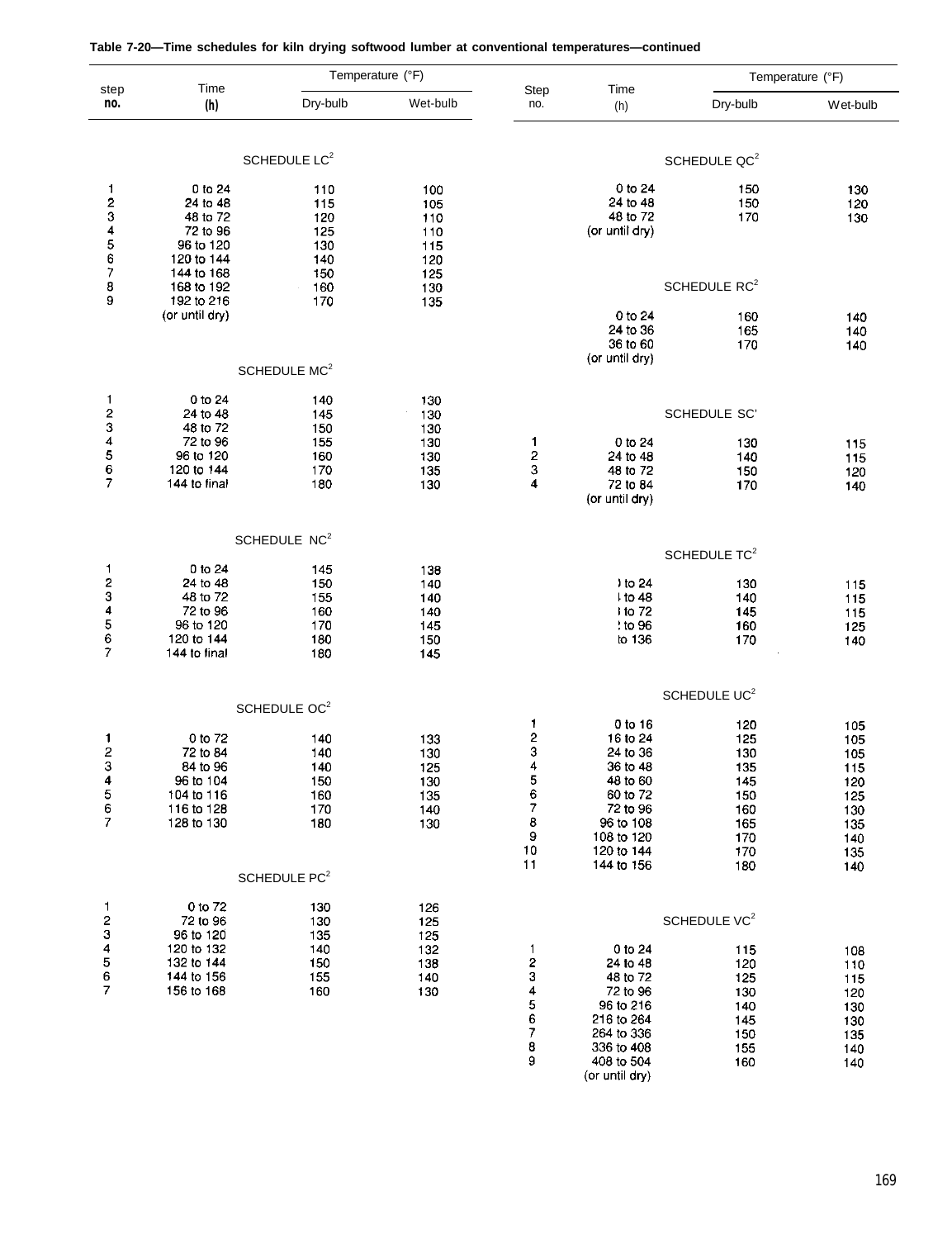|  |  | Table 7-20—Time schedules for kiln drying softwood lumber at conventional temperatures—concluded |
|--|--|--------------------------------------------------------------------------------------------------|
|--|--|--------------------------------------------------------------------------------------------------|

|                                             |                                                                                                                               | Temperature (°F)                                            |                                                                                                   |                                                           | Temperature (°F)                                                                           |                                        |                                              |
|---------------------------------------------|-------------------------------------------------------------------------------------------------------------------------------|-------------------------------------------------------------|---------------------------------------------------------------------------------------------------|-----------------------------------------------------------|--------------------------------------------------------------------------------------------|----------------------------------------|----------------------------------------------|
| Step<br>no.                                 | Time<br>(h)                                                                                                                   | Dry-bulb                                                    | Wet-bulb                                                                                          | Step<br>no.                                               | Time<br>(h)                                                                                | Dry-bulb                               | Wet-bulb                                     |
|                                             |                                                                                                                               | SCHEDULE WC'                                                |                                                                                                   |                                                           |                                                                                            | SCHEDULE ZC <sup>4</sup>               |                                              |
| 1<br>$\frac{2}{3}$<br>4<br>5<br>6<br>7<br>8 | 0 to 48<br>48 to 72<br>72 to 84<br>84 to 96<br>96 to 120<br>120 to 132<br>132 to 144<br>144 to 168                            | 120<br>125<br>130<br>135<br>140<br>150<br>155<br>160        | (Vents open)<br>(Vents open)<br>(Vents open)<br>(Vents open)<br>(Vents open)<br>100<br>105<br>110 | 1<br>2<br>3<br>4<br>5                                     | 0 to 12<br>12 to 36<br>36 to 60<br>60 to 72<br>72 to 96<br>(or until dry)                  | 115<br>130<br>140<br>150<br>160        | (Vents open)<br>95<br>95<br>100<br>115       |
|                                             | (or until dry)                                                                                                                |                                                             |                                                                                                   |                                                           |                                                                                            | SCHEDULE AAC <sup>4</sup>              |                                              |
|                                             | 0 to 24                                                                                                                       | SCHEDULE XC'<br>105                                         | (Vents open)                                                                                      | 1<br>$\overline{c}$<br>3<br>4                             | 0 to 168<br>168 to 336<br>336 to 504<br>504 to 672                                         | 105<br>130<br>145<br>150<br>160        | (Vents open)<br>105<br>105<br>105<br>110     |
| 1<br>$\frac{2}{3}$<br>4                     | 24 to 48<br>48 to 72<br>72 to 96                                                                                              | 110<br>115<br>120                                           | (Vents open)<br>(Vents open)<br>(Vents open)                                                      | 5                                                         | 672 to 840                                                                                 | <b>SCHEDULE BBC</b>                    |                                              |
| 5<br>6<br>7<br>8<br>9<br>10<br>11<br>12     | 96 to 120<br>120 to 144<br>144 to 168<br>168 to 192<br>192 to 216<br>216 to 240<br>240 to 264<br>264 to 288<br>(or until dry) | 125<br>130<br>135<br>140<br>145<br>150<br>155<br>160        | 100<br>100<br>105<br>105<br>105<br>108<br>108<br>110                                              | 1<br>$\frac{2}{3}$<br>4<br>5<br>6                         | 0 to 24<br>24 to 72<br>72 to 96<br>96 to 120<br>120 to 144<br>144 to 156<br>(or until dry) | 115<br>120<br>125<br>130<br>140<br>140 | 2100<br>2100<br>2105<br>2110<br>2120<br>2127 |
|                                             |                                                                                                                               |                                                             |                                                                                                   |                                                           |                                                                                            | <b>SCHEDULE CCC</b>                    |                                              |
| 1<br>$\frac{2}{3}$<br>4<br>5                | 0 to 24<br>24 to 48<br>48 to 72<br>72 to 84<br>84 to 96<br>(or until dry)                                                     | SCHEDULE YC <sup>4</sup><br>120<br>130<br>140<br>150<br>170 | (Vents open)<br>100<br>105<br>105<br>120                                                          | 1<br>2<br>$\begin{array}{c} 3 \\ 4 \\ 5 \end{array}$<br>6 | 0 to 12<br>12 to 36<br>36 to 60<br>60 to 84<br>84 to 108<br>Equalize                       | 110<br>120<br>120<br>120<br>130<br>140 | 2100<br>2110<br>2105<br>2100<br>2105<br>130  |

<sup>1</sup>SP, southern pine.

 $2$ Equalize and condition as necessary

<sup>3</sup>Spray off; vents working.

<sup>4</sup>No conditioning.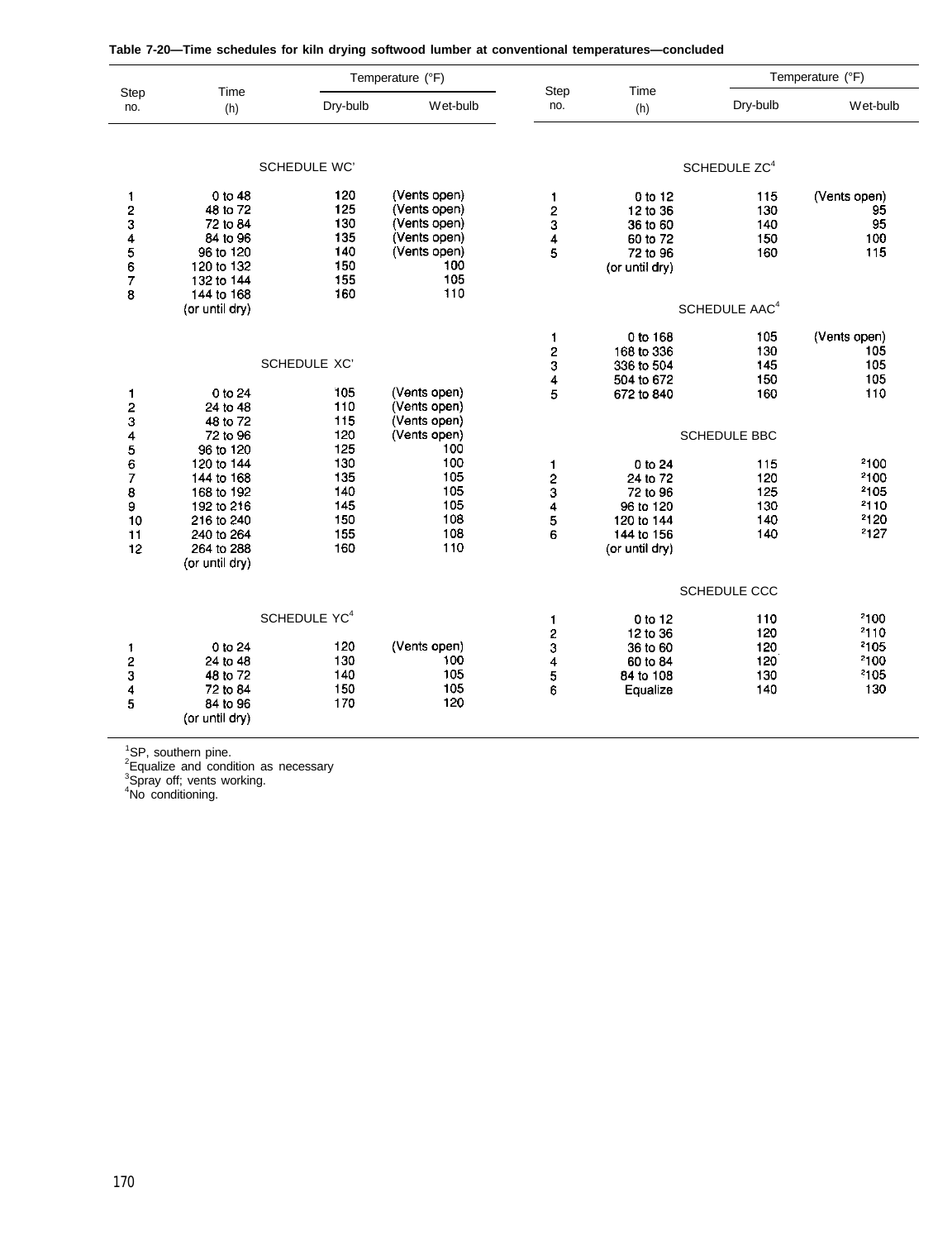| Table 7-21—Index of time schedules <sup>1</sup> for kiln drying softwood lumber at high temperature (>212 °F) |  |  |
|---------------------------------------------------------------------------------------------------------------|--|--|
|---------------------------------------------------------------------------------------------------------------|--|--|

|                                 |         | Lumber schedules         |                          |                                 |                                               |
|---------------------------------|---------|--------------------------|--------------------------|---------------------------------|-----------------------------------------------|
| Common name (botanical name)    | 4/4,5/4 | 6/4                      | 8/4                      | Schedules for other<br>products | Comment                                       |
| Ceder, northern white           |         |                          |                          |                                 |                                               |
| (Thuja occidentalis)            | ΙH      |                          |                          |                                 |                                               |
| Douglas-fir                     | AH      | AH                       | AH                       |                                 | Can be dried with western larch.              |
| (Pseudotsuga menziesii)         |         |                          | OH                       |                                 |                                               |
| Fir, true                       |         |                          |                          |                                 |                                               |
| Balsam (Abies balsamera)        | AH      | AH                       | AH                       |                                 |                                               |
| California red (A. magnifica)   | AH      | AΗ                       | AΗ                       |                                 |                                               |
| Grand (A. grandis)              | AH      | AH                       | AH                       |                                 |                                               |
| Noble (A. procera)              | AH      | AH                       | AH                       |                                 |                                               |
| Pacific silver (A. amabilis)    | AH      | AH                       | AH                       |                                 | Can be dried with western                     |
|                                 |         |                          |                          |                                 | hemlock.                                      |
|                                 |         |                          | PН                       |                                 |                                               |
| Subalpine (A. lasiocarpa)<br>QH | ΑH      | AH                       | AH                       |                                 |                                               |
| White (A. concolor)             | AH      | AH                       | AH                       | 4 by 6-in decking, FH           |                                               |
|                                 |         |                          |                          | Studs, GH                       |                                               |
| Hemlock                         |         |                          |                          |                                 |                                               |
| Mountain (Tsuga mertensiana)    | AH      | AH                       | AΗ                       |                                 |                                               |
| Western (T. heterophylla)       | AH      | AH                       | ΑH                       |                                 | Can be dried with Pacific silver              |
|                                 |         |                          |                          |                                 | fir.                                          |
|                                 |         |                          | PН                       |                                 |                                               |
| Larch, western                  |         |                          |                          |                                 |                                               |
| (Lark occidentalis)             | AH      | AH                       | AH                       |                                 | Can be dried with Douglas-fir.                |
|                                 |         |                          | OH                       |                                 |                                               |
| Pine                            |         |                          |                          |                                 |                                               |
| Jack (Pinus banksiana)          | AH      | AH.                      | AH                       | Studs, MH                       |                                               |
| Limber (P. flexilis)            | AΗ      | AH                       | AH                       |                                 |                                               |
| Lodgepole (P. contorta)         | AH      | AH                       | AH                       | Studs, MH                       |                                               |
| Ponderosa (P. ponderosa)        | AH      | AΗ                       | AH                       | Studs, HH                       |                                               |
| Red (Norway) (P. resinosa)      | JH      |                          | KΗ                       |                                 |                                               |
| Southern                        |         |                          | $\overline{\phantom{0}}$ | 2 by 4, DH                      | Can be used with steam heat.                  |
| Loblolly (P. taeda)             | BH, CH  |                          |                          | 2 by 10, DH                     |                                               |
| Longleaf (P. palustris)         |         |                          |                          | 4 by 4, EH                      |                                               |
| Shortleaf (P. echinata)         |         | $\overline{\phantom{0}}$ |                          |                                 |                                               |
| Slash (P. elliottii)            |         |                          |                          |                                 |                                               |
|                                 |         |                          |                          |                                 |                                               |
| Spruce                          |         |                          |                          |                                 |                                               |
| Black (Picea mariana)           | AΗ      | AH                       | AΗ                       |                                 |                                               |
|                                 | JH      | $\overline{\phantom{0}}$ | KH                       |                                 |                                               |
| Engelmann (P. engelmannii)      | AΗ      | AH                       | AH                       |                                 |                                               |
| Red (P. rubens)                 | JH      |                          | KH                       |                                 |                                               |
| White (P. glauca)               | AH      | AH                       | AH                       | Studs, MH                       | Can be dried with jack and<br>lodgepole pine. |
|                                 | JH      |                          | <b>KH</b>                |                                 | Use NH with gas-fired kilns.                  |

<sup>1</sup>See table 7-22 for description of schedules.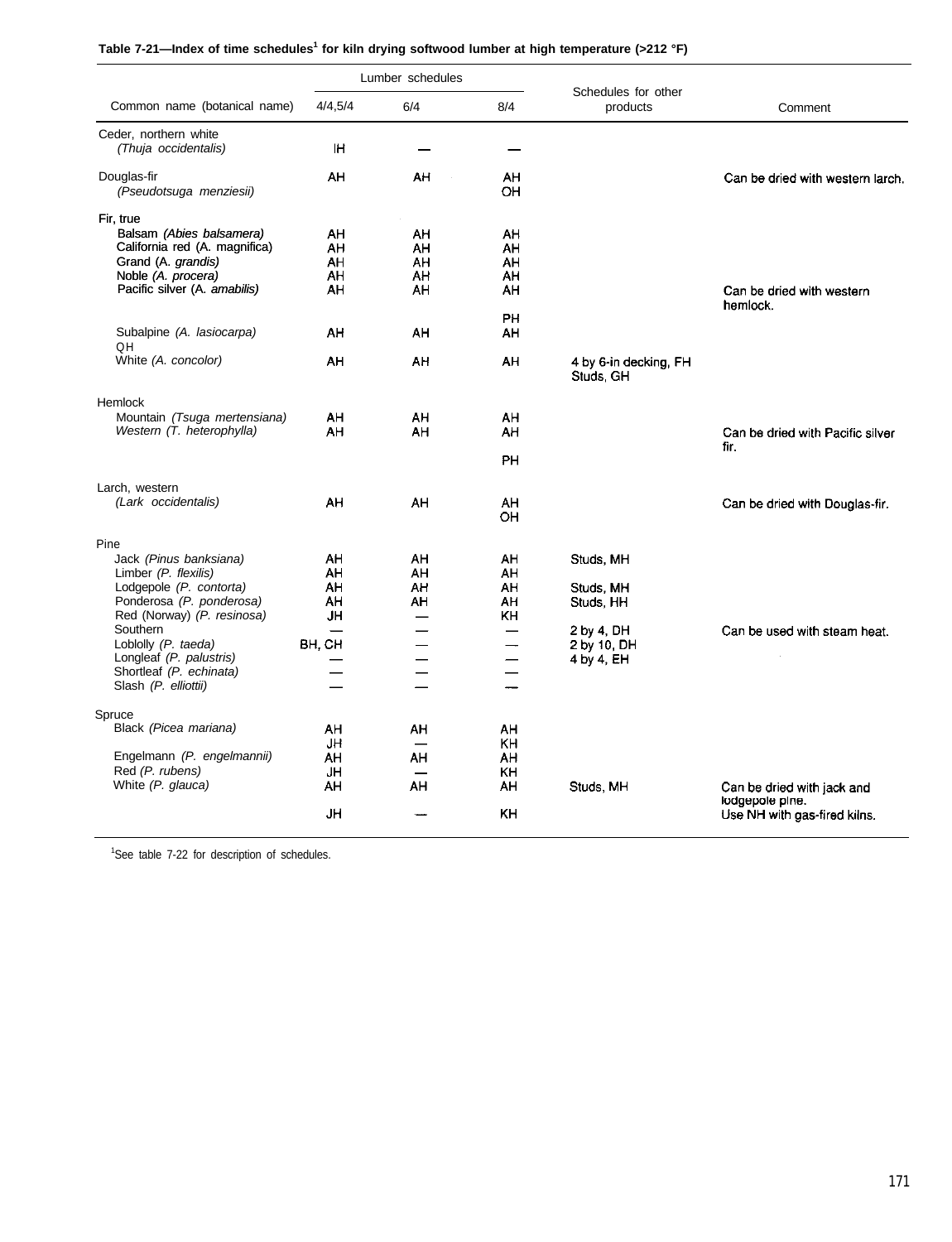|  | Table 7-22—Time schedules for kiln drying softwood lumber at high temperatures |  |  |  |  |
|--|--------------------------------------------------------------------------------|--|--|--|--|
|  |                                                                                |  |  |  |  |

|                            |                                                                                                               |                                 | Temperature (°F)                |                            |                                                                     |                                                           | Temperature (OF)                       |
|----------------------------|---------------------------------------------------------------------------------------------------------------|---------------------------------|---------------------------------|----------------------------|---------------------------------------------------------------------|-----------------------------------------------------------|----------------------------------------|
| Step<br>no.                | Time<br>(h)                                                                                                   | Dry-bulb                        | Wet-bulb                        | step<br>no.                | Time<br>(h)                                                         | Dry-bulb                                                  | Wet-bulb                               |
|                            |                                                                                                               | SCHEDULE AH <sup>1</sup>        |                                 |                            |                                                                     | SCHEDULE HH <sup>1</sup>                                  |                                        |
| 1<br>$\boldsymbol{2}$<br>3 | 0 to 12<br>12 to 24<br>24 to 36<br>(or until dry)<br>SCHEDULE BH (C&BTR SYP-5/4; DIRECT FIRED) <sup>1,2</sup> | 230<br>230<br>230               | 205<br>200<br>195               | 1<br>2<br>3<br>4<br>5<br>6 | 0 to 4<br>4 to 8<br>8 to 12<br>12 to 18<br>18 to 24<br>24 until dry | 210<br>220<br>230<br>230<br>230<br>230                    | 210<br>210<br>205<br>200<br>190<br>180 |
| 1                          | 0 to 16<br>(or until $\frac{dy}{dx}$ )                                                                        | 220                             | 180                             |                            | SCHEDULE MH (LODGEPOLE, JACK PINE, WHITE                            | SPRUCE-STUDS) <sup>1</sup>                                |                                        |
|                            | SCHEDULE CH (C&BTR SYP-1-IN RANDOM WIDTH;                                                                     | DIRECT FIRED) <sup>1</sup>      |                                 | 1<br>2<br>3                | $0$ to $6$<br>6 to 12<br>12 to 26                                   | 180<br>180<br>220                                         | 160<br>160<br>185                      |
| 1                          | 0 to 15<br>(or until dry <sup>4</sup> )                                                                       | 220                             | 180                             | 4<br>5                     | 26 to 35<br>35 to 46                                                | 220<br>220                                                | 180<br>160                             |
|                            | SCHEDULE DH (SYP-2 BY 4-2 BY 10; DIRECT FIRED) <sup>1</sup>                                                   |                                 |                                 |                            | SCHEDULE NH (WHITE SPRUCE-2-IN DIMENSION;                           |                                                           |                                        |
| 1                          | 0 to 24<br>(or until dry <sup>5</sup> )                                                                       | 240                             | 180                             |                            |                                                                     | GAS FIRED) <sup>1</sup>                                   |                                        |
|                            |                                                                                                               |                                 |                                 | 1                          | 0 to 28                                                             | 230                                                       | 185                                    |
|                            | SCHEDULE EH (SYP-4 BY 4; DIRECT FIRED) <sup>1</sup>                                                           |                                 |                                 |                            |                                                                     |                                                           |                                        |
| 1                          | 0 to 41<br>(or until dry <sup>6</sup> )                                                                       | 220                             | 165                             |                            |                                                                     | SCHEDULE OH (DOUGLAS-FIR, LARCH-<br>2- BY 4-IN DIMENSION) |                                        |
|                            |                                                                                                               | SCHEDULE FH <sup>1</sup>        |                                 | 1.<br>2<br>3               | 0 to 12<br>12 to 21<br>21 to 24                                     | 225<br>240<br>205                                         | 190<br>190<br>180                      |
| 1<br>2<br>3<br>4<br>5      | 0 to 8<br>8 to 24<br>24 to 60<br>60 to 96<br>96 until dry                                                     | 220<br>220<br>220<br>225<br>235 | 210<br>205<br>200<br>200<br>200 |                            | SCHEDULE PH (WESTERN HEMLOCK, AMABILIS                              | FIR-2- BY 4-IN DIMENSION)                                 |                                        |
|                            |                                                                                                               |                                 |                                 | 1                          | 0 to 42                                                             | 240                                                       | 205                                    |
|                            |                                                                                                               | SCHEDULE GH <sup>1</sup>        |                                 |                            |                                                                     |                                                           |                                        |
| 1                          | 0 to 6<br>or 2 h past                                                                                         | 212                             | 212                             |                            | SCHEDULE QH (ALPINE FIR-2-IN DIMENSION) <sup>1</sup><br>0 to 54     | 235                                                       | 180                                    |
|                            | period when<br>temperatures                                                                                   |                                 |                                 | $\ddagger$<br>2            | 54 to 58                                                            | (Steam)                                                   | 180                                    |
| 2<br>3                     | leveled off<br>6 to 16                                                                                        | 240                             | 190<br>170                      | 3<br>4<br>5                | 58 to 62<br>62 to 66<br>66 to 90                                    | 235<br>(Steam)<br>235                                     | 180                                    |
|                            | 16 until dry<br>$(30-36 h)^7$                                                                                 | 240                             |                                 |                            |                                                                     |                                                           |                                        |

<sup>1</sup>Equalize and condition as necessary.

 $2C&BTR$ , common and Better grade; SYP, southern yellow pine.

 $3$ At 10 percent moisture content, final wet-bulb temperature will be approximately

145°F for direct-fired kilns and approximately 175°F for steam-heated kilns. <sup>4</sup>At 10 percent moisture content, final wet-bulb temperature will be approximately

150°F for direct fired kilns. <sup>5</sup>At 15 percent moisture content, final wet-bulb temperature will be approximately

155°F.<br><sup>6</sup>At 20 percent moisture content, final wet-bulb temperature will be approximately

140°F.<br><sup>7</sup>Pull charge when sapwood and corky heartwood are dry.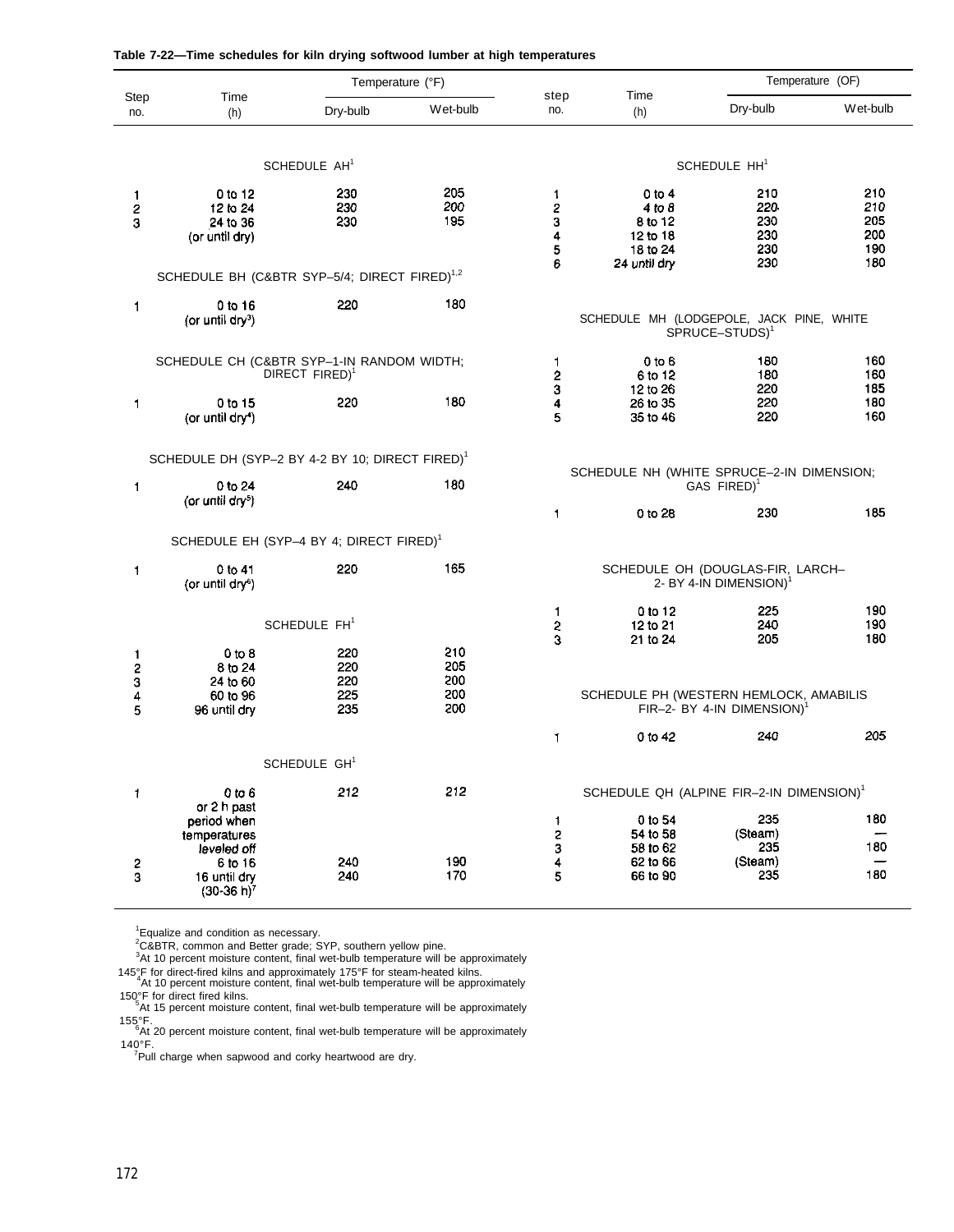| Table 7-23—Time schedules for kiln drying softwood lumber at | Table 7-25—Anti-brown-stain time schedules for eastern white |
|--------------------------------------------------------------|--------------------------------------------------------------|
| high temperatures                                            | pine, western white pine, and sugar pine                     |

|                                          | Table 7-25—Anti-brown-stain time schedules for eastern white |
|------------------------------------------|--------------------------------------------------------------|
| pine, western white pine, and sugar pine |                                                              |

|                                           | Moisture                                                            | Temperature (°F)         |                                 |
|-------------------------------------------|---------------------------------------------------------------------|--------------------------|---------------------------------|
| step<br>no.                               | content<br>(percent)                                                | Dry-bulb                 | Wet-bulb                        |
|                                           |                                                                     | <b>SCHEDULE IH</b>       |                                 |
| $\frac{1}{2}$<br>$\frac{2}{4}$            | (Warmup—2 h)<br>Above 30<br>Below 30<br>(Conditioning)              | 230<br>230<br>190        | 212<br>208<br>192<br>180        |
|                                           |                                                                     | SCHEDULE JH              |                                 |
| 12345                                     | (Warmup-2 h)<br>Above 35<br>35 to 20<br>Below 20<br>(Conditioning)  | 235<br>240<br>245<br>190 | 210<br>200<br>190<br>180<br>180 |
|                                           | <b>SCHEDULE KH</b>                                                  |                          |                                 |
| $\frac{1}{2}$ $\frac{2}{3}$ $\frac{1}{4}$ | (Warmup-3h)<br>(Hold for 1/2 h)<br>(Green to dry)<br>(Conditioning) | 240<br>240<br>219        | 210<br>210<br>200<br>212        |

|          |               | Dry-bulb       | Wet-bulb              |
|----------|---------------|----------------|-----------------------|
| step     | Time          | temperature    | temperature           |
| no.      | (h)           | $(^{\circ}F)$  | $(^{\circ}F)$         |
|          |               |                |                       |
|          |               |                |                       |
|          |               | 4/4-5/4 LUMBER |                       |
| 1        | 0 to 16       | 120            | (')                   |
|          | 16 to 32      | 125            | (*)                   |
|          | 32 to 64      | 130            | $(^{1})$              |
|          | 64 to 80      | 135            | $( ^{\prime })$       |
|          | 80 to 96      | 140            | O                     |
|          | 96 to 112     | 145            | 110                   |
|          | 112 to 128    | 150            | 110                   |
| 23456789 | 128 to 144    | 155            | 115                   |
|          | 144 to 160    | 160            | 120                   |
| 10       | 160 to 220    | 170            | 125                   |
| 11       | 220 until dry | 170            | 125                   |
|          |               | 7/4-8/4 LUMBER |                       |
| 1        | 0 to 12       |                |                       |
| 2        | 12 to 55      | 120<br>125     | $($ ')                |
| 3        | 55 to 74      |                | $($ ' $)$             |
| 4        | 74 to 96      | 130            | $^{\left( 1\right) }$ |
|          | 96 to 144     | 135            | $^{\left( 1\right) }$ |
| 5<br>6   | 144 to 168    | 145            | 110                   |
| 7        | 168 until dry | 160<br>170     | 120                   |
|          |               |                | 125                   |
| $1\sim$  |               |                |                       |

<sup>1</sup>Spray off, vents open.

#### **Table 7-24—Anti-brown-stain moisture content schedules for** 4/4-6/4 **eastern white pine, western white pine, and sugar pine preservative**

| Moisture content       | Dry-bulb    | Wet-bulb   | Wet-bulb            |
|------------------------|-------------|------------|---------------------|
| at start of step       | temperature | depression | temperature         |
| (percent)              | (°F)        | (°F)       | $(^{\circ}F)$       |
| >100                   | 120         | 15         | $^{\left(1\right)}$ |
| 100                    | 120         | 15         | 105                 |
| 85                     | 120         | 20         | 100                 |
| 60                     | 130         | 25         | 105                 |
| 45                     | 130         | 30         | 100                 |
| 30                     | 140         | 35         | 105                 |
| 25                     | 150         | 35         | 115                 |
| 20                     | 160         | 35         | 125                 |
| 15                     | 180         | 28         | 152                 |
| (Conditioning-<br>4 h) | 152         | 12         | 140                 |

|           | Temperature (°F)     | Drying time to |                                |
|-----------|----------------------|----------------|--------------------------------|
| Schedule' | Dry-bulb             | Wet-bulb       | approximately<br>14 percent(h) |
|           | 3/4-IN-THICK PLYWOOD |                |                                |
| 2         | 165<br>185           | 160<br>180     | 49<br>41                       |
|           | 1/2-IN-THICK PLYWOOD |                |                                |
| 2         | 165<br>185           | 160<br>180     | 27<br>24                       |

**Table 7-26—Recommended kiln schedules for Douglas-fir plywood treated with chromated copper arsenate**

<sup>1</sup>Two alternative schedules are given for each size of plywood.<br><sup>2</sup>Initial wet-bulb temperature–the schedule calls for a 1 °F per h decrease in wet-bulb temperature as drying progresses.

**<sup>1</sup>Spray value shut.**

#### 173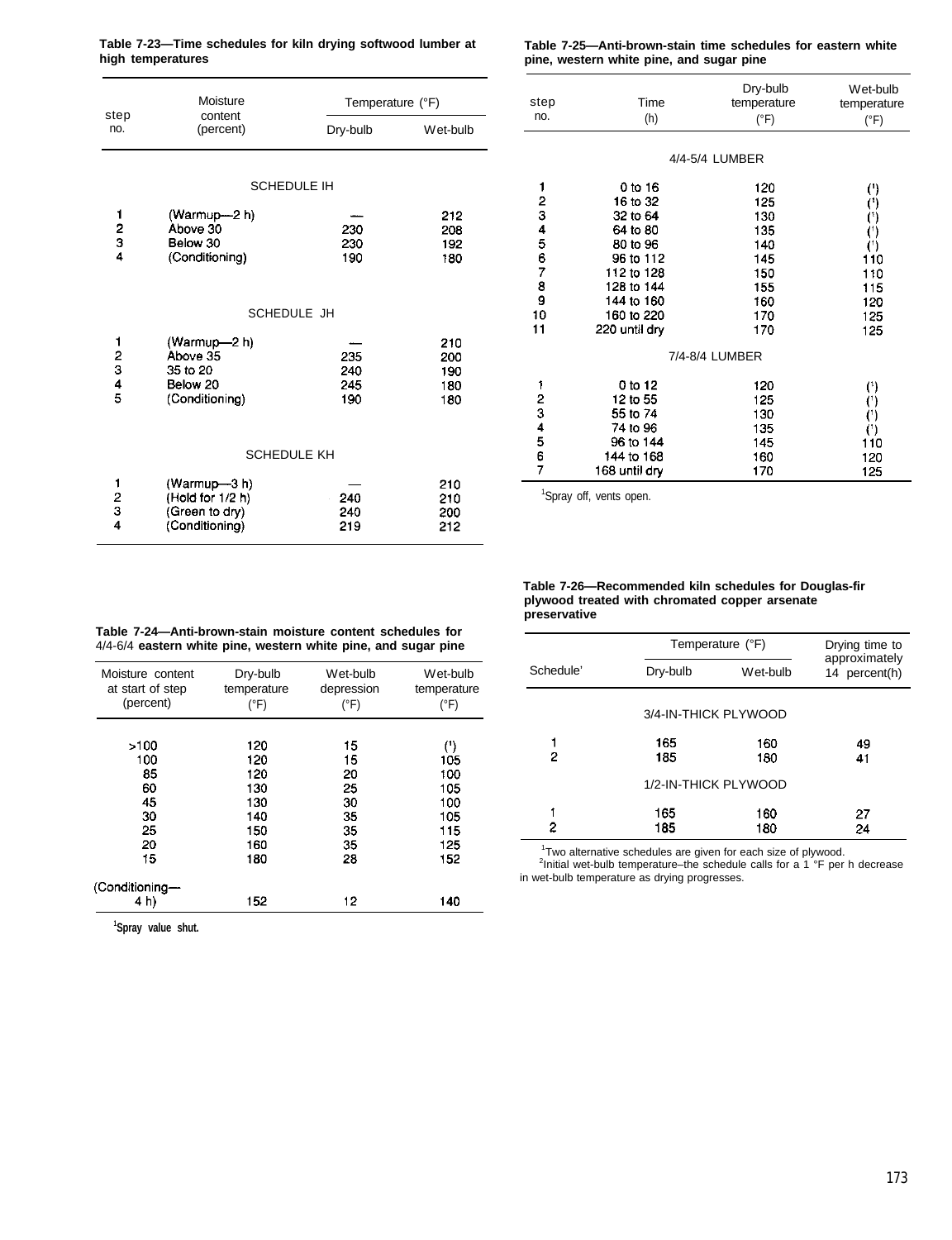| Time in          |            | Temperature (°F)                                             |                                                                                                                |
|------------------|------------|--------------------------------------------------------------|----------------------------------------------------------------------------------------------------------------|
| each step<br>(h) | Dry-bulb   | Wet-bulb                                                     | Comment                                                                                                        |
|                  |            |                                                              |                                                                                                                |
|                  |            | 3 BY 6- AND 4 BY 8-IN TIMBERS                                |                                                                                                                |
| 48<br>48         | 140<br>150 | 125<br>130                                                   | The 180 °F final step is prolonged until the<br>timbers reach 18 percent moisture content.                     |
| 48<br>48         | 160<br>170 | 135<br>138                                                   |                                                                                                                |
| 48               | 180        | 140                                                          |                                                                                                                |
|                  |            | 4-1/2-BY 5-1/2-IN CROSSARMS                                  |                                                                                                                |
|                  | 160        | 150                                                          | Final moisture content at a 1 -in depth                                                                        |
| 30<br>24         | 170        | 150                                                          | is 17 to 22 percent.                                                                                           |
| 24<br>24         | 180<br>190 | 150<br>150                                                   |                                                                                                                |
| 10 to 12         | 195        | 175                                                          |                                                                                                                |
|                  |            | 3-1/2- BY 4-1/2-IN PARTIALLY AIR-DRIED CROSSARMS             |                                                                                                                |
| 69               | 135        | 125                                                          |                                                                                                                |
| 24<br>29         | 145<br>150 | 125<br>125                                                   |                                                                                                                |
| 15               | 165        | 132                                                          |                                                                                                                |
|                  |            | UP TO 6- BY 6-IN TIMBERS                                     |                                                                                                                |
| 36               | 230        | No control                                                   | Fan reversal every 3 h with 3-min venting                                                                      |
|                  |            |                                                              | at that time. Dry outer 2 in. to below<br>fiber saturation point.                                              |
|                  |            |                                                              |                                                                                                                |
|                  |            | 6- BY 6-IN AND GREATER TIMBERS AND POLES (SEVERE SCHEDULE)   |                                                                                                                |
| 48               | 230        | No control                                                   | Fan reversal every 3 h with 3-min venting<br>at that time. Dry outer 2 in. to below<br>fiber saturation point. |
|                  |            | 10-1/2-IN-DIAMETER POLES AND PILING (MILD SCHEDULE)          |                                                                                                                |
|                  |            |                                                              |                                                                                                                |
| 24<br>47         | 134<br>144 | 120<br>120                                                   |                                                                                                                |
| 47               | 153<br>165 | 120<br>120                                                   |                                                                                                                |
| 46               |            |                                                              |                                                                                                                |
|                  |            | 8- TO 10-IN-DIAMETER POLES AND PILING (ACCELERATED SCHEDULE) |                                                                                                                |
| 114              | 170        | 120                                                          | Initial moisture content about 85 percent.<br>Final moisture content 30 percent in                             |
|                  |            |                                                              | outer 3 in.                                                                                                    |
|                  |            |                                                              |                                                                                                                |

| Table 7-27-Suggested kiln schedules for large southern Pine timbers and poles |  |  |  |  |
|-------------------------------------------------------------------------------|--|--|--|--|
|-------------------------------------------------------------------------------|--|--|--|--|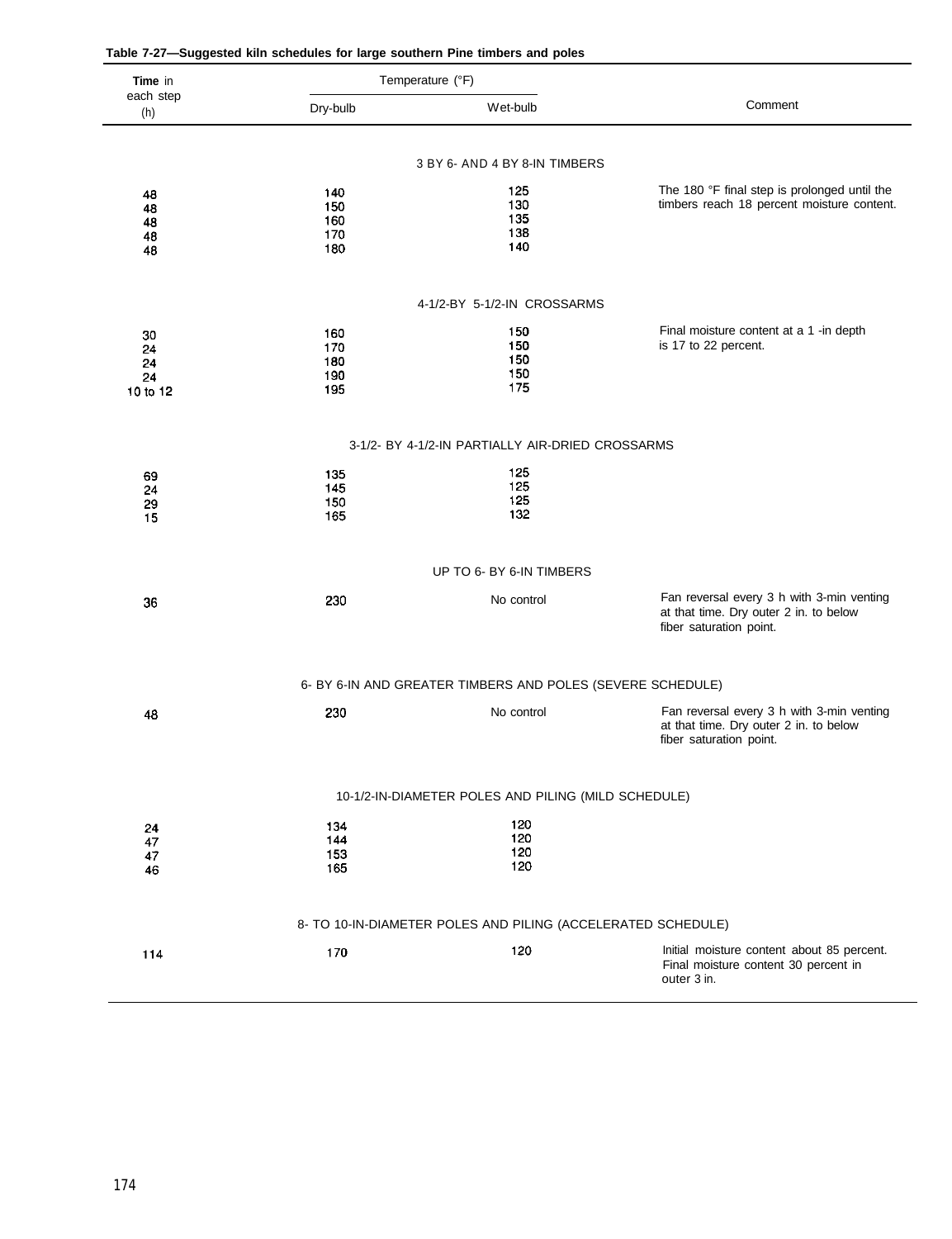| Step<br>no.         | <b>Time</b><br>(h)                                                                                                 | Dry-bulb<br>temperature<br>$(^{\circ}F)$                    | Wet-bulb<br>temperature<br>$(^{\circ}F)$                    |
|---------------------|--------------------------------------------------------------------------------------------------------------------|-------------------------------------------------------------|-------------------------------------------------------------|
|                     |                                                                                                                    | <b>WHITE FIR</b>                                            |                                                             |
| 12345               | 0 to 24<br>24 to 48<br>48 to 72<br>72 to 96<br>96 to 192                                                           | 150<br>155<br>160<br>165<br>170                             | 140<br>140<br>145<br>150<br>155                             |
|                     |                                                                                                                    | <b>ENGELMANN SPRUCE</b>                                     |                                                             |
| 1<br>$\overline{2}$ | 0 to 144<br>144 to 168                                                                                             | 165<br>177                                                  | 145<br>120                                                  |
|                     |                                                                                                                    | <b>WESTERN REDCEDAR</b>                                     |                                                             |
| 1234567<br>8<br>9   | 0 to 48<br>48 to 72<br>72 to 96<br>96 to 120<br>120 to 144<br>144 to 168<br>168 to 192<br>192 to 216<br>216 to 240 | 130<br>135<br>140<br>145<br>150<br>155<br>160<br>165<br>170 | 120<br>120<br>125<br>125<br>125<br>125<br>130<br>135<br>140 |

**Table 7-29—Conversion of a schedule from a steam-heated kiln to dehumidification kiln**

| Moisture content<br>at start of step |          | Temperature (°F)                          | Relative humidity                                                                             |                      |
|--------------------------------------|----------|-------------------------------------------|-----------------------------------------------------------------------------------------------|----------------------|
| (percent)                            | Dry-bulb | Wet-bulb                                  | (percent)                                                                                     | content<br>(percent) |
|                                      |          | 4/4 WHITE OAK-T4-C2 FOR STEAM-HEATED KILN |                                                                                               |                      |
| >40                                  | 110      | 106                                       | 87                                                                                            | 17.5                 |
| 40                                   | 110      | 105                                       | 84                                                                                            | 16.2                 |
| 35                                   | 110      | 102                                       | 75                                                                                            | 13.3                 |
| 30                                   | 120      | 106                                       | 62                                                                                            | 10.0                 |
| 25                                   | 130      | 100                                       | 35                                                                                            | 5.6                  |
| 20                                   | 140      | 90                                        | 19                                                                                            | 2.6                  |
| 15                                   | 180      | 130                                       | 26                                                                                            | 3.3                  |
| (Equalize)                           | 173      | 130                                       | 30                                                                                            | 4.1                  |
| (Condition)                          | 180      | 170                                       | 79                                                                                            | 11.1                 |
| >40                                  | 110      |                                           | 4/4 WHITE OAK-T4-C2 CONVERTED TO DEHUMIDIFICATION SCHEDULE WITH MAXIMUM TEMPERATURE OF 120 °F |                      |
| 40                                   | 110      | 106<br>105                                | 87<br>84                                                                                      | 17.5                 |
| 35                                   | 110      | 102                                       | 75                                                                                            | 16.2                 |
| 30                                   | 120      | 106                                       |                                                                                               | 13.3                 |
| 25                                   | 120      | 91                                        | 62<br>35                                                                                      | 10.0                 |
| 20                                   | 120      | 80                                        | 17                                                                                            | 5.6<br>3.3           |
| 15                                   | 120      | 80                                        | 17                                                                                            |                      |
| (Equalize <sup>1</sup> )             | 120      | 84                                        | 22                                                                                            | 3.3<br>4.2           |
| (Condition <sup>2</sup> )            | 120      | 108                                       | 67                                                                                            | 11.0                 |
|                                      |          |                                           |                                                                                               |                      |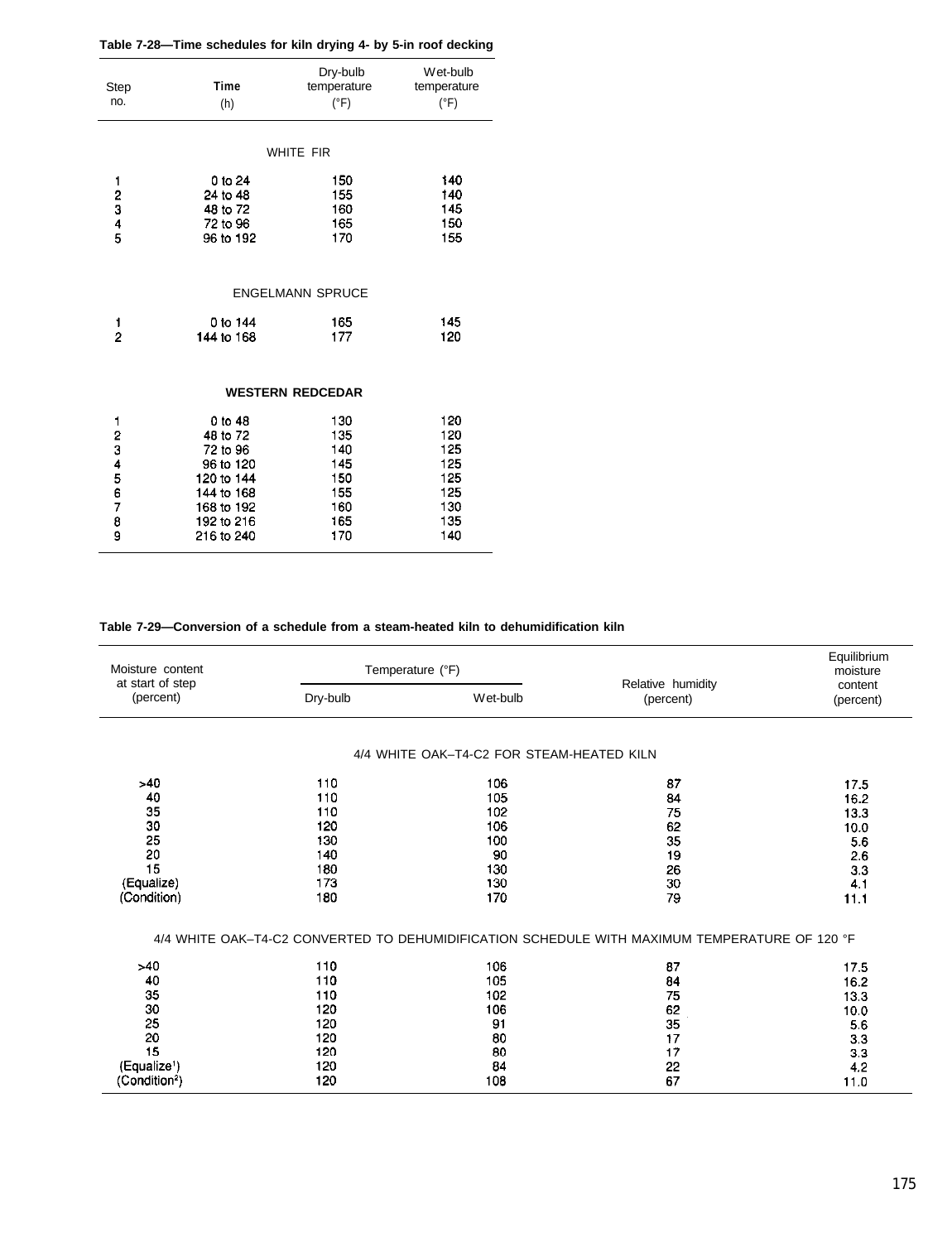| Table 7-30-General low-temperature schedule for kiln drying refractory species |  |  |  |  |
|--------------------------------------------------------------------------------|--|--|--|--|
|--------------------------------------------------------------------------------|--|--|--|--|

| Moisture content<br>at start of step | Temperature (°F) |          | Relative humidity | Equilibrium<br>moisture<br>content |
|--------------------------------------|------------------|----------|-------------------|------------------------------------|
| (percent)                            | Dry-bulb         | Wet-bulb | (percent)         | (percent)                          |
| >50                                  | 90               | 86       | 85                | 17.3                               |
| 50                                   | 90               | 84       | 78                | 14.7                               |
| 45                                   | 95               | 88       | 75                | 13.9                               |
| 40                                   | 95               | 85       | 66                | 11.6                               |
| 35                                   | 100              | 88       | 62                | 10.6                               |
| 30                                   | 100              | 85       | 54                | 9.2                                |
| 25                                   | 105              | 88       | 50                | 8.7                                |
| 20                                   | 110              | 87       | 40                | 6.8                                |
| 15                                   | 120              | 90       | 31                | 5.4                                |

#### **Table 7-31—Schedule for killing Lyctus (powder-post) beetles and their eggs**

| Temperature (°F)        |                        |                                   |                                              |                                |                                       |
|-------------------------|------------------------|-----------------------------------|----------------------------------------------|--------------------------------|---------------------------------------|
| Dry-bulb<br>temperature | Wet-bulb<br>depression | Relative<br>humidity<br>(percent) | Equilibrium<br>moisture content<br>(percent) | Thickness<br>of lumber<br>(in) | Kiln reaches set<br>conditions<br>(h) |
| 140                     |                        | 82                                | 13.8                                         | 2<br>3                         | 3<br>5                                |
| 130                     | 16                     | 60                                | 9.4                                          | 3                              | 10<br>12<br>14                        |
| 125                     | 15                     | 61                                | 9.7                                          | 3                              | 46<br>48<br>50                        |

# Table 7-32-Kiln sample moisture content and equilibrium moisture content values for equalizing and conditioning a charge of lumber

| Desired final<br>average)<br>moisture<br>content<br>(percent) | Equalizing moisture<br>content values<br>(percent) |                                                                                   |                                                 |                                                                      |           |  |
|---------------------------------------------------------------|----------------------------------------------------|-----------------------------------------------------------------------------------|-------------------------------------------------|----------------------------------------------------------------------|-----------|--|
|                                                               | Moisture<br>content<br>of driest                   | Equilibrium<br>moisture<br>content<br>conditions<br>sample at<br>in kiln<br>start | Moisture content<br>of wettest<br>sample at end | Conditioning equili-<br>brium moisture con-<br>tent values (percent) |           |  |
|                                                               |                                                    |                                                                                   |                                                 | Softwoods                                                            | Hardwoods |  |
|                                                               |                                                    |                                                                                   |                                                 |                                                                      |           |  |
|                                                               |                                                    |                                                                                   |                                                 |                                                                      |           |  |
|                                                               |                                                    |                                                                                   |                                                 | 10                                                                   |           |  |
|                                                               |                                                    |                                                                                   |                                                 | 12                                                                   | 13        |  |
| Ð                                                             |                                                    |                                                                                   | 10                                              | 13                                                                   | 14        |  |
|                                                               |                                                    | 9                                                                                 | 11                                              | 14                                                                   | 15        |  |